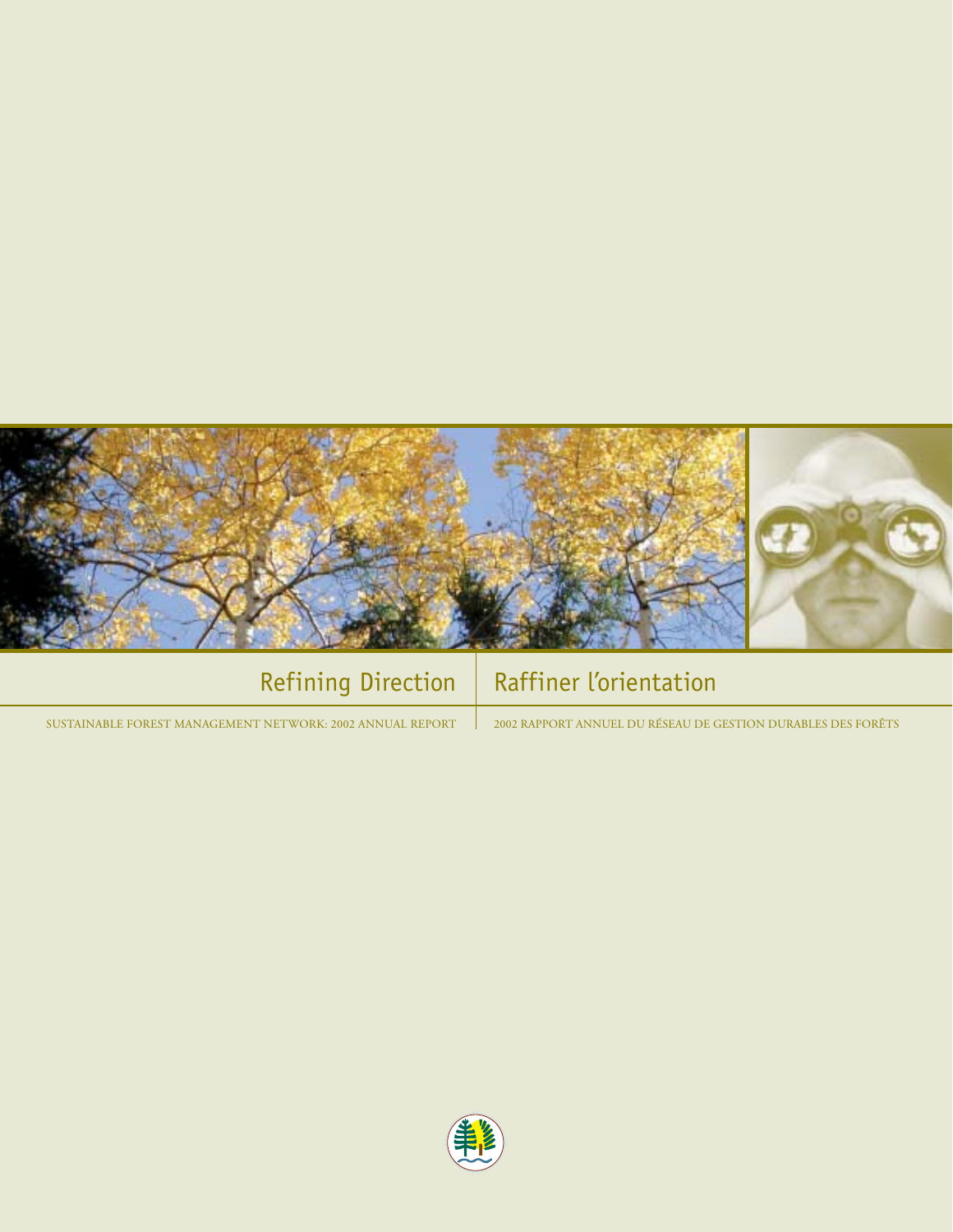# *It is an ongoing journey through uncharted territory*

| <b>CANAL</b><br>v, | <b>Sustainable Forest Management Network</b><br>G-208 Biological Sciences Building | PROJECT MANAGER<br><b>EDITORIAL</b><br><b>ADVISORS</b> | Marvin Abugov<br>Gillian Binstead<br>Alison Coyne<br>Dianne Korber                                            |
|--------------------|------------------------------------------------------------------------------------|--------------------------------------------------------|---------------------------------------------------------------------------------------------------------------|
|                    | University of Alberta<br>Edmonton, AB Canada T6G 2E9                               |                                                        | <b>Bruce MacLock</b><br><b>Bruce Macnab</b>                                                                   |
|                    | Telephone: (780) 492-6659<br>Facsimile: (780) 492-8160                             |                                                        | Marc Stevenson<br><b>Terry Veeman</b>                                                                         |
|                    | E-mail: el2@ualberta.ca<br>Web Site: http://www.ualberta.ca/sfm                    | <b>COPY &amp; DESIGN</b>                               | Concepts 3 PR + Design Inc.                                                                                   |
|                    |                                                                                    | PHOTOGRAPHY                                            | Dan MacIsaac: cover, pg 11<br>Keith Hautala: pg 1                                                             |
|                    |                                                                                    | <b>Graduate Student</b><br>Photography                 | Dave Locky: pg 3, 9, 14, 16, 17<br>Stephen Yamasaki: pg 6, 7<br>Andrea Doucette: pg 8<br>Pia Wilkinson: pg 15 |
|                    |                                                                                    |                                                        | Marlow Esau Photography: pg 4                                                                                 |
|                    |                                                                                    | <b>TRANSLATION</b>                                     | Julie Poulin                                                                                                  |
|                    | <b>Networks of Centres of Excellence</b>                                           | <b>PRINTER</b>                                         | <b>Mister Print</b>                                                                                           |
|                    |                                                                                    |                                                        | Printed in Canada                                                                                             |



**Réseau de gestion durable des forêts**

G-208 Biological Sciences Building University of Alberta Edmonton, AB Canada T6G 2E9

Téléphone: (780) 492-6659 Télécopieur: (780) 492-8160 Courrier électronique: el2@ualberta.ca Site Web: http://www.ualberta.ca/sfm

| DIRECTEUR DE PROJET                                          | Marvin Abugov                                                                                                                                                                                            |
|--------------------------------------------------------------|----------------------------------------------------------------------------------------------------------------------------------------------------------------------------------------------------------|
| <b>CONSEILLERS</b>                                           | Gillian Rinstead<br>Alison Coyne<br>Dianne Korber<br><b>Bruce MacLock</b><br><b>Bruce Macnab</b><br>Marc Stevenson<br><b>Terry Veeman</b>                                                                |
| RÉDACTION PUBLICITAIRE/<br><b>CONCEPTION GRAPHIQUE</b>       | Concepts 3 PR + Design Inc.                                                                                                                                                                              |
| <b>PHOTOGRAPHIE</b><br>Photographies<br>d'etudiants diplomes | Dan MacIsaac: cover, pg 11<br>Keith Hautala: pp. 1<br>Dave Locky: pp. 3, 9, 14, 16, 17<br>Stephen Yamasaki: pp. 6, 7<br>Andrea Doucette: pp. 8<br>Pia Wilkinson: pp. 15<br>Marlow Esau Photography: pg 4 |
| <b>TRADUCTION</b><br><b>IMPRIMEUR</b>                        | <b>Julie Poulin</b><br><b>Mister Print</b>                                                                                                                                                               |
|                                                              |                                                                                                                                                                                                          |

**Réseaux de centres d'excellence**

Imprimé au Canada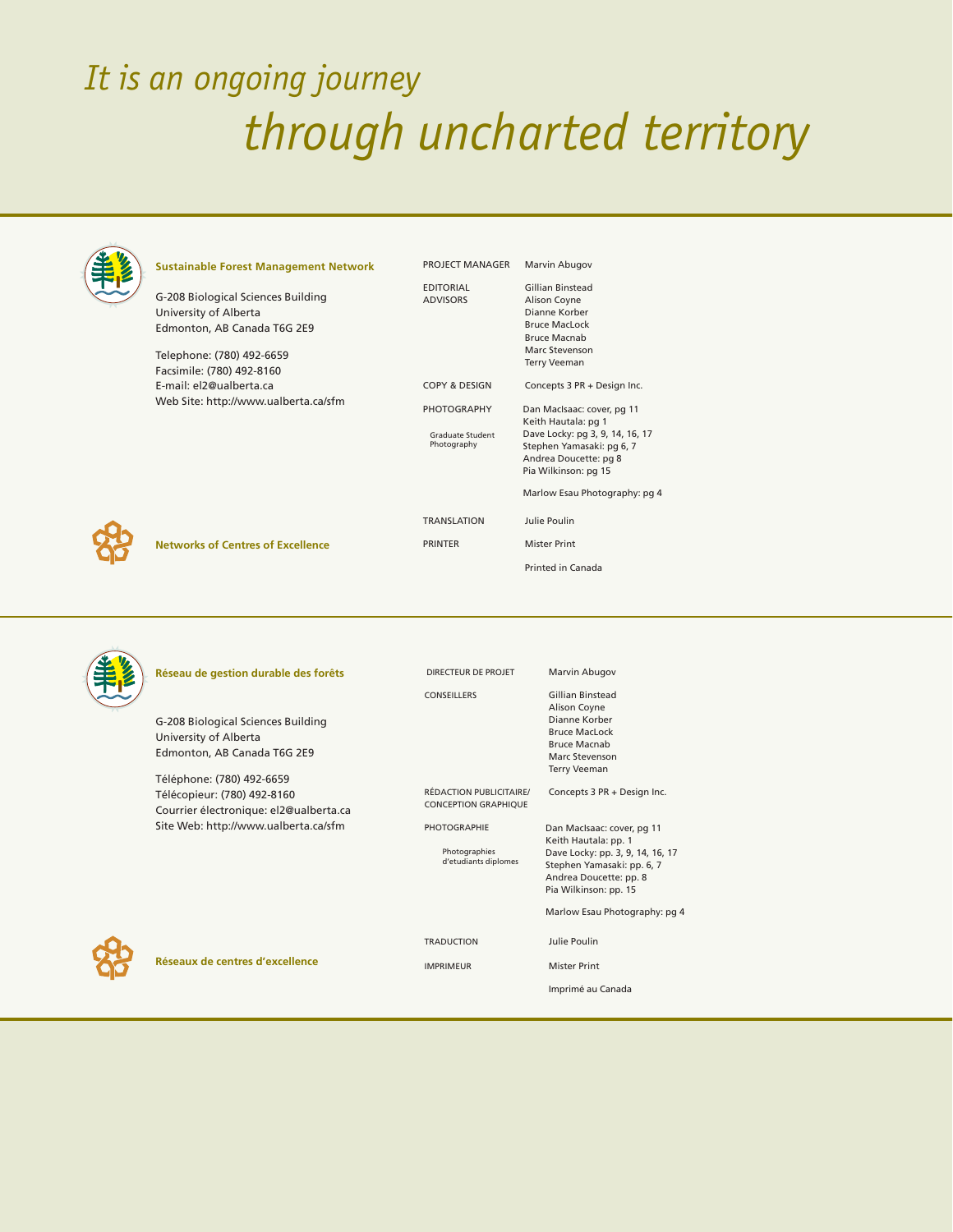

*C'est une aventure en territoire inconnu*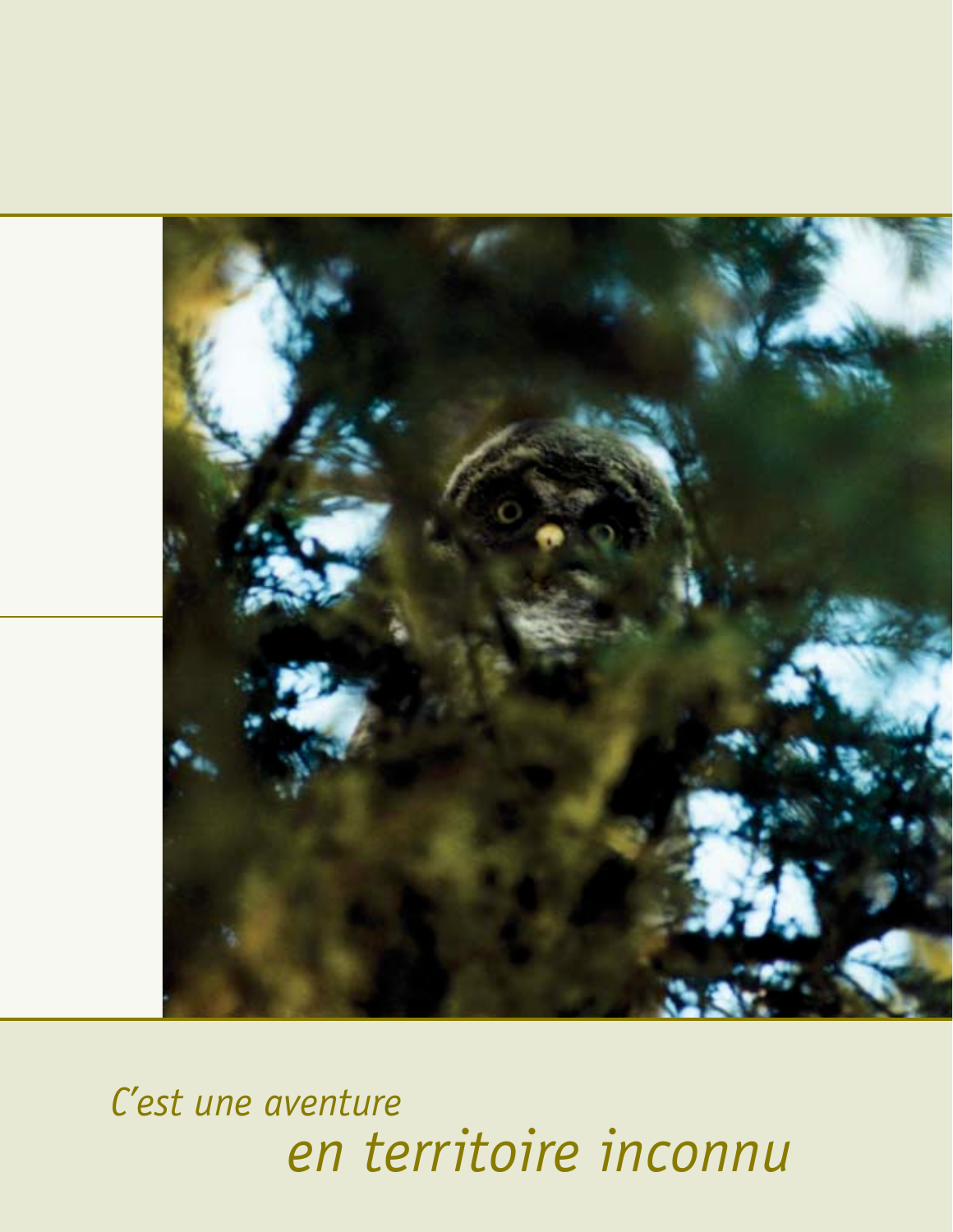# The Journey Continues

Now at the midway point in its 14-year mandate, the Sustainable Forest Management Network (the Network) has established itself as integral to Canada's ongoing transition from "sustained yield forestry" to "sustainable forest management". The Network is recognized internationally for its research excellence and objective analysis of the problems faced by its members and affiliates. This annual report reviews the accomplishments of Year 7 (2001 – 2002) as well as milestones from the first seven years.

For Aboriginal people, industry partners and others, the Network is a vital connecting link to scientific research. Instead of working in isolation from each other to resolve the many challenges of sustainable forest management, its members and affiliates benefit from research directed at finding more solutions through national networking. In this way, the Network helps create an invigorated research culture by bringing industry, universities, government, Aboriginal peoples, and rural communities together in a lasting partnership.

The Network continues to evolve as new scientific findings arise and new groups form to tackle emerging challenges. Research findings, partner concerns, and societal issues drive shifts in the research program. Internal processes foster the development of the scientific and knowledge exchange program and the communication of results.

In essence, the Network is exploring the very foundations of sustainable forest management. It is an ongoing journey through uncharted territory; there is no map on how to get there. The route is being discovered through rigorous scientific peer-reviewed research.

Sustainable forest management can be defined as the development of forest management practices, products, policies, and institutions that lead to long-term ecological, economic, and social sustainability.

La gestion durable des forêts peut être définie comme le développement de pratiques d'aménagement forestier, de produits, de politiques et d'institutions qui mènent à la durabilité écologique, économique et sociale de la forêt.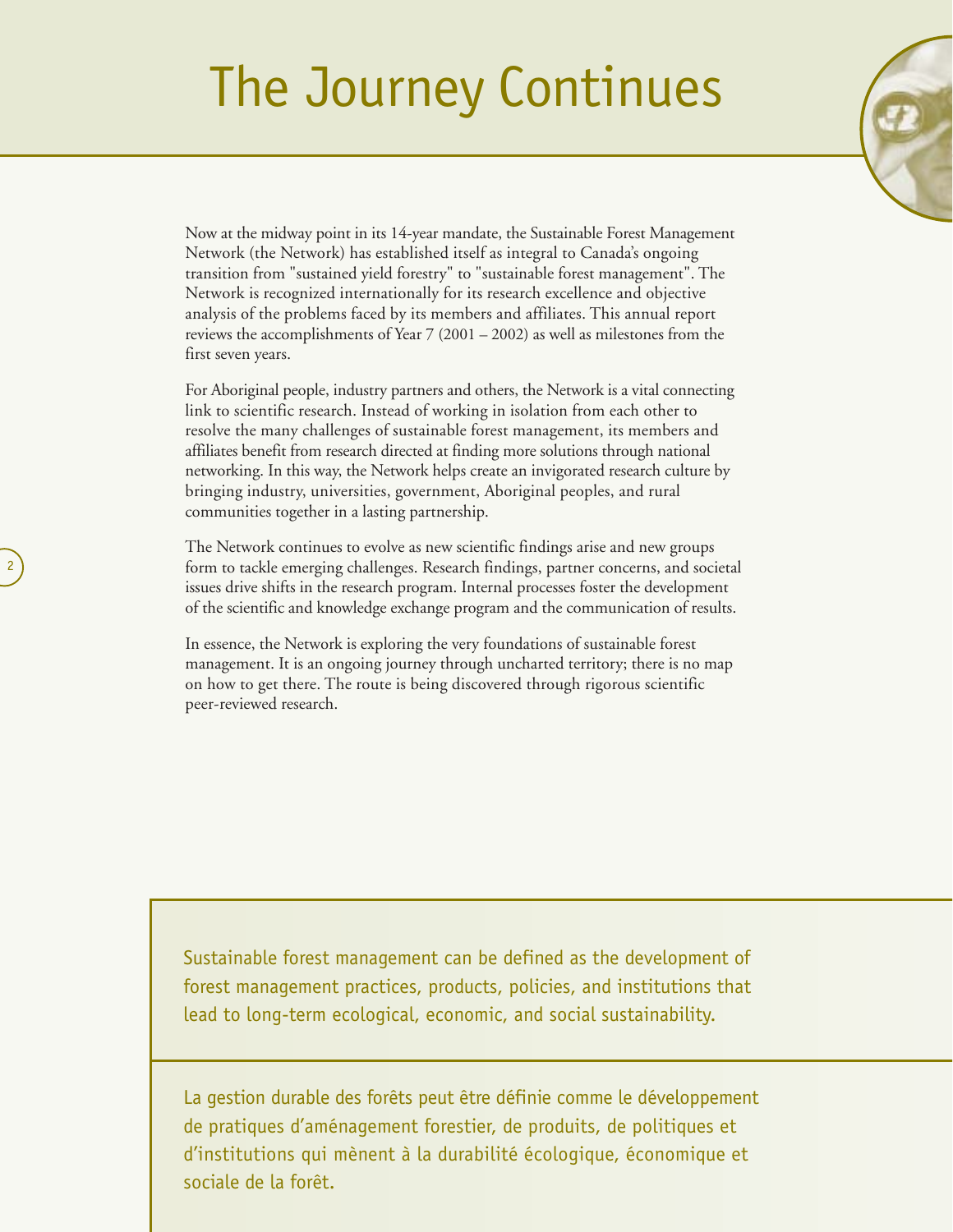# L'aventure continue

Maintenant à la mi-parcours de son mandat de 14 ans, le Réseau de gestion durable des forêts (le Réseau) s'est établi comme une partie intégrante de la transition actuelle du Canada du "rendement soutenu" vers la "gestion durable" des forêts. Le Réseau est reconnu internationalement pour l'excellence de sa recherche et l'analyse objective des problématiques rencontrées par ses membres et affiliés. Ce rapport annuel relate les accomplissements de la septième année (2001-2002) ainsi que les points marquants de la première moitié du mandat.

Pour les communautés autochtones, les partenaires industriels et les autres, le Réseau est une connexion vitale avec la recherche scientifique. Au lieu de travailler de façon isolée à la résolution des nombreux défis que pose la gestion durable des forêts, ses membres et associés bénéficient des nombreuses recherches menées à travers un réseau national. De cette façon, le réseau favorise la création d'une recherche vivifiée en réunissant l'industrie, les universités, le gouvernement, les peuples autochtones et les communautés rurales dans un partenariat durable.

Le Réseau continue d'évoluer avec l'acquisition de nouvelles connaissances scientifiques et la formation de nouveaux groupes s'attaquant aux défis émergeants. Les résultats des recherches, les préoccupations des partenaires et les questions sociales entraînent des changements dans la programmation de recherche. Les processus internes ont favorisé la communication des résultats et le développement du programme de partage des connaissances.

Essentiellement, le réseau explore les bases de la gestion durable des forêts. C'est une aventure en territoire inconnu, sans carte pour s'y retrouver. La route à suivre est découverte progressivement par les recherches scientifiques rigoureuses révisées par des pairs.

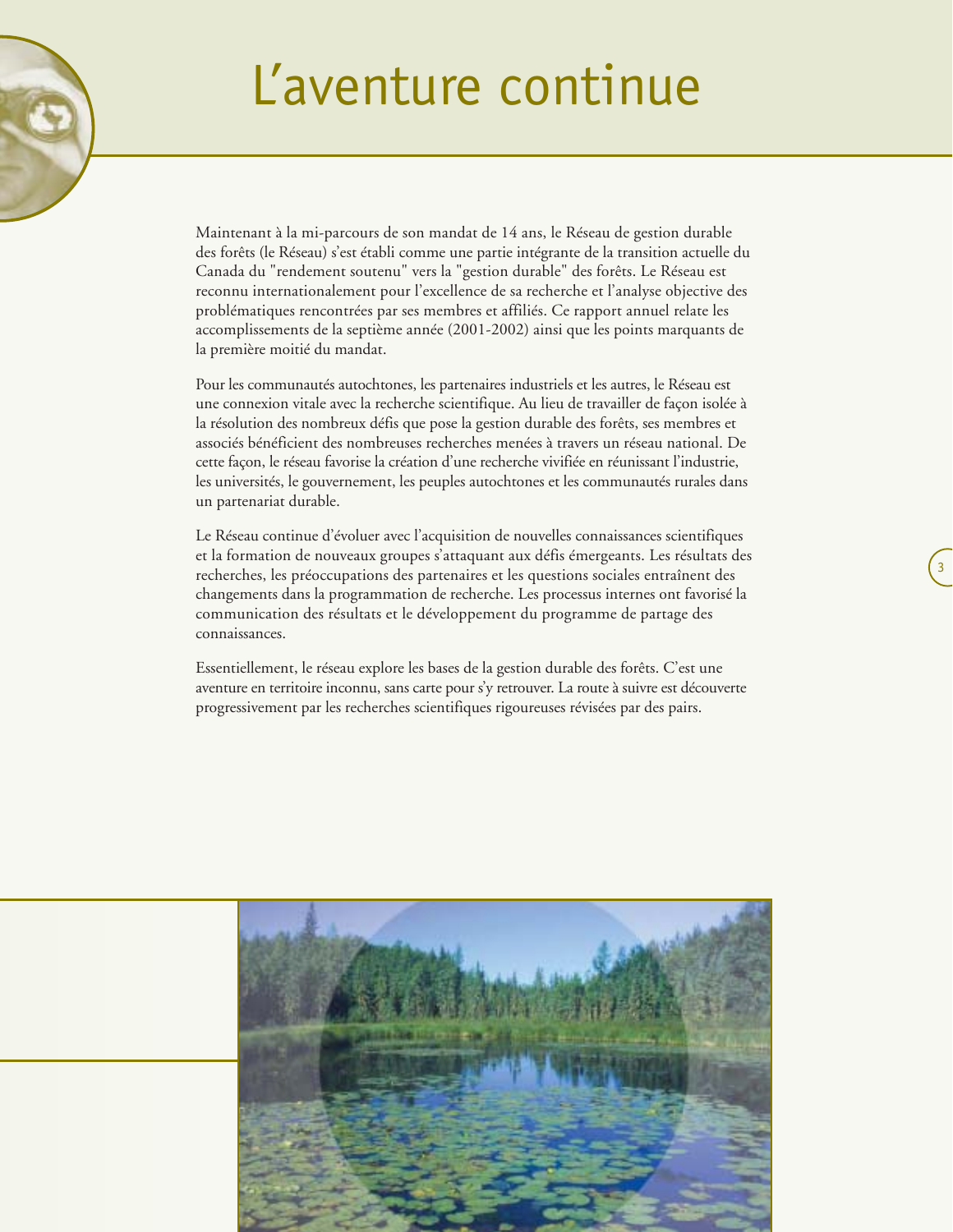# Renewal! Major Milestone Achieved

The first half of the Network's 14-year journey culminated on May 22, 2001 when the Federal Government announced the renewal of SFM Network funding, through the Network of Centres of Excellence (NCE) program, for another seven years – at an increased funding level of \$4.1 million annually.

Renewal was based on the recommendations of an international panel of experts selected by the NCE Directorate. The panel recognized the Network's particular strengths in collaboration with Aboriginal groups and government institutions, and training of Highly Qualified Personnel. Overall, the Expert panel and NCE Selection Committee agreed that the SFM Network had met all five selection criteria: Research Excellence, attracting Highly Qualified Personnel, growth in Networking and Partnerships, value and importance in Knowledge Exchange and Technology Exploitation, and excellent Network Management.

The panel made several suggestions for future consideration: the Network pursue more social science based research, expand research to include other provinces and territories, broaden training to include more interdisciplinary training, develop closer linkages with other research efforts, further develop national and international linkages, package research findings, and enhance the research planning process.

## Year of Transition

Through its first seven years, the SFM Network organized its research program around the idea of leaving five legacies: Understanding Natural Disturbance (such as fire); Strategies for Sustainable Forest Management; Impact Minimization; Highly Qualified Personnel

(HQP); and Long-Term Partnerships. The Network's research results have been published in working papers, project reports, and workshop proceedings, as well as in two conference proceedings:

- Sustainable Forestry Partnerships: Forging a Network of Excellence, March 8 – 10, 1996.
- Science and Practice: Sustaining the Boreal Forest, February 14-17, 1999.

As part of the legacies model, most research projects were undertaken within specific disciplines, with Understanding Disturbance being led primarily by ecological researchers, for example, and Strategies for Sustainable Forest Management by social and forest scientists. As research matured, boundaries between legacies began to blur. A new model was developed to enable researchers to directly address key problems and issues facing partners and members in sustainable forest management, such as riparian management and the spatial configuration of forest remnants after a fire. In year seven, the Network began to move toward this new research model.

In Year 7, the Sustainable Forest Management Network began work on a book intended to promote new policy directions and management practices in boreal forests. Intended mainly for forest managers, forest planners, and wood processing plant designers, the book will address broad questions of sustainable forest management and provide guidelines for the practical application of scientific knowledge derived from Network and other research. While the emphasis is on Canadian forests and processing facilities, the book will draw on global advances in forestry planning, economics, engineering, and biology.

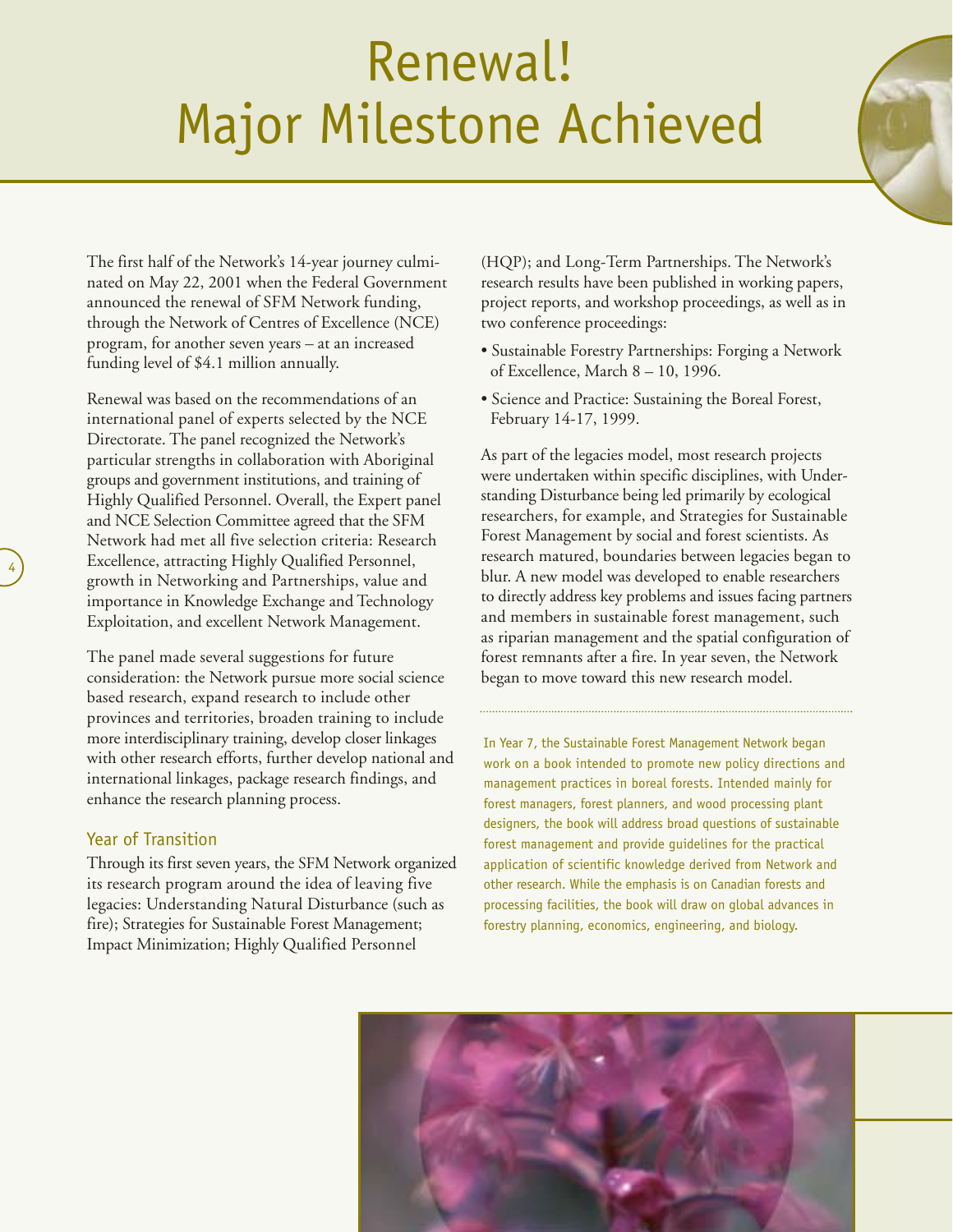# Renouvellement! Un accomplissement majeur

Le renouvellement repose sur les recommandations d'un comité international d'experts sélectionnés par la direction du RCE. Le comité a reconnu les forces particulières du Réseau dans la collaboration avec les communautés autochtones et les institutions gouvernementales ainsi que dans la formation d'un personnel hautement qualifié. Dans son ensemble, le comité d'experts et le comité de sélection du RCE se sont entendus sur le fait que le Réseau GDF a répondu aux cinq critères de sélection: excellence de la recherche, implication d'un personnel hautement qualifié, croissance du réseautage et du partenariat, mise en valeur et importance de l'échange des connaissances et de l'exploitation des technologies, et excellence dans la gestion du Réseau.

Plusieurs suggestions ont été apportées par le comité pour des considérations futures: augmenter la recherche axée sur les sciences sociales, étendre la recherche afin d'inclure d'autres provinces et territoires, élargir la formation afin de rendre celle-ci encore plus multidisciplinaire, développer des liens plus étroits avec les autres travaux de recherche, développer des liens à l'échelle nationale et internationale, synthétiser les résultats de recherche, et améliorer les processus de planification de la recherche.

### Année de transition

Au cours de ses sept premières années, le Réseau GDF a développé son programme de recherche avec l'idée de transmettre cinq acquis: Compréhension des perturbations naturelles (tel que le feu); Stratégies pour une gestion durable des forêts; Minimisation des impacts; Formation d'un personnel hautement qualifié (PHQ); et Partenariats à long terme. Les résultats de recherche du Réseau ont été publiés dans des rapports de travail, des rapports de projet, des actes d'atelier, ainsi que dans deux actes de conférence:

Partenariats pour une foresterie durable; forger un réseau d'excellence, 8-10 mars 1996, et Science et pratique: maintenir la forêt boréale, 14-17 février 1999.

De manière à répondre au concept des "Acquis", la plupart des projets de recherche ont été traités à l'intérieur de l'une ou l'autre des disciplines spécifiques, tel que la Compréhension des perturbations naturelles, ayant été dirigée principalement par les chercheurs en écologie, et les Stratégies pour une gestion durable des forêts, par les chercheurs des sciences forestières et sociales. Avec l'évolution de la recherche, les limites entre les acquis se sont estompées. Un nouveau concept a été développé pour permettre aux chercheurs de s'intéresser aux questions et problèmes clés en gestion durable des forêts, auxquelles sont confrontés les partenaires et les membres, tel que l'aménagement des zones riveraines et la configuration spatiale des îlots forestiers résiduels après feu. À sa septième année, le Réseau a amorcé sa transition vers ce nouveau concept de recherche.

 $\left(5\right)$ 

À sa septième année, le Réseau de gestion durable des forêts a entamé l'écriture d'un livre qui a pour but de promouvoir les nouvelles tendances des politiques et des pratiques en aménagement des forêts boréales. Visant principalement les gestionnaires et planificateurs forestiers ainsi que les ingénieurs en transformation du bois, ce livre abordera les grandes questions de la gestion durable des forêts et décrira les normes nécessaires à la mise en application des connaissances scientifiques issues du Réseau et d'autres recherches. Même si l'accent est mis sur les forêts canadiennes et sur les processus de transformation, ce livre dressera un portrait général des avancements en matière de planification forestière, d'économie, d'ingénierie et de biologie.

The SFM Network is "unique in developing expertise that can deal with complex, cross-sectoral and multi-disciplinary aspects of sustainable forest management." – 2001 Review Panel

Le Réseau GDF est "unique dans le développement d'une expertise qui peut incorporer les aspects complexes, inter-sectoriels et multidisciplinaires de la gestion durable des forêts." – Comité réviseur 2001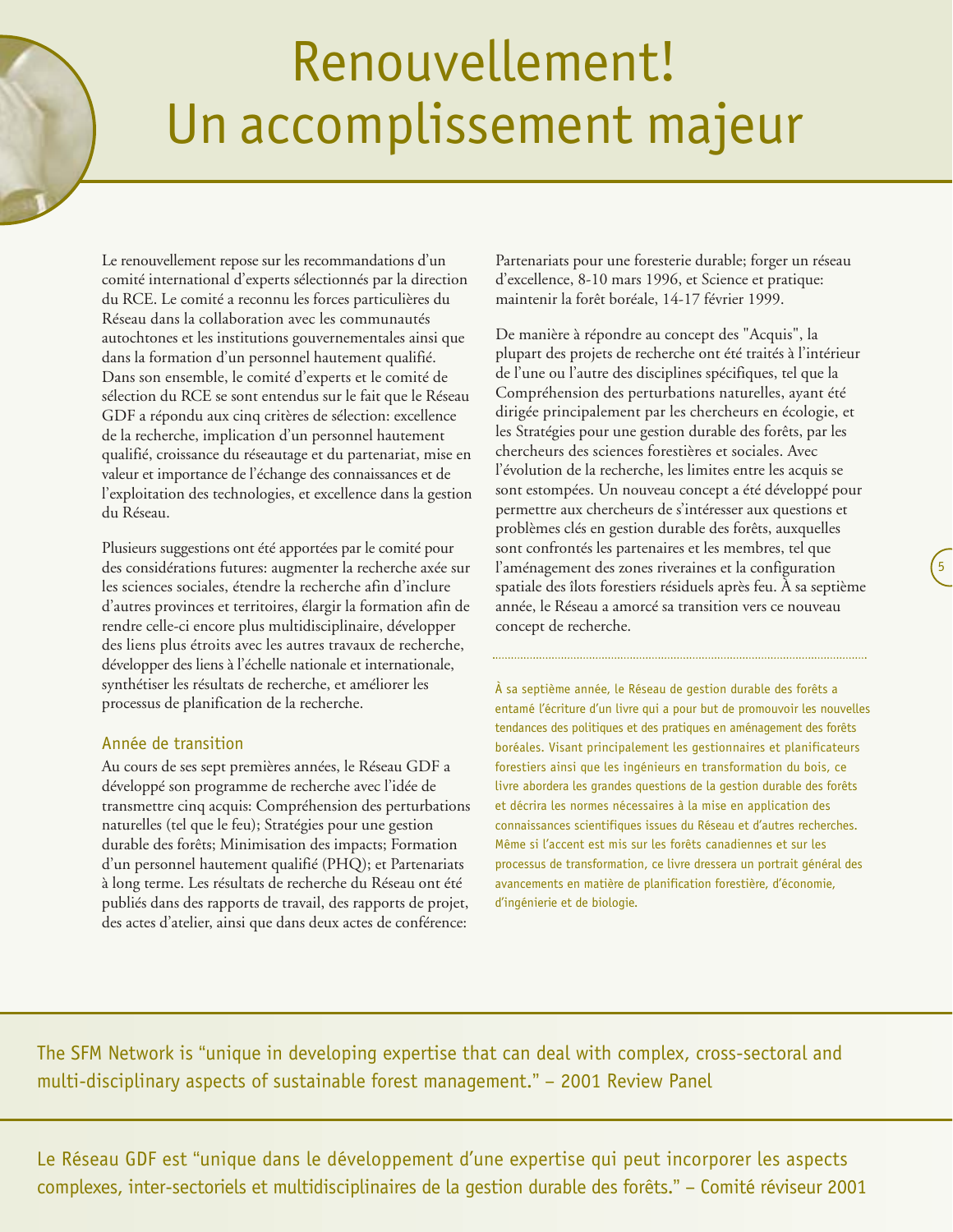# Research Excellence





6

New research findings or new societal issues drive shifts in the Network's research program so that the SFM Network remains flexible and responsive to new priorities and understanding. A good example of this is how the Network responded to various emerging needs prior to its renewal presentation to the NCE Peer-Review Panel in February 2001. Beginning in 1999, the Network held a series of workshops that included both partners and researchers. This began the journey toward a renewed vision for the Network's second research phase.

The workshops were followed in fiscal 2000/2001 by a strategic Call For Proposals, and a partner's retreat to help refine the sector's research needs and lay the foundation for a new knowledge-transfer and technology exploitation (KETE) strategy. These plans were further developed at a scientific themeleaders' Research Planning Committee retreat and a Board of Directors meeting. While it continued to refine its strategic direction in preparation for its renewal application and presentation, the Network asked its researchers to focus their efforts, as it was relevant for them to do, among 13 research areas.

# SUSTAINABLE ABORIGINAL COMMUNITIES

GROUP (10 projects) led by Dr. Cliff Hickey is researching a range of Aboriginal forestry issues related to alternative and adaptive management arrangements, non-timber forest products, and community sustainability, in addition to the development of a new program with Yukon-based First Nations.

### BIODIVERSITY (15 projects):

Biodiversity Group led by Dr. Stan Boutin is developing biodiversity indicators through research on terrestrial vertebrates, wildlife harvest statistics, predator prey dynamics, avian sampling, population ecology, and soil microbial diversity.

Manitoba Group led by Dr. Norm Kenkel is working with Network partner Louisiana Pacific Corporation to achieve sustainable forest management in the Duck Mountains region of Manitoba; addressing riparian management, recruitment dynamics, forest bird diversity, fire history reconstruction and responses of dominant tree species, and climate change adaptation options.

Land Use Cover Change Group led by Dr. Arturo Sanchez is examining avian and plant species in relation to landscape pattern and fragmentation.

CARBON DYNAMICS (1 project) by Dr. Dave Price is examining the effects of climate change and mitigative management strategies in boreal forest ecosystems of western Canada.

**Year 7 Research Horizon:** During the transition from legacies to the new research model, work continued in 13 research areas.

**Horizon de recherche de la septième année:** au cours de la transition des acquis vers un nouveau concept de recherche, le travail se poursuit dans 13 domaines de recherche.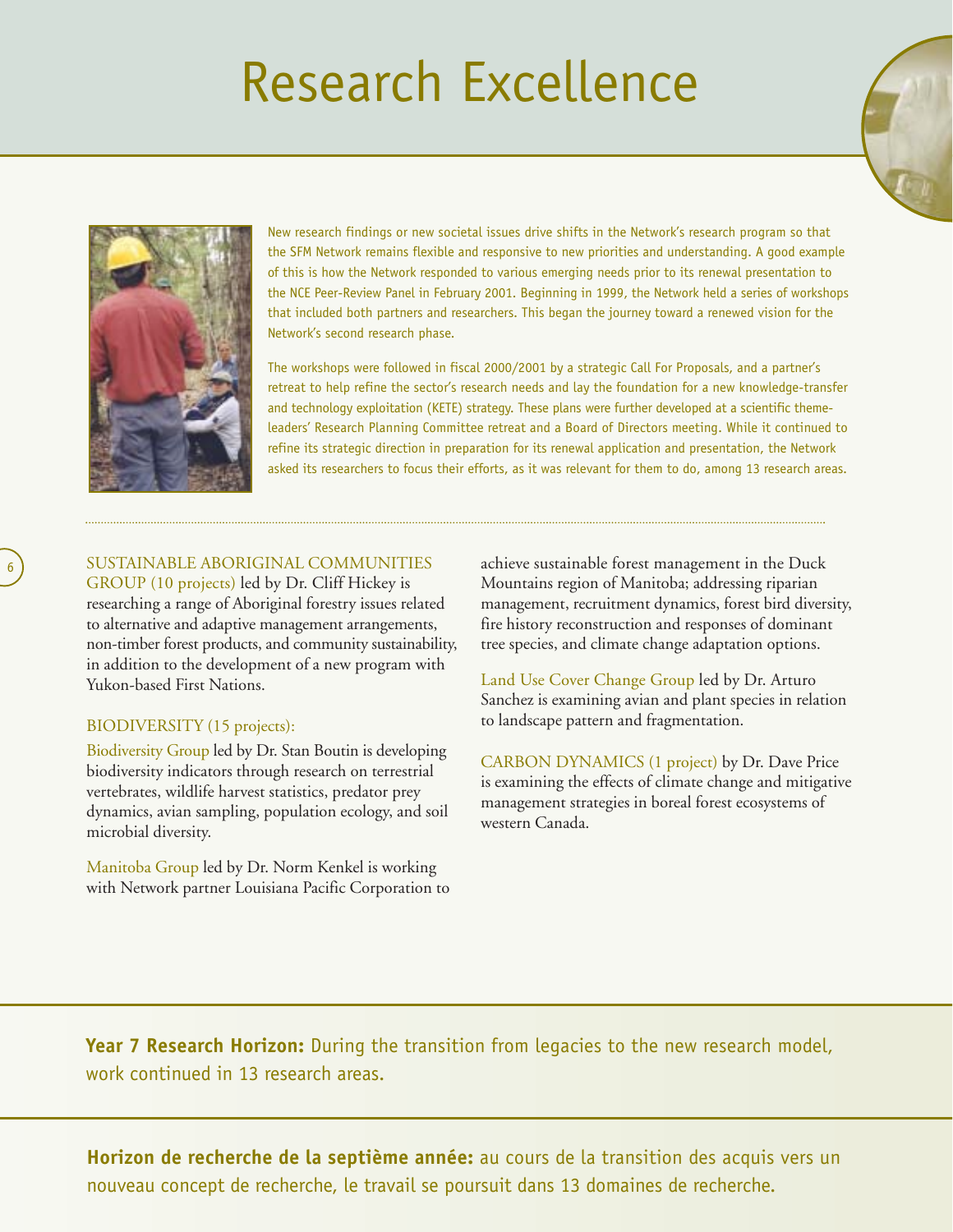# L'excellence de sa recherche

Les nouveaux résultats de recherche ou les nouvelles questions sociales favorisent les changements au sein du programme de recherche du Réseau de façon à ce que le Réseau GDF reste flexible et réceptif aux nouvelles priorités et connaissances. Un bon exemple de cette capacité d'adaptation est la façon dont le Réseau a pris en considération les différents besoins émergeants avant sa demande de renouvellement au Comité de révision par des pairs du RCE en février 2001. À partir de 1999, le Réseau a tenu une série d'ateliers qui ont regroupé à la fois les partenaires et les chercheurs. Ceci a initié le travail vers un renouvellement de la vision du Réseau pour sa deuxième phase.

Ces ateliers ont été suivis, au cours de l'année fiscale 2000/2001, par un Appel aux propositions et une concertation des partenaires afin de raffiner les besoins des secteurs de recherche et mettre en place les fondations d'une nouvelle stratégie de transfert des connaissances et d'exploitation des technologies (KETE). Ces plans ont ensuite été développés lors d'une concertation sur les thèmes scientifiques principaux, d'une réunion du Comité de la planification de la recherche ainsi que d'une réunion du Conseil de direction. Pendant que le Réseau continuait à raffiner son orientation stratégique en préparation de sa demande de renouvellement, celui-ci a demandé à ses chercheurs de canaliser leurs efforts, tout comme il était pertinent pour eux de le faire, dans 13 domaines de recherche.

### DURABILITÉ DES COMMUNAUTÉS

AUTOCHTONES (10 projets) : Le groupe sur la durabilité des communautés autochtones, dirigé par le Dr. Cliff Hickey, travaille sur un éventail de questions autochtones en foresterie reliées aux mesures d'aménagement alternatives et adaptatives, aux produits forestiers non ligneux, et à la durabilité des communautés, en plus du développement d'un nouveau programme avec les Premières nations du Yukon.

### BIODIVERSITÉ (15 projets) :

Le groupe de biodiversité, dirigé par le Dr. Stan Boutin, développe des indicateurs de la biodiversité basés sur des recherches en faune terrestre, des statistiques de prélèvement de la faune, la dynamique prédateur-proie, l'échantillonnage de l'avifaune, l'écologie des populations et la diversité microbienne des sols.

Le groupe Manitoba, dirigé par le Dr. Norm Kenkel, travaille avec Louisiana Pacific Corporation, un partenaire du Réseau, pour réaliser la gestion durable des forêts dans la région de Duck Mountains, au Manitoba ; l'aménagement des zones riveraines, la dynamique de recrutement, la diversité des oiseaux forestiers, la reconstitution historique des feux et la réponse des essences dominantes, et les options d'adaptation au changement climatique.

7

Le groupe sur les changements du couvert causés par l'utilisation du territoire, dirigé par le Dr. Arturo Sanchez, examine les espèces aviaires et végétales en relation avec la fragmentation et la configuration du paysage.

DYNAMIQUE DU CARBONE (1 projet) : Le projet individuel du Dr. Dave Price examine les effets du changement climatique et les stratégies d'atténuation des effets de l'aménagement dans les écosystèmes boréaux de l'ouest du Canada.

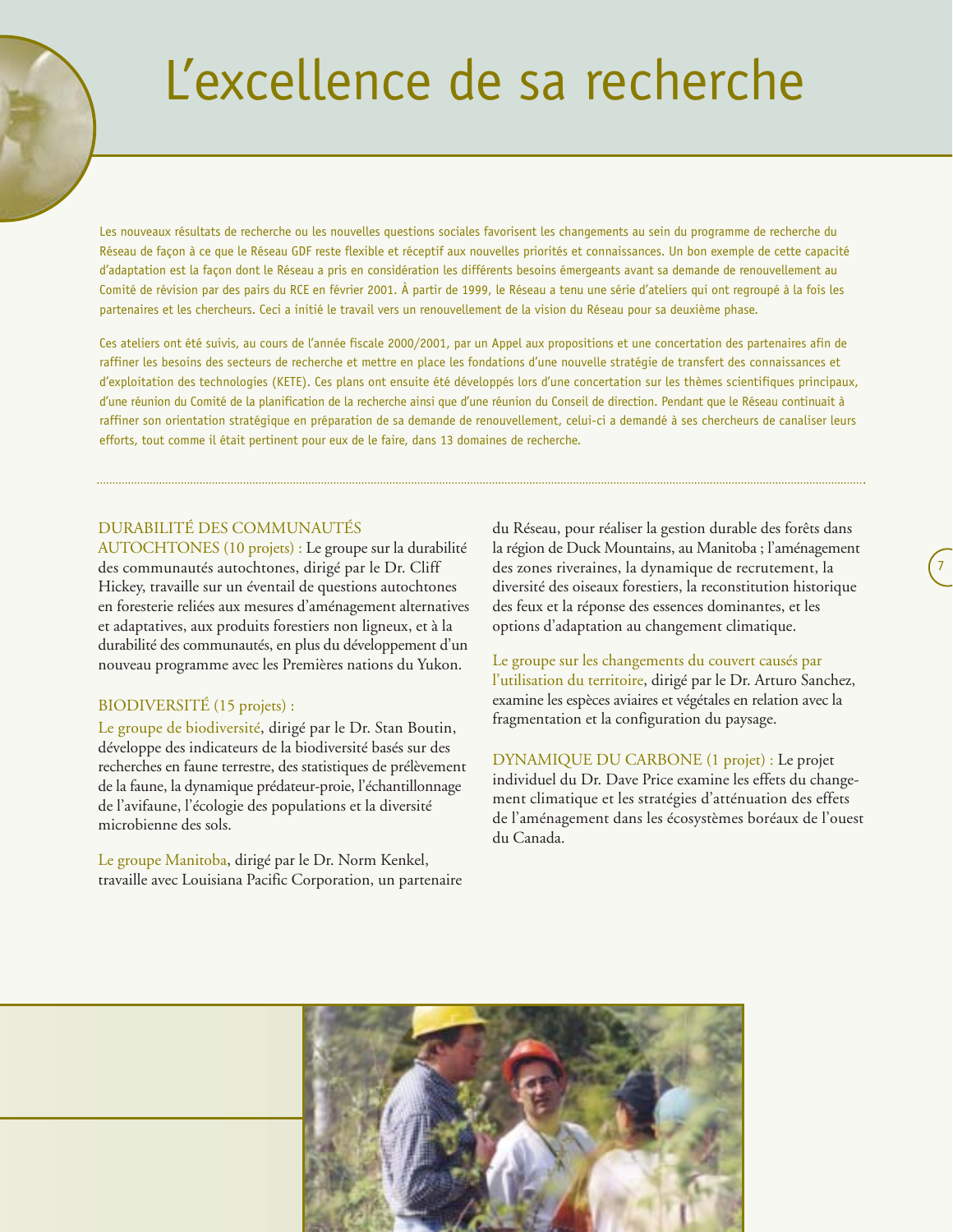# Research Excellence

### DISTURBANCE MODELING (15 projects):

Disturbance Group led by Dr. Yves Bergeron is combining research on climate and fire, insect outbreaks, spatial configuration of forest remnants, and stand origin ages in order to develop ecosystem-based forest management strategies.

Terrain, Fire, and Ecosystem Processes Group led by Dr. Ed Johnson is evaluating fire ignition and extinction, effect of the frequency of disturbances on age distribution of riparian forests, and interaction of forest management and fire on the landscape mosaic.

EMEND Group led by Dr. John Spence is examining successional pathways, and the colonization of fire and harvested stands by arthropods within a wider initiative designed to assess the effects of different forest disturbances.

Ecological Thresholds Group led by Dr. Marc-André Villard is evaluating and identifying ecological thresholds using avian indicators.

## INTEGRATED RESOURCE MANAGEMENT (10 projects):

Boreal Ecology and Economics Synthesis Team (BEEST) led by Dr. Fiona Schmiegelow is exploring integrated resource management at the landscape scale, including economic activity, forest planning tool development, and wildlife habitat modeling.

Criteria and Indicators Group led by Dr. Alison Munson is exploring indicators of sustainable forest management and biodiversity, as well as integrated approaches to decision-making.

Individual projects by Drs. Peter Duinker (Biodiversity Assessment Program), David Martell, and Stephen Sheppard.

# INTENSIVE FOREST MANAGEMENT (8 projects):

Intensive Forest Management (IFM) Group led by Dr. Ellen Macdonald is exploring aspects of IFM, including the effects on forest structure, socio-economic assessments, impacts on arthropods, small animals, and songbirds.

Research in Progress by Dr. Ellen MacDonald is collecting and analyzing data obtained from sites in western Alberta on IFM in relation to forest structure, composition, and understory biodiversity; preliminary results suggest light variables and spatial variables (e.g. latitude and longitude) are better predictors of species composition variation than treatment (e.g. recently thinned stands).

## POLICY, GUIDELINES AND STANDARDS ANALYSIS (6 projects):

Policy Group led by Dr. Terry Veeman is linking economic sustainability and forest management, as well as the integration of forestry with oil and gas policies.

Individual projects by Dr. Dan Smith (impacts on pulp mills of reducing effluent discharge) and Dr. Ilan Vertinsky (impacts of international regime on sustainable forest management).

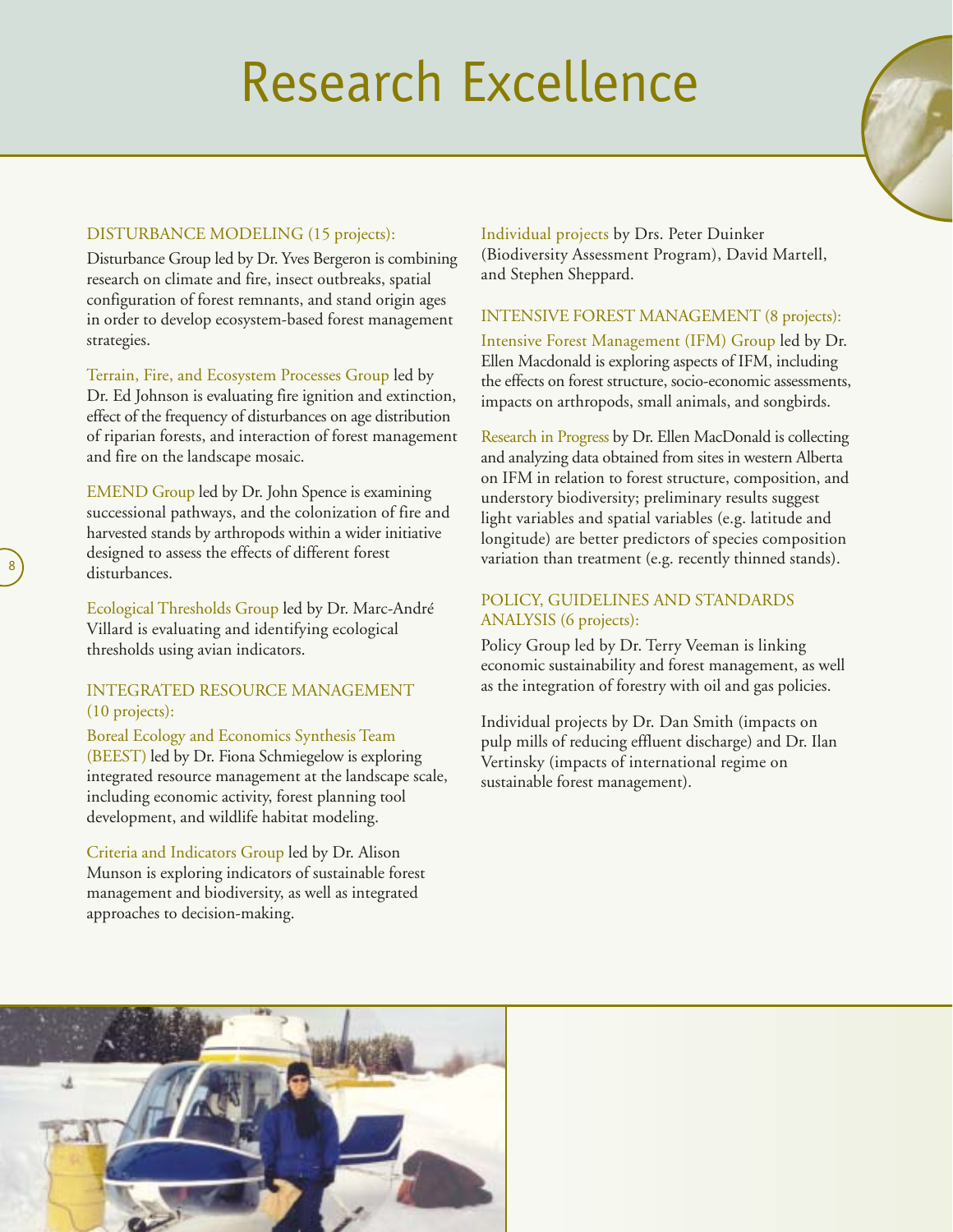# L'excellence de sa recherche

## MODÉLISER LES PERTURBATIONS (15 projets):

Le groupe sur les perturbations, dirigé par le Dr. Yves Bergeron, combine les recherches sur le climat et les feux, les épidémies d'insectes, la configuration spatiale des îlots forestiers résiduels, et l'âge d'origine des peuplements avec comme objectif de développer des stratégies d'aménagement forestier basées sur l'écosystème.

Le groupe sur le feu, le territoire et les processus des

écosystèmes, dirigé par Dr. Ed Johnson, évalue l'allumage et l'extinction des feux, l'effet de la fréquence des perturbations sur la distribution d'âge des forêts riveraines et l'interaction de l'aménagement forestier et du feu sur la mosaïque forestière.

Le groupe EMEND, dirigé par le Dr. John Spence, examine les patrons de succession et la colonisation des peuplements brûlés et récoltés par les arthropodes. Ces études s'inscrivent dans le cadre d'un programme qui évalue les effets de différentes perturbations forestières.

Le groupe sur les seuils écologiques, dirigé par le Dr. Marc-André Villard, évalue et identifie les seuils écologiques en utilisant les indicateurs aviaires.

### GESTION INTÉGRÉE DES RESSOURCES (10 projets):

L'équipe de synthèse économique et écologique boréale (BEEST), dirigé par le Dr. Fiona Schmiegelow, explore la gestion intégrée des ressources à l'échelle du paysage, en incluant l'activité économique, le développement d'outils de gestion forestière et la modélisation des habitats fauniques.

Le groupe sur les critères et indicateurs, dirigé par le Dr. Alison Munson, explore les indicateurs de la gestion durable des forêts et de la biodiversité, ainsi que les approches d'intégration pour la prise de décision.

Les projets individuels, par les Drs. Peter Duinker (Programme d'évaluation de la biodiversité), David Martell et Stephen Sheppard.

## AMÉNAGEMENT INTENSIF DE LA FORÊT (8 projets) :

Le groupe sur l'aménagement intensif de la forêt (IFM), dirigé par le Dr. Ellen Macdonald, explore les aspects de l'aménagement intensif de la forêt, incluant les effets sur la structure de la forêt, l'évaluation socio-économique ainsi que les impacts sur les arthropodes, les petits mammifères et les oiseaux chanteurs.

La recherche en progression du Dr. Ellen MacDonald consiste à récolter et à analyser des données sur les sites de l'ouest de l'Alberta portant sur l'aménagement intensif des forêts en relation avec la structure forestière, la composition et la biodiversité du sous couvert ; les résultats préliminaires suggèrent que les variables de lumière et les variables spatiales (e.g. latitude et longitude) prédisent mieux la composition végétale que le traitement (e.g. peuplement récemment éclaircie).

 $\frac{1}{9}$ 

## ANALYSE DES POLITIQUES, RÉFÉRENCES ET STANDARDS (6 projets):

Le groupe en politiques, dirigé par le Dr. Terry Veeman, lie la durabilité économique et la gestion des forêts, ainsi que l'intégration de la foresterie avec les politiques sur le pétrole et le gaz.

Les projets individuels du Dr. Dan Smith (les impacts de la réduction des effets des effluents sur les usines de papiers) et du Dr. Ilan Vertinsky (les impacts du régime international sur la gestion durable des forêts).

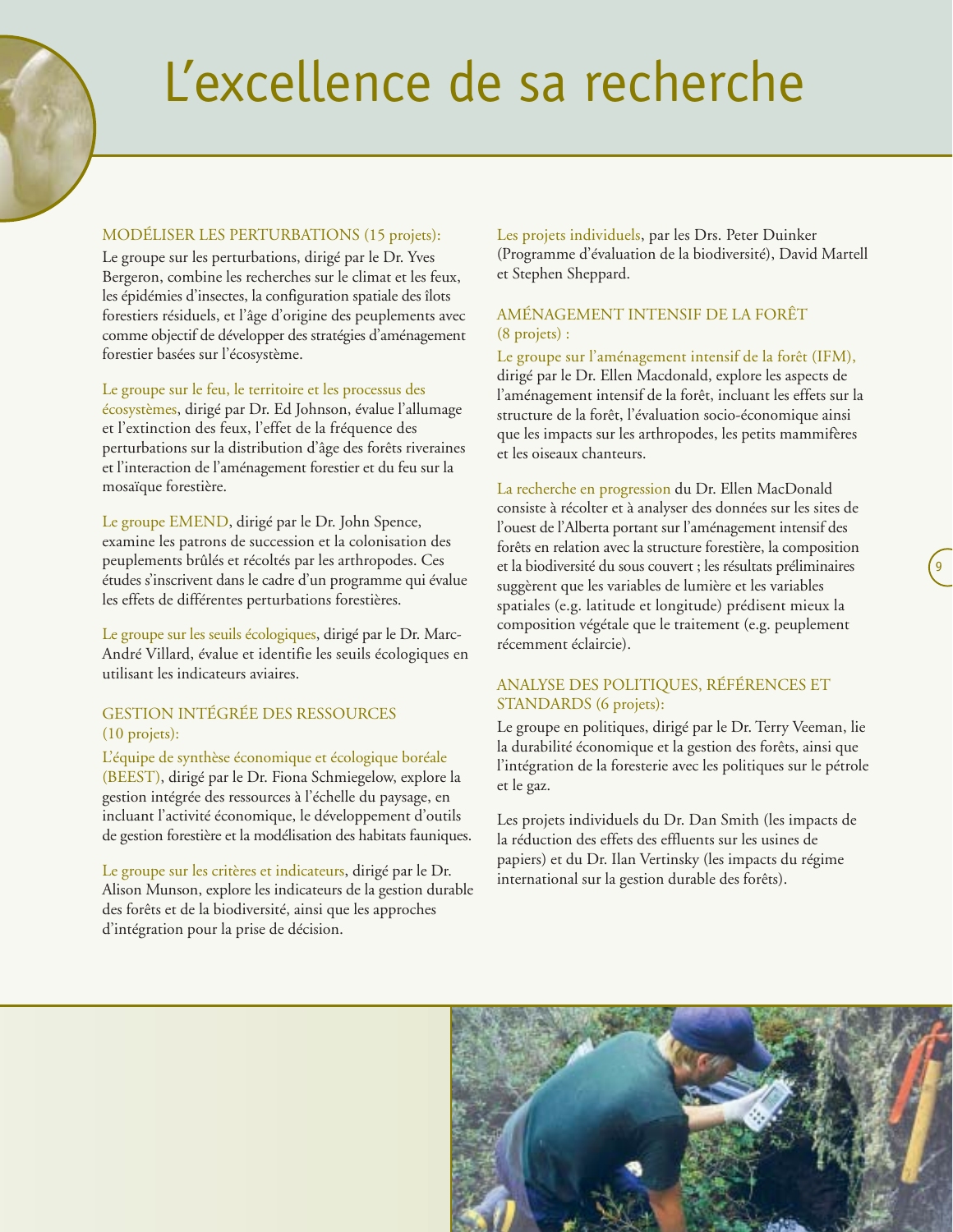# Research Excellence

## PUBLIC INVOLVEMENT (7 projects):

Public Participation Group led by Dr. Peter Duinker is investigating public involvement strategies in Newfoundland, New Brunswick, Manitoba, Northern Ontario, and Alberta.

Individual projects by Dr. Daniel Kneeshaw who is examining potential integration of public participation, socio-economic, and biophysical models and Dr. Thomas Beckley who is examining forest users' sense of place and implications for management.

### PULP AND PAPER TECHNOLOGIES (1 project):

Individual project by Dr. Daniel Smith who is assessing and developing technology to minimize the impacts of liquid effluents.

### REGENERATION AND STAND DYNAMICS (7 projects):

Regeneration Group led by Dr. Christian Messier is assessing spatial and non-spatial aspects of regeneration, light, canopy tree dynamics, and plant biodiversity with a focus on inter-regional modeling for implementation in forest management.

## RIPARIAN ZONE MANAGEMENT (10 projects):

Riparian Zone Management Group led by Dr. Richard Carignan is evaluating the impacts of fire and forest harvesting on boreal shield lakes.

Individual projects: extension of riparian zone research in central and eastern Canada, along with the examination of methyl mercury in waterfowl in the western boreal forest and water quality elsewhere in relation to harvesting practices and buffer strip width.

# SOLID WASTE MANAGEMENT (2 projects):

Solid Waste Management Group led by Dr. Jack Saddler is investigating reuse options for pulp biosolids, including land spreading (McCarthy) and use in municipal landfills to redistribute moisture to aid biodegradation (Zeiss).

VALUES AT RISK (1 project) led by Dr. Glen Armstrong who organized an October 2001 workshop involving both researchers and partners that resulted in the submission of an integrated suite of proposals for Year 8.

# Year 8 Research Horizon

In Year 8 (2002-2003), the SFM Network will complete the transition to the new research model by focusing on five *Strategies and Alternatives for Sustainable Forest Management:* Natural Disturbance Management, Intensive Forest Management (IFM), Integrated Resource Management (IRM), Policy and Institutional Analysis, and Value-Added / Alternative Products.

Based on the Canadian Council of Forest Ministers' Criteria and Indicators (C&I) framework, the Network will also support the development of *Criteria and Indicators* in four areas: Ecological, Water and Wetlands, Sustainable Aboriginal Communities, and Social and Economic.

**Year 8 Research Horizon:** The SFM Network will complete the transition to the new research model which will focus on five strategies and alternatives for sustainable forest management and will also support the development of criteria and indicators in four areas.

**Horizon de recherche de la huitième année:** le réseau GDF complétera sa transition vers un nouveau concept de recherche en ciblant cinq stratégies et alternatives pour la gestion durable des forêts et appuiera également le développement de critères et d'indicateurs dans quatre domaines.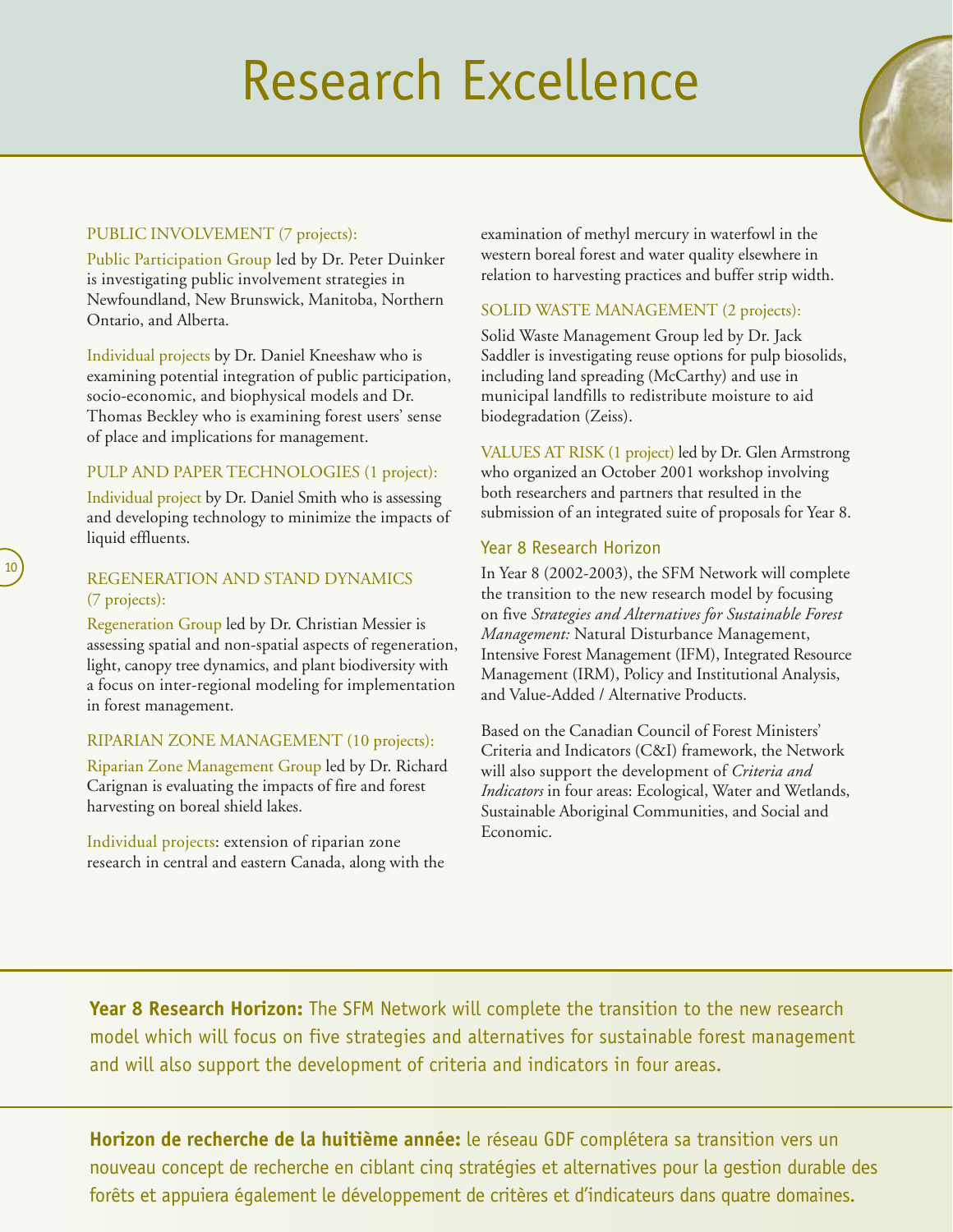# L'excellence de sa recherche

### IMPLICATION DU PUBLIC (7 projets):

Le groupe de participation du public, dirigé par Dr, Peter Duinker, évalue les stratégies de participation du public à Terre-Neuve, au Nouveau-Brunswick, au Manitoba, au nord de l'Ontario et en Alberta.

Les projets individuels du Dr. Daniel Kneeshaw (l'intégration potentielle de la participation du public, la socio-économie et les modèles biophysiques) et du Dr. Thomas Beckley (évaluation de l'appartenance des usagers de la forêt et les implications pour la gestion).

## TECHNOLOGIES EN PÂTES ET PAPIERS (1 projet) :

Le projet individuel du Dr. Daniel Smith évalue et développe la technologie afin de minimiser les impacts des effluents liquides.

### RÉGÉNÉRATION ET DYNAMIQUE DES PEUPLEMENTS (7 projets):

Le groupe sur la régénération, dirigé par le Dr. Christian Messier, évalue les aspects spatiaux et non-spatiaux de la régénération, de la lumière, de la dynamique des arbres adultes, et de la biodiversité végétale, avec une emphase sur la modélisation inter-régionale afin d'améliorer l'aménagement forestier.

### LA GESTION DES ZONES RIVERAINES (10 projets)

Le groupe de gestion des zones riveraines, dirigé par Dr. Richard Carignan, évalue les impacts du feu et de l'exploitation forestière sur les lacs du bouclier boréal.

Les projets individuels incluent l'extension de la recherche sur les zones riveraines dans le centre et l'est du Canada, ainsi que l'examen du méthyl-mercure chez la sauvagine

dans la forêt boréale de l'ouest et de la qualité des eaux, ailleurs au Canada, en relation avec les pratiques forestières et la largeur des bandes riveraines.

# LA GESTION DES DÉCHETS SOLIDES (2 projets):

Le groupe de gestion des déchets solides, dirigé par Dr. Jack Saddle, étudie les options de réutilisation des déchets biosolides des usines de pâtes et papiers, incluant l'épandage sur les terres (McCarthy) et leur potentiel dans les sites d'enfouissement municipaux pour redistribuer l'humidité favorisant la biodégradation (Zeiss).

Valeurs en péril (1 projet) est dirigé par Dr. Glen Armstrong, l'organisateur d'un atelier qui a regroupé à la fois chercheurs et partenaires, en octobre 2001, d'où a émergé la soumission d'une série de propositions pour la huitième année.

# Horizon de recherche de la huitième année

À sa huitième année (2002-2003), le Réseau GDF complètera sa transition vers un nouveau concept de recherche en mettant l'accent sur cinq Stratégies et alternatives pour la gestion durable des forêts: Aménagement basé sur les perturbations naturelles, Aménagement forestier intensif (AFI), Aménagement intégré des ressources (AIR), Analyse des politiques et des institutions, et Valeur ajoutée / Produits alternatifs.

Basé sur le cadre des Critères et Indicateurs (C&I) du Conseil canadien des ministres des forêts, le Réseau appuiera également le développement de Critères et d'Indicateurs dans quatre domaines : Écologique, Milieux aquatiques et humides, Communautés autochtones durables, et Socioéconomique.

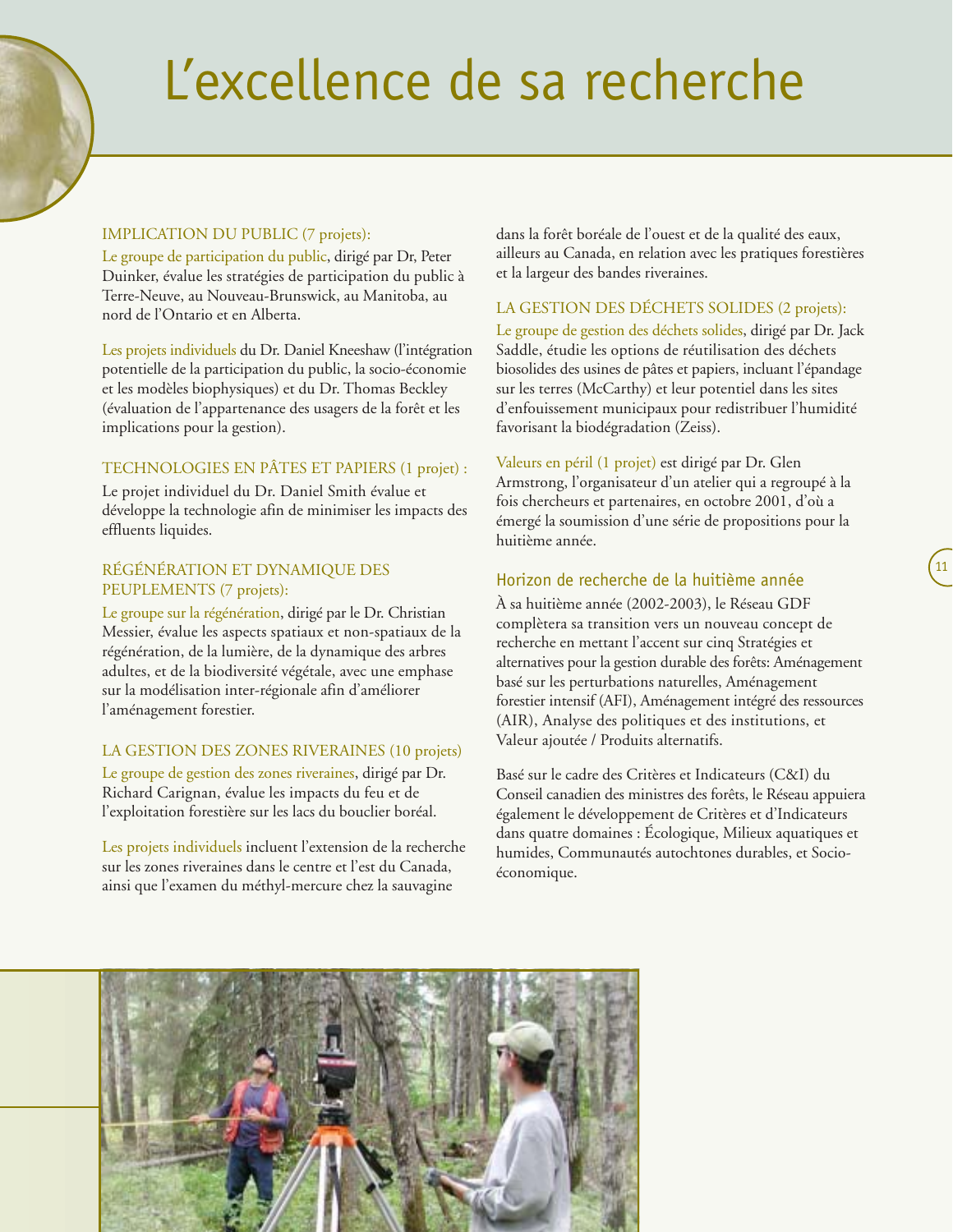# Highly Qualified Personnel

# Influencing the Next Generation Next Research Where Are They Now?

Training the next generation of forestry professionals to adapt to changing research realities is a Network cornerstone. Since inception, the Network has worked to enhance training opportunities for students at the Masters and PhD levels, and has successfully attracted a number of post-doctoral fellows.

Year 7 saw several early initiatives, such as workshops and student research exchanges, reach maturity. The 2001 annual Student Workshop was well attended by researchers and partners. Activities included oral and poster presentations by 55 students from 15 universities and a field tour hosted by Weyerhaeuser. In another example, Western Canada PhD candidates and student exchange participants Vern Peters and Ken Stadt were featured in the winter issue of Tomorrow's Forests, the Network's newsletter. The article discussed their research exchange with Dr. Christian Messier in LacDuparquet, Quebec.

In 2001-2002, the Network enhanced these unique training opportunities by establishing the SFM Network Partner Fellowships to foster direct contact between students and industry, government, First Nations, and NGO partners. The fellowship will improve students' effectiveness in communicating with partner organizations, provide hands-on experience to increase their employment marketability with partners, and facilitate knowledge exchange between Network researchers and partners.

Biologist Leslie Treseder returned to school after a 14-year absence in 1998, receiving a M.Sc. in Renewable Resources from the University of Alberta in 2000. She researched a co-operative natural resource management process in northern Alberta in partnership with the Little Red River Cree Nation. The interdisciplinary study involved multiple stakeholders. Leslie says, "Support from the Network was one of the constants in an oftenchanging context." Today, she works under contract for the Strategic Services Division, Alberta Aboriginal Affairs and Northern Development.

Dan Kneeshaw's first experience with the Network was as a post-doctoral research associate on a project that integrated researchers from a number of different fields. He says, "Although it wasn't always easy to be working outside the bounds of a traditional disciplinary field, not to mention collaborating with many different people, the experience was incredibly enriching." Since then, Dan has continued his involvement with the Network. He is currently Assistant Professor, Department of Biological Science, Université du Québec à Montréal.

As a Network student, Andrea Doucette broadened her knowledge of sustainable forest management, Aboriginal and forest-related issues, and biodiversity conservation. She says that attending student workshops and making poster and oral presentations at Network conferences "allowed me to present my research to a group well beyond my immediate academic community, and the feedback was a valuable learning experience." Andrea is now employed by Wildlife-Infometrix Inc., a consulting company dedicated to wildlife-habitat related research within managed forests.

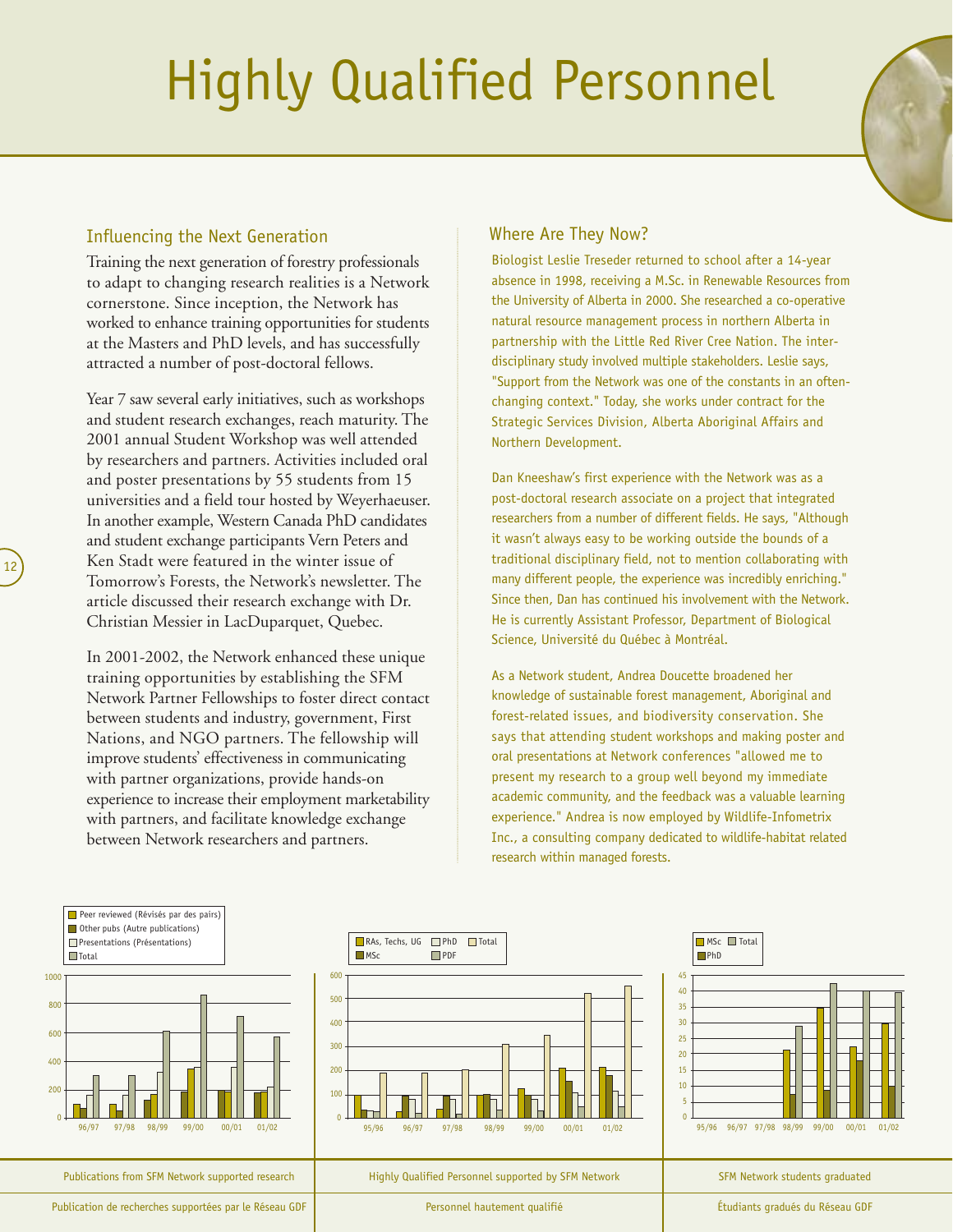# Personnel hautement qualifie

# Influencer la prochaine génération **que sont-ils devenus?** Que sont-ils devenus?

Former la prochaine génération de professionnels en foresterie de manière à s'adapter aux réalités changeantes de la recherche constitue un objectif majeur du Réseau. Depuis sa création, le Réseau a favorisé les opportunités de formation pour les étudiants (Personnel hautement qualifié) à la maîtrise et au doctorat, et a attiré un nombre considérable de candidats post-doctoraux.

Plusieurs initiatives entreprises dès le début du Réseau, tels les ateliers et les échanges d'étudiants chercheurs, ont atteint leur maturité lors de la septième année du Réseau. L'atelier d'étudiants annuel de 2001 a été bien reçu par les chercheurs et les partenaires. On pouvait noter, parmi les activités offertes, des présentations orales et des affiches exposant les résultats de 55 étudiants de 15 universités ainsi qu'une visite de terrain organisée par Weyerhaeuser. De plus, les candidats au doctorat de l'ouest du Canada qui ont participé à un échange étudiant, Vern Peters et Ken Stadt, ont paru dans l'édition hivernal de Forêts de demain, le journal du Réseau. L'article relatait leur stage de recherche avec le chercheur Christian Messier, au Lac Duparquet, Québec.

En 2001-2002, le Réseau a intensifié ces opportunités uniques de formation par la mise en place des Bourses de partenariat du Réseau de gestion durable des forêts afin de favoriser les contacts directs entre les étudiants et l'industrie, le gouvernement, les premières nations ou les organisations non-gouvernementales. Cette bourse améliorera l'habileté des étudiants à communiquer efficacement avec les partenaires, leur donnera l'occasion d'acquérir une expérience pratique qui leur permettra de faire valoir leurs compétences pour obtenir un emploi auprès des partenaires et facilitera l'échange des connaissances entre les chercheurs et les partenaires du Réseau.

En 1998, la biologiste Leslie Treseder est retournée sur les bancs d'école après 14 ans d'absence. Elle a obtenu une maîtrise en Ressources renouvelables de l'Université d'Alberta en 2000. Elle a examiné les procédures de co-opération en gestion des ressources naturelles dans le nord de l'Alberta en partenariat avec la nation crie de Little Red River. Les études interdisciplinaires comportent de nombreux inattendus. Leslie évoque que "le support du Réseau était un des éléments fiables dans ce contexte instable." Elle est maintenant contractuelle pour la Division des services stratégiques, aux Affaires autochtones et développement nordique de l'Alberta.

La première expérience de Dan Kneeshaw avec le Réseau fut en tant que chercheur associé post-doctoral sur un projet qui intégrait les chercheurs de domaines variés. Il affirme que "Même si ce n'était pas toujours facile de travailler à l'extérieur des limites des domaines traditionnels, sans oublier la collaboration avec beaucoup de personnes différentes, l'expérience fut incroyablement enrichissante". Depuis, Dan est toujours impliqué avec le Réseau. Il est présentement professeur au Département des Sciences biologiques à l'Université du Québec à Montréal.

 $\binom{13}{13}$ 

En tant qu'étudiante, Andrea Doucette a élargi ses connaissances de la gestion durable des forêts, des questions forestières liées aux autochtones et de la conservation de la biodiversité. Elle rapporte que sa participation aux ateliers étudiants et la préparation d'affiches et de présentations orales aux conférences du Réseau "m'ont permis de présenter mes recherches à un groupe bien loin de ma communauté académique immédiate, et les commentaires récoltés ont constitué une expérience d'apprentissage significative." Andrea est maintenant à l'emploi de Wildlife-Infometrix Inc., une compagnie de consultation spécialisée dans la recherche reliée aux habitats fauniques en forêts aménagées.

"Although it wasn't always easy to be working outside the bounds of a traditional disciplinary field, not to mention collaborating with many different people, the experience was incredibly enriching." – Dan Kneeshaw, assistant professor, Université du Québec à Montréal

"Même si ce n'était pas toujours facile de travailler à l'extérieur des limites des domaines traditionnels, sans oublier la collaboration avec beaucoup de personnes différentes, l'expérience fut incroyablement enrichissante." – Dan Kneeshaw, professeur, Université du Québec à Montréal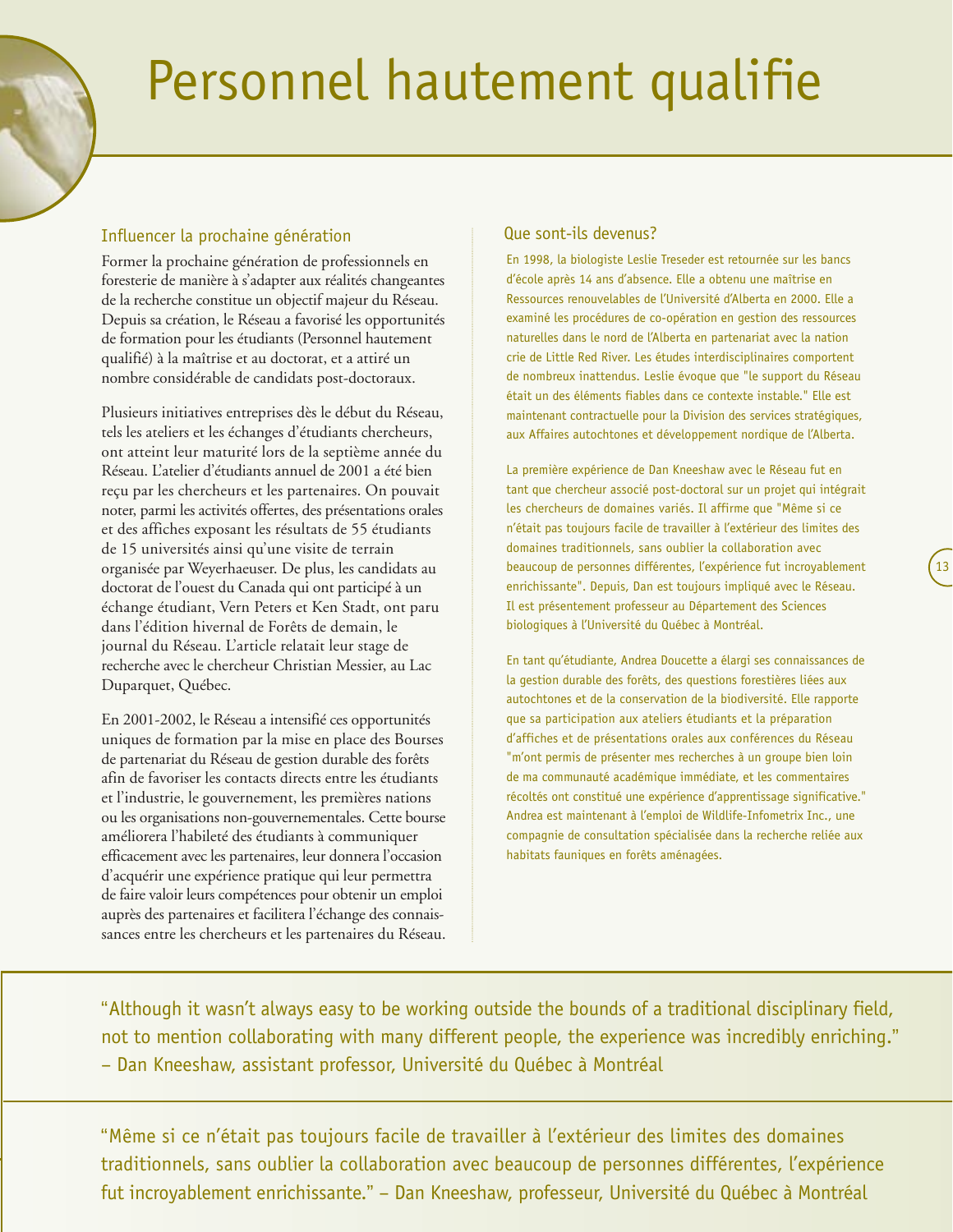# Networking and Partnerships

## Fostering New Opportunities

During Year 7 (2001-2002), the Network continued to grow and become more national in scope. Research expanded to include 31 universities across the country. New partnerships were formed with Ducks Unlimited Canada and Bowater Inc. The Lake Abitibi Model Forest and Manitoba Model Forest became affiliate members. In addition to federal funding from the NCE Directorate, the total number of Network funding partners increased to 24: 14 industry partners, four Aboriginal / First Nations, four provincial governments, one nongovernmental organization (Ducks Unlimited), and the University of Alberta.

Strong partnerships are critical to the Network's research efforts. In Manitoba, a research program was developed in partnership with Louisiana-Pacific Canada Ltd.; in Ontario, the Ministry of Natural Resources partnered with two industries in research; and in British Columbia, preliminary meetings were held between industry partners and the Forest Investment Account (formerly Forest Renewal B.C.). The Network also increased its industry representation with the addition of J.D. Irving, a major player in eastern Canadian forestry.

The Network continued to work diligently to expand partnerships with First Nations and Aboriginal organizations. Over the past seven years, partnerships with the Gwich'in Renewable Resource Board and the Little Red River Cree / Tall Cree First Nations have enabled the Network to obtain meaningful research results in a

number of areas. The Network has also been working with the Moose Cree and Heart Lake First Nations, and in 2001-2002, welcomed the National Aboriginal Forestry Association as an Affiliate. These partnerships have led to negotiations with other Aboriginal groups, most notably: Nishnawbe-Aski First Nations, Treaty 8 BC Tribal Association, Grand Council of the Cree, and several Central Yukon First Nations.

# Highlights:

• Review of mandates, programs, issues, and priorities with Parks Canada, Indian and Northern Affairs Canada, Canadian Forest Service, and National Aboriginal Forestry Association.

• Hosted developmental workshops in British Columbia; pending a membership application from the Government of British Columbia, the Network's Research Planning Committee recommended Year 8 financing for a number of proposals from B.C. principal investigators, some of which may be funded by B.C. contributions.

• Worked to extend Network's reach into Atlantic Canada through an Agreement-In-Principle signed by the Government of Newfoundland and Labrador; also held initial partnering discussions with other Atlantic industry and government representatives.

• Began a series of critical discussions to lay the basis for a strategic alliance with the Canadian Forest Service and other national forestry organizations.

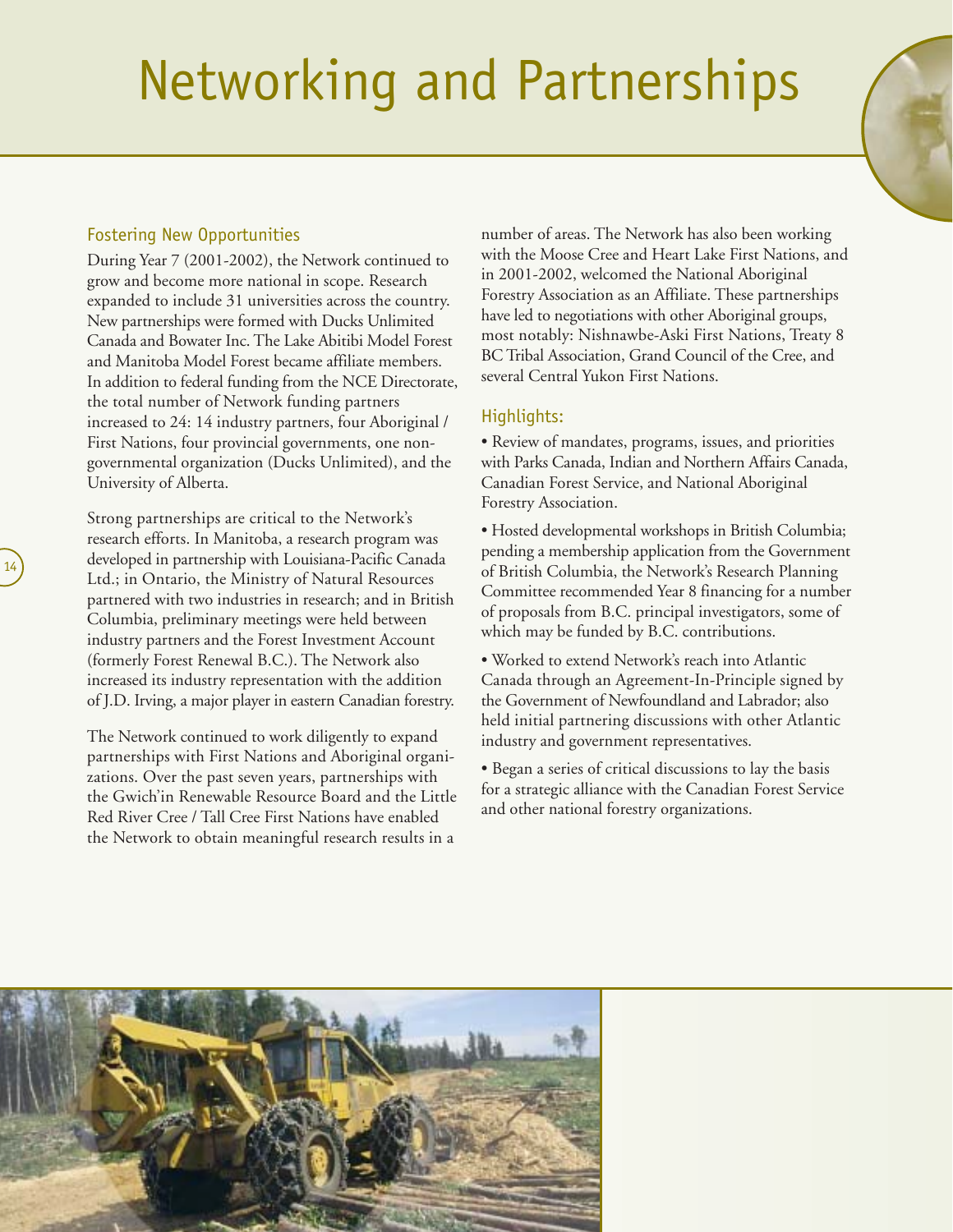# Réseautage et partenariat

## Encourager de nouvelles opportunités

Au cours de sa septième l'année (2001-2002), le Réseau s'est développé pour atteindre une portée plus nationale. La recherche a pris de l'expansion pour inclure 31 universités à travers le pays. De nouveaux partenariats ont été établis avec Canards Illimités Canada et Bowater Inc. La Forêt modèle du lac Abitibi et la Forêt modèle du Manitoba sont devenues des membres affiliés. En plus des subventions fédérales à travers la direction du RCE, le Réseau compte maintenant 24 partenaires subventionnaires: 14 du milieu industriel, quatre des communautés Autochtones / Premières nations, quatre gouvernements provinciaux, une organisation nongouvernementale (Canards Illimités Canada), et l'Université d'Alberta.

Des partenariats solides sont essentiels au développement de la recherche du Réseau. Au Manitoba, un programme de recherche a été développé en partenariat avec Louisiana-Pacific Canada Ltée.; en Ontario, le Ministère des ressources naturelles s'est associé avec deux industries en recherche; et en Colombie Britannique, des réunions préliminaires ont été tenues entre les partenaires industriels et le Fond d'investissement forestier (Forest Investment Account, précédemment Forest Renewal B.C.). La représentation des industries au sein du Réseau s'est accrue avec l'arrivée de J.D. Irving, un acteur important dans la foresterie dans l'est du Canada.

Le Réseau poursuit activement ses efforts afin d'étendre ses partenariats avec les Premières nations et les organisations autochtones. Au cours des sept dernières années, les partenariats avec le Conseil des ressources renouvelables des Gwich'in et les Premières nations Cries de Little Red River / Cries de Tall ont permis au Réseau d'obtenir des résultats

pertinents dans bon nombre de domaines. Le Réseau a aussi travaillé avec les Première nations Cries de Moose et de Heart Lake, et en 2001-2002, il a accueilli l'Association nationale des autochtones en foresterie en tant qu'affilié. Ces partenariats ont mené à des négociations avec d'autres communautés autochtones, notamment: les Premières nations Nishnawbe-Aski, l'Association de la tribu du Traité 8 de la Colombie Britannique, le Grand conseil des Cris, et plusieurs Premières nations du centre du Yukon.

# Événements marquants:

• Révision des mandats, programmes, questions, et priorités avec Parcs Canada, les Affaires autochtones et nordiques du Canada, le Service canadien des forêts, et l'Association nationale des autochtones en foresterie.

• Tenue d'ateliers de développement en Colombie Britannique; en attendant l'adhésion du gouvernement de la Colombie Britannique, le Comité de planification de la recherche du Réseau a recommandé le financement de plusieurs propositions provenant des principaux chercheurs de la province pour la huitième année, dont certains pourraient être financés par des contributions provinciales.

 $\overline{15}$ 

- Extension de la portée du réseau vers les provinces de l'Atlantique à travers une entente de principe signée par le gouvernement de Terre-Neuve et du Labrador; également la tenue de discussions préliminaires de partenariat avec d'autres industries de l'Atlantique et des représentants du gouvernement.
- Initiation d'une série de discussions majeures afin d'établir les bases d'une alliance stratégique avec le Service canadien des forêts et d'autres organisations nationales en foresterie.

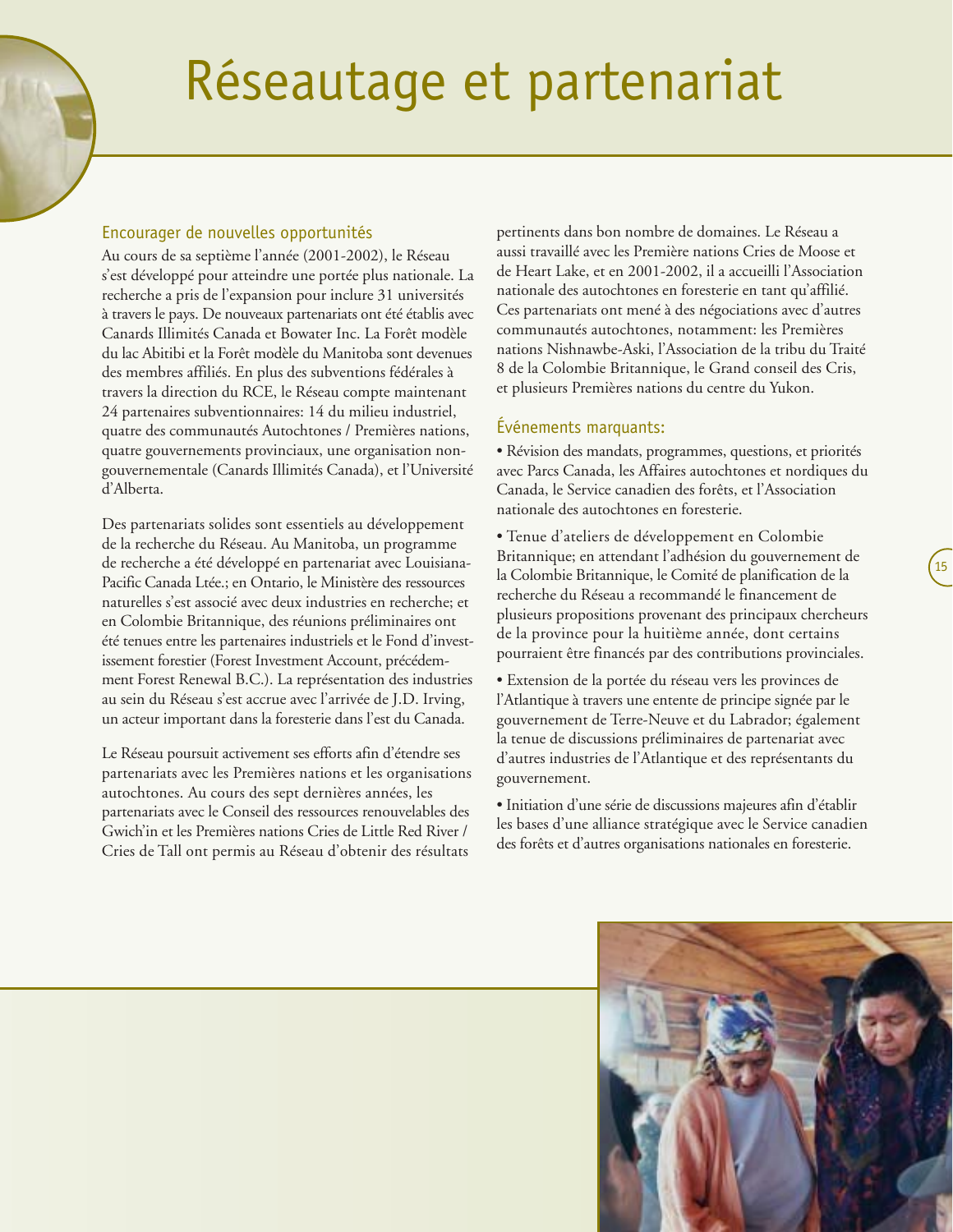# Knowledge Exchange & Technology Exploitation (KETE)

### Destination Ahead

2001-2002 marked a turning point in Knowledge Exchange and Technology Exploitation. After six years of producing scientific documents, the Network made a positive move to enhance knowledge exchange with its partners. Ms. Margaret Donnelly and Drs. David DeYoe and Daryll Hebert, serving as "KETE specialists", began to develop and implement a KETE strategy and operating plan that would specifically address the needs and concerns of partner organizations. Although the strategy addressed a number of critical actions, the following were deemed the highest priority: Initiate a synthesis of Network research and provide products of both a technical and practical nature; assist Partners in organizing an SFM framework and direction to convey their sustainable forestry needs; work with Partners to organize key issues and questions to help researchers design problem solving research plans; plan and organize workshops designed to improve the understanding and utility of new knowledge and technologies in policy development, resource planning and field application. The strategy developed in 2001-2002 laid the groundwork for development of the operating plan that will focus and guide KETE activities in 2002-2003 and beyond.

## Additional Knowledge Exchange Activities

The Network continued its efforts to provide meaningful research updates to stakeholders through its SFM This Week e-mail newsletter and Networksponsored workshops: Cumulative Effects of Development in the Treaty 8 Area (B.C.); Biodiversity, Land Use and Land Cover Change (Alberta); Public Participation (Nova Scotia); Sustainable Aboriginal Communities (Manitoba); BORNET Canada Regional Workshops; Natural Disturbance (New Brunswick); Stand and Landscape Effects on Biodiversity (Edmonton). In a Variable Retention (Quebec) workshop that focused on developing a preliminary synthesis of variable retention research and practical application work, the workshop team began a process to organize the material for regional application.

• The Last Great Forest, a seven-part seminar series featuring nine principal investigators / collaborators was co-sponsored by the Network and University of Alberta Environmental and Research Studies Centre.

• Two Network-sponsored panel discussions on forest certification and sustainability of Alberta's forests used real-time cross-country webcasts to enable off-site participants to hear speakers while simultaneously viewing a PowerPoint slide presentation and asking questions by e-mail.

• In May 2001, Dr. Per Angelstam of the Swedish University of Agricultural Sciences and a collaborator on the BORNET project, discussed biodiversity conservation issues in the circum-boreal forest.

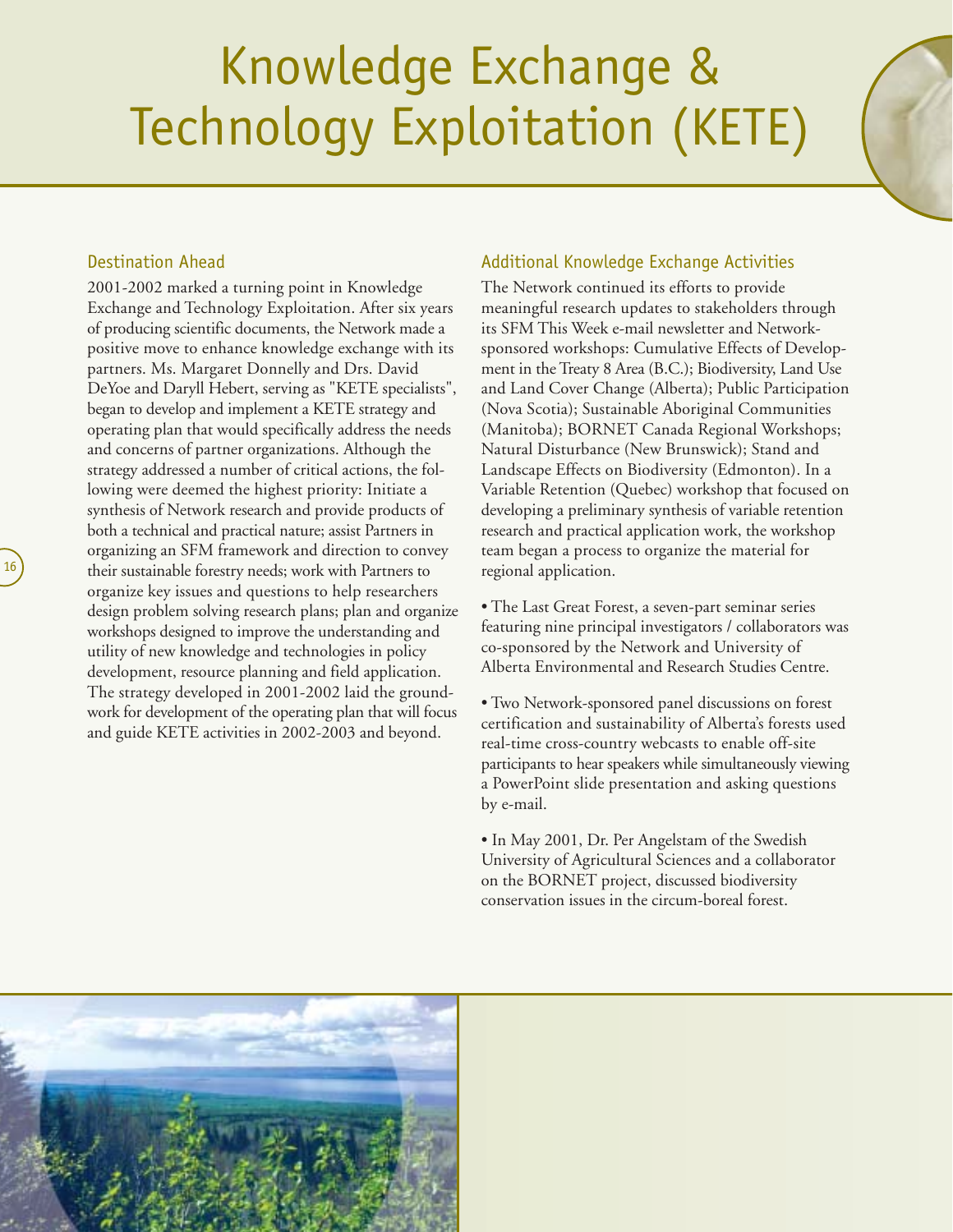# Échange des connaissances et exploitation des technologies

# Aller de l'avant

La période 2001-2002 a marqué un point tournant dans l'échange des connaissances et l'exploitation des technologies. Après six ans de production de documents scientifiques, le Réseau a fait un pas dans la bonne direction en favorisant l'échange des connaissances avec ses partenaires. Mlle Margaret Donnelly et les Drs. David DeYoe et Daryll Hebert, en tant que "spécialistes du KETE", ont commencé à développer et à implanter une stratégie KETE et un plan d'opération qui permettraient de répondre spécifiquement aux besoins et aux préoccupations des organisations partenaires. Bien que la stratégie ait identifié plusieurs actions importantes, certaines ont été ciblées comme étant prioritaires: initier la synthèse des recherches du Réseau et fournir des outils de nature technique et pratique; assister les partenaires dans l'organisation d'un plan de travail et de l'orientation à prendre en GDF afin de communiquer leurs besoins en foresterie durable; travailler avec les partenaires afin de structurer leurs préoccupations et leurs questions clés dans le but d'aider les chercheurs lors de l'élaboration de plans de recherche visant la résolution de problèmes; planifier et organiser des ateliers favorisant la compréhension et l'utilisation des nouvelles connaissances et technologies dans le développement des politiques, la planification des ressources et l'application sur le terrain. La stratégie développée en 2001-2002 a fixé le cadre de travail pour le développement du plan d'opération qui va concentrer et guider les activités du KETE en 2002-2003 ainsi que dans le futur.

### Activités additionnelles d'échange de connaissances

Le Réseau a poursuivi ses efforts afin de fournir des mises à jours des recherches importantes aux personnes concernées à travers sa gazette électronique GDF Cette semaine et des ateliers parrainés par le Réseau : Effets cumulés du développement dans le territoire du Traité 8 (Colombie Britannique); Biodiversité, utilisation du territoire et changement du paysage (Alberta); Participation du public (Nouvelle-Écosse); Communautés autochtones durables (Manitoba); Ateliers régionaux canadiens BORNET; Perturbations naturelles (Nouveau Brunswick); Effets des peuplements et du paysage sur la biodiversité (Edmonton). Lors d'un atelier sur la rétention variable tenu au Québec, l'équipe de l'atelier s'est penché sur le développement d'une synthèse préliminaire des recherches menées sur la rétention variable et des travaux de mise en application. Cette équipe a initié la démarche pour une application régionale.

• La dernière forêt remarquable, une série de sept séminaires présentant neuf principaux chercheurs / collaborateurs, a été co-parrainée par le Réseau et le Centre d'études en recherche et environnement de l'Université d'Alberta.

 $\binom{17}{17}$ 

• Deux groupes de discussion sur la certification forestière et la durabilité des forêts de l'Alberta, parrainés par le Réseau, ont utilisé la diffusion nationale en directe par le Web pour permettre aux participants de l'extérieur d'écouter les présentateurs, tout en visionnant simultanément leur présentation PowerPoint et en posant des questions par le biais de la messagerie électronique.

• En mai 2001, le Dr. Per Angelstam de l'Université des sciences agricoles de Suède et un collaborateur du projet BORNET ont discuté des questions de la conservation de la biodiversité dans les forêts de la zone boréale.

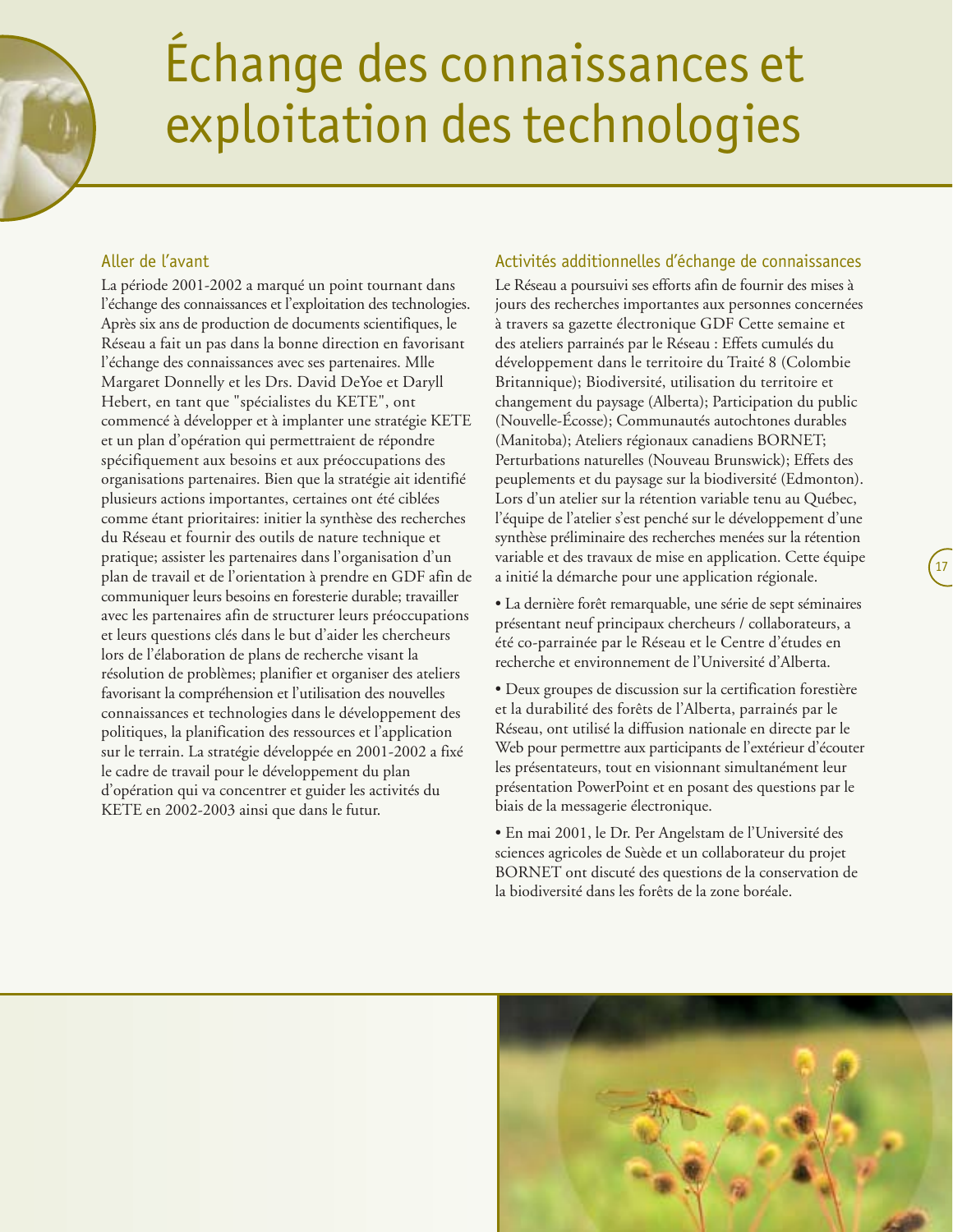# Network Management



# Staying on Course

As a not-for-profit corporation, the Network continues to rely on the experience and vision of the Board of Directors and Program Leader. In 2001-2002, Mr. Barry Waito was elected to a two-year term as Board Chair, and sixteen other members were either elected or appointed to the Board. Dr. Terry Veeman was appointed Interim Program Leader for the duration of Program Leader, Dr. Vic Adamowicz's year-long sabbatical with Resources For The Future in Washington, D.C.

Planning began on the Network's third triennial research conference, Advances In Forest Management: From Knowledge To Practice. Scheduled for November 13-15, 2002 at the Shaw Conference Centre in Edmonton, Alberta, the conference will celebrate the Network's national partnerships and international linkages in research and training excellence.

Considerable effort also went into refining the research planning process.

# Promoting the Message

In 2001-2002, the Network initiated a communications strategy to promote sustainable forest management research to Canadians in general. Activities targeted print, radio, television and the World Wide Web.

• Canadian Press, Globe & Mail, CBC, and other major news organizations reported Network research on Pulp and Paper Productivity (Veeman and Hailu); Fire-Smart Forests (Cumming); and Forest Tent Caterpillars (Roland).

- Several Network projects, researchers and partners were featured in community newspapers, regional and industry publications, newsletters, and Discovery Channel (Dr. John Fryxell, Forest Rangers, February 19, 2002).
- Four Network personalities were interviewed for InnovationAlberta, a science news-of-the-day radio program aired province-wide on CKUA Radio, as well as on the Internet.
- Five Alberta principal investigators were selected for a five-part series of two-minute vignettes for the Canadian Learning Television Network (a national broadcast network with specific reach into boreal forest communities because of its linkages with higher education institutions / educational program course delivery.)
- "The Sustainable Forest Management Network: Maintaining scientific excellence and relevance in a changing world," appeared in The Forestry Chronicle (January / February 2002).
- Summer 2001 issue of Tomorrow's Forests newsletter featuring six years of Network research with Aboriginal partners, received wide national and international distribution.
- The redesign of Network's website provided easier access to timely information on research initiatives, activities, and links to other sites.

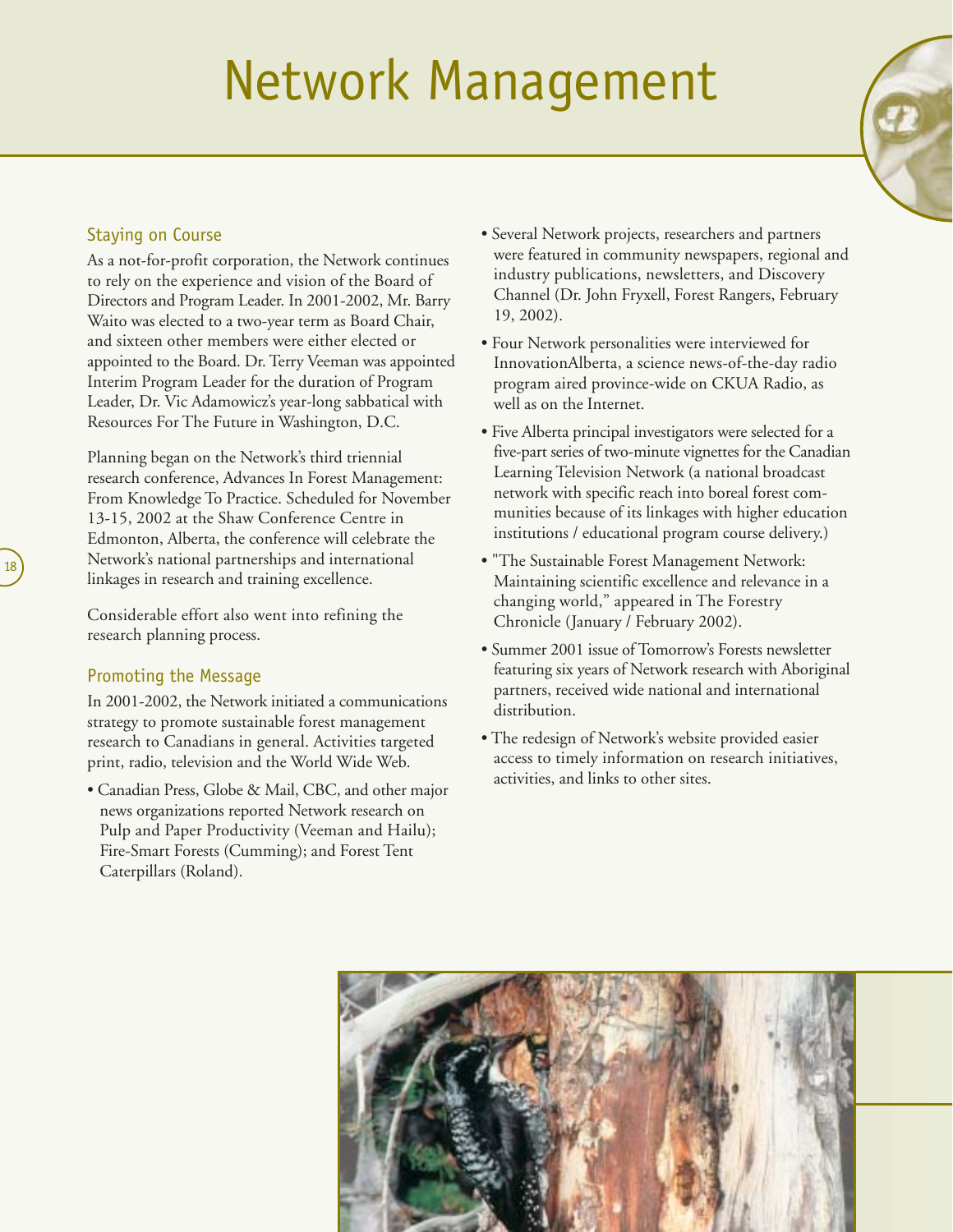# La gestion du Réseau

## Leadership: Rester dans la course

En tant que corporation sans but lucratif, le Réseau continue de compter sur l'expérience et la vision du Conseil de direction et du directeur de programme. En 2001-2002, M. Barry Waito a été élu pour un mandat de deux ans comme président du Conseil, et seize autres membres ont été élus ou désignés au Conseil. Dr. Terry Veeman a été désigné directeur du programme par intérim pour la durée de l'année sabbatique du Dr. Vic Adamowicz, une sabbatique qu'il fait avec Ressources pour le futur, à Washington, D.C .

La planification de la troisième conférence de recherche triénnale du Réseau est maintenant en cours, Les progrès en aménagement forestier: mise en pratique des connaissances. Prévu les 13-14-15 novembre 2002 au Centre de conférence Shaw à Edmonton, en Alberta, ce colloque soulignera le partenariat national du Réseau, les liens internationaux en recherche et l'excellence de la formation.

Un effort considérable a été déployé dans le raffinement du processus d'Appel aux propositions et à la mise à jour du plan d'affaire du processus de planification de la recherche.

## Promouvoir le message

En 2001-2002, le Réseau a mis en place une stratégie de communications pour promouvoir la recherche en gestion durable des forêts auprès de l'ensemble des Canadiens. Les activités ont visé la presse écrite, la radio, la télévision et l'internet.

• La presse canadienne, le Globe & Mail, CBC et d'autres organisations journalistiques importantes ont couvert certaines recherches du Réseau portant sur: La productivité des pâtes et papiers (Veeman et Hailu); Les forêts qui déjouent le feu (Cumming); et La livrée des forêts (Roland).

• Plusieurs projets du Réseau, des chercheurs ainsi que des partenaires ont paru tour à tour dans les journaux locaux et régionaux, dans les publications des industries, dans des bulletins de nouvelles ainsi qu'au Canal Découverte du réseau anglophone (Dr. John Fryxell, Les gardes forestiers, 19 février 2002.).

• Quatre personnalités du Réseau ont accordé une entrevue à l'InnovationAlberta, un programme de radio qui rapporte quotidiennement les avancées du jour en science et qui est diffusé à la largeur de la province sur le canal CKUA ainsi que sur l'internet.

• Cinq chercheurs importants de l'Alberta ont été sélectionnés pour une série de 5 capsules de 2 minutes pour le Réseau de télévision éducative canadienne (un large réseau national visant spécifiquement les communautés de la forêt boréale étant donné ses liens avec les grandes institutions académiques / service de formation académique).

• "Le Réseau de gestion durable des forêts: maintenir l'excellence et la pertinence scientifique dans un monde en mouvement" est apparu dans le numéro de Janvier/Février 2002 de Forestry Chronicle.

• Un article paru dans le numéro Été 2001 de Forêts de demain, dans lequel étaient relatées les six années de recherche du Réseau avec les partenaires autochtones, a été distribué à l'échelle nationale et internationale.

• L'amélioration du site internet du Réseau a facilité l'accès aux informations de l'heure sur les initiatives de recherche, aux activités, ainsi qu'aux liens vers d'autre sites.

Planning began on the Network's third triennial research conference, Advances In Forest Management: From Knowledge To Practice . . . to celebrate the Network's national partnerships and international linkages in research and planning excellence.

La planification de la troisième conférence de recherche triénnale du Réseau est maintenant en cours, Les progrès en aménagement forestier: mise en pratique des connaissances . . . soulignera le partenariat national du Réseau, les liens internationaux en recherche et l'excellence de la formation.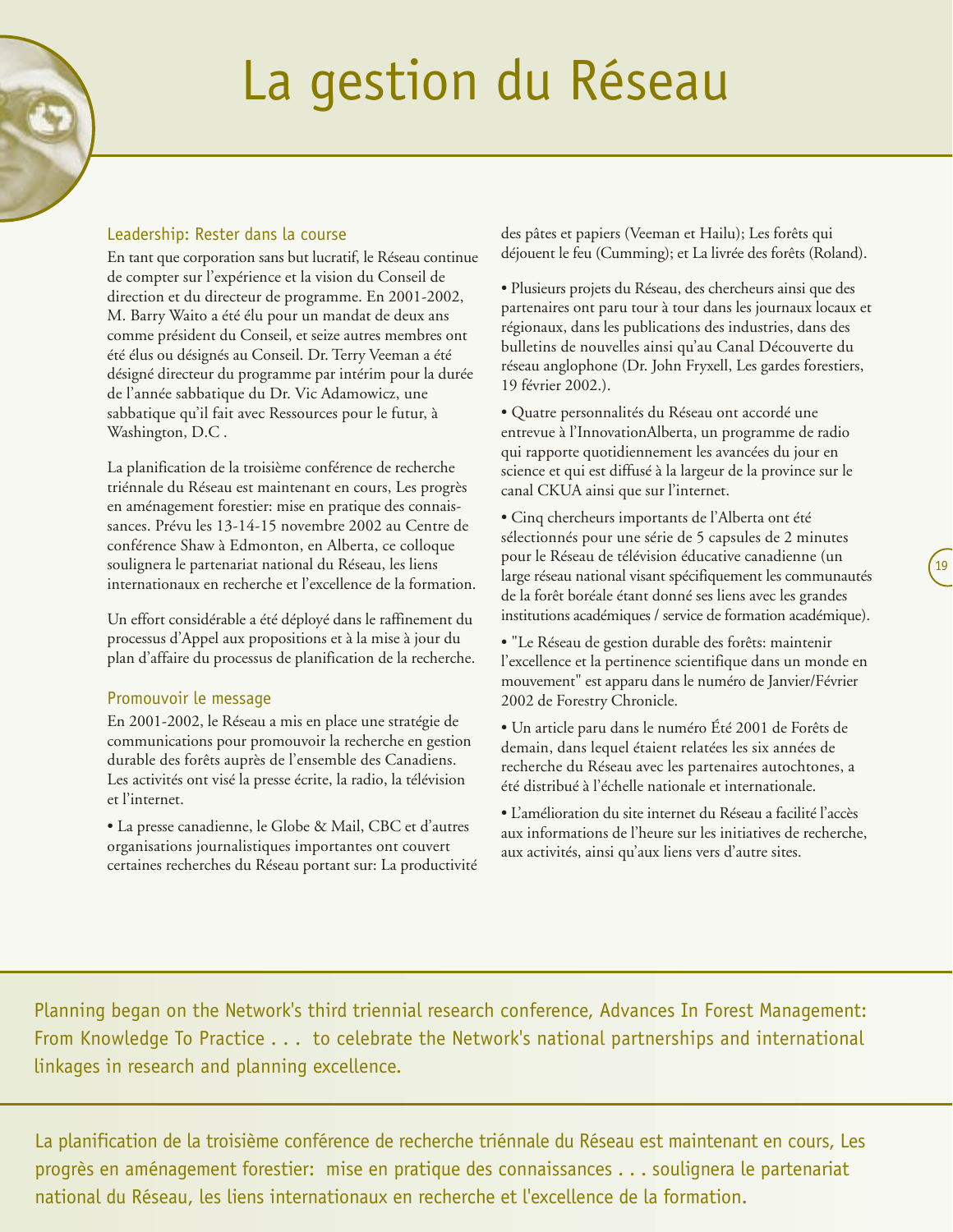# Chair's Message

While we were elated with our renewal success, there was little time for celebration and less time to rest on our laurels, as we began to undertake the challenges we had set for ourselves in our new long-term strategic plan. Clearly, we had proven to ourselves the SFM Network could be an agile and responsive research organization. With a welldefined focus, the Network brings a unique perspective, the ability to move quickly from problem to problem while at the same time meeting NCE goals. Particularly, we are proud of the impact we are having in training the next generation of forest managers and researchers—more than 500 highly qualified personnel have now had an opportunity to work with our research team.

The SFM Network now has a strategic model and research framework that we feel can work in harmony with various other national and international research organizations. Rather than competing, we are working to complement and cooperate on a broad spectrum of activity, each organization building upon the best attributes of the other, working together for more solutions! As we continue to refine our direction, the Network, in response to requests from its Partners, is making a concerted effort to ensure that our research results can be used in a meaningful and practical way.

The Federal Government wants Canada to move up the innovation ladder from fifteenth place to fifth place by 2010. Forestry has a very important role to play as so much of our economy is involved with this sector. I am confident that the SFM Network, through its partnerships and strategic alliances, is well positioned to assist with the development of a new national science and technology research delivery model to address this nation's forestry issues.

Clearly, our efforts to refine our strategic direction over the past year could not have been done without the commitment of our forward-looking partners and board members, and our researchers and their students. A bright future awaits us as we move forward into a new era of discovery. The potential rewards ahead will, I'm confident, far exceed the effort it's going to take to realize the SFM Network's vision for sustainable forest management.

Barry Waito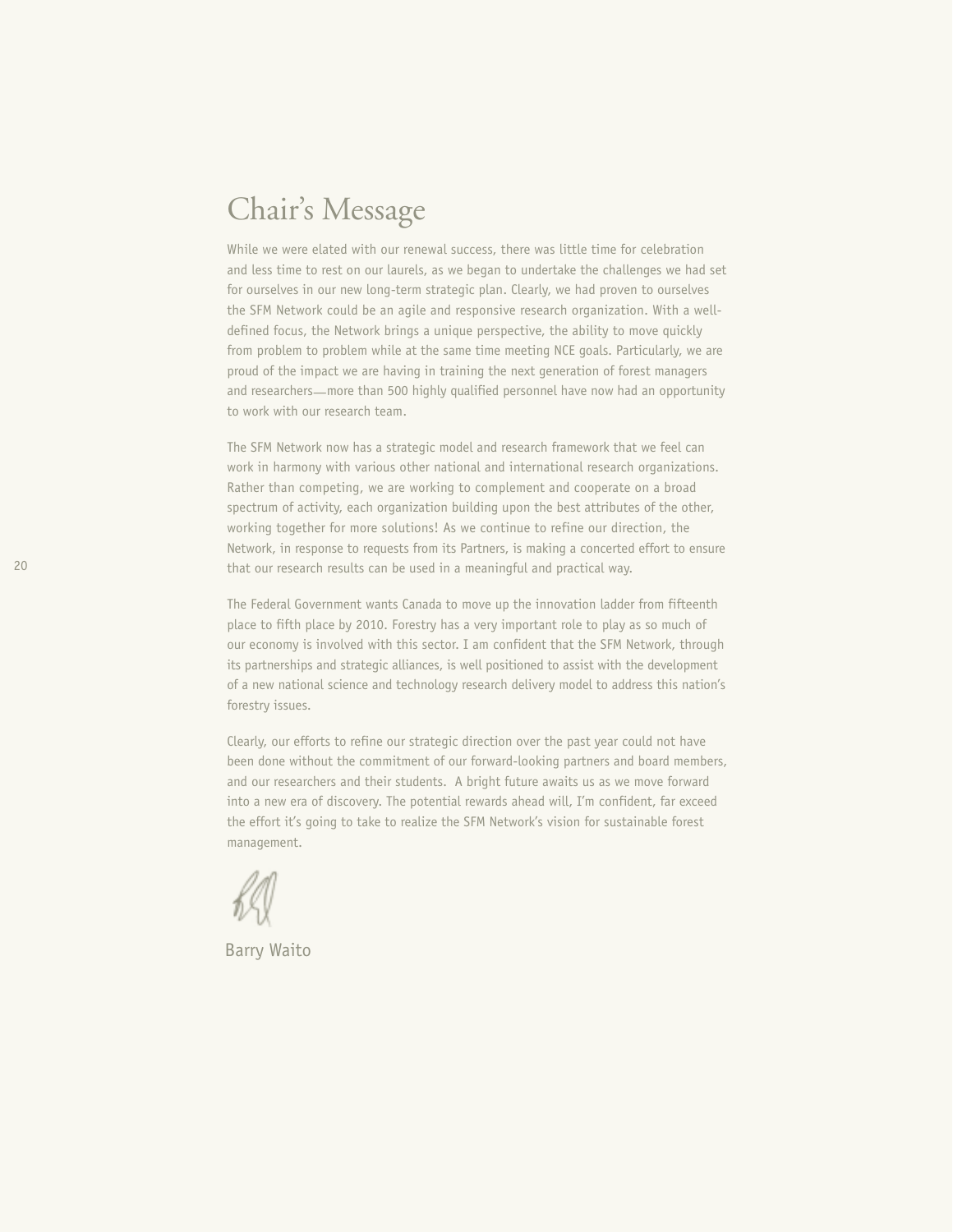# Message du président

Bien que la satisfaction était grande suite au succès de notre renouvellement, peu de temps nous était disponible pour célébrer et encore moins pour nous asseoir sur nos lauriers. Déjà, nous avons commencé à relever les défis que nous nous étions fixés dans notre nouveau plan stratégique à long terme. Clairement, nous nous sommes prouvés que le Réseau GDF pouvait être une organisation de recherche habile et prête à s'adapter. Avec des objectifs bien définis, le Réseau apporte une perspective unique, l'habileté de se déplacer rapidement d'un problème à l'autre tout en rencontrant les objectifs du RCE. En particulier, nous sommes fiers de l'impact que nous avons sur la formation de la prochaine génération de gestionnaires forestiers et de chercheurs—un personnel hautement qualifié de plus de 500 personnes qui ont maintenant l'opportunité de travailler avec notre groupe de recherche.

Le Réseau GDF a maintenant un modèle stratégique et un cadre de travail en recherche avec lesquels nous croyons pouvoir travailler de façon harmonieuse avec plusieurs autres organisations de recherche nationales et internationales. Plutôt que de compétitionner, nous travaillons en symbiose dans un large spectre d'activités, chaque organisation s'appuyant sur les meilleurs attributs des autres, travailler ensemble pour plus de solutions! Alors que nous continuons de raffiner notre orientation, le Réseau, en réponse aux requêtes de ses partenaires, fait des efforts concertés pour s'assurer que nos résultats de recherche peuvent être utilisés d'une façon pertinente et pratique.

Le gouvernement fédéral désire que le Canada grimpe de la quinzième à la cinquième place d'ici 2010 dans l'échelle de l'innovation. La foresterie joue un rôle majeur car une part énorme de l'économie est impliquée avec ce secteur. Je suis confiant que le Réseau GDF, à travers ses partenariats et ses alliances stratégiques, est bien placé pour aider au développement d'un nouveau concept national de recherche scientifique et technologique afin de répondre aux problématiques forestières de cette nation.

Clairement, nos efforts pour raffiner notre orientation stratégique au cours de la dernière année n'auraient pu être possibles sans l'implication et l'esprit visionnaire de nos partenaires et membres du conseil, ainsi que de nos chercheurs et de leurs étudiants. Un brillant avenir nous attend alors que nous allons de l'avant dans cette nouvelle ère de découverte. Les bénéfices potentiels que nous pourrons récolter, j'en suis confiant, excéderont de loin les efforts qui seront nécessaires pour réaliser la vision du Réseau GDF pour une gestion durable des forêts.

Barry Waito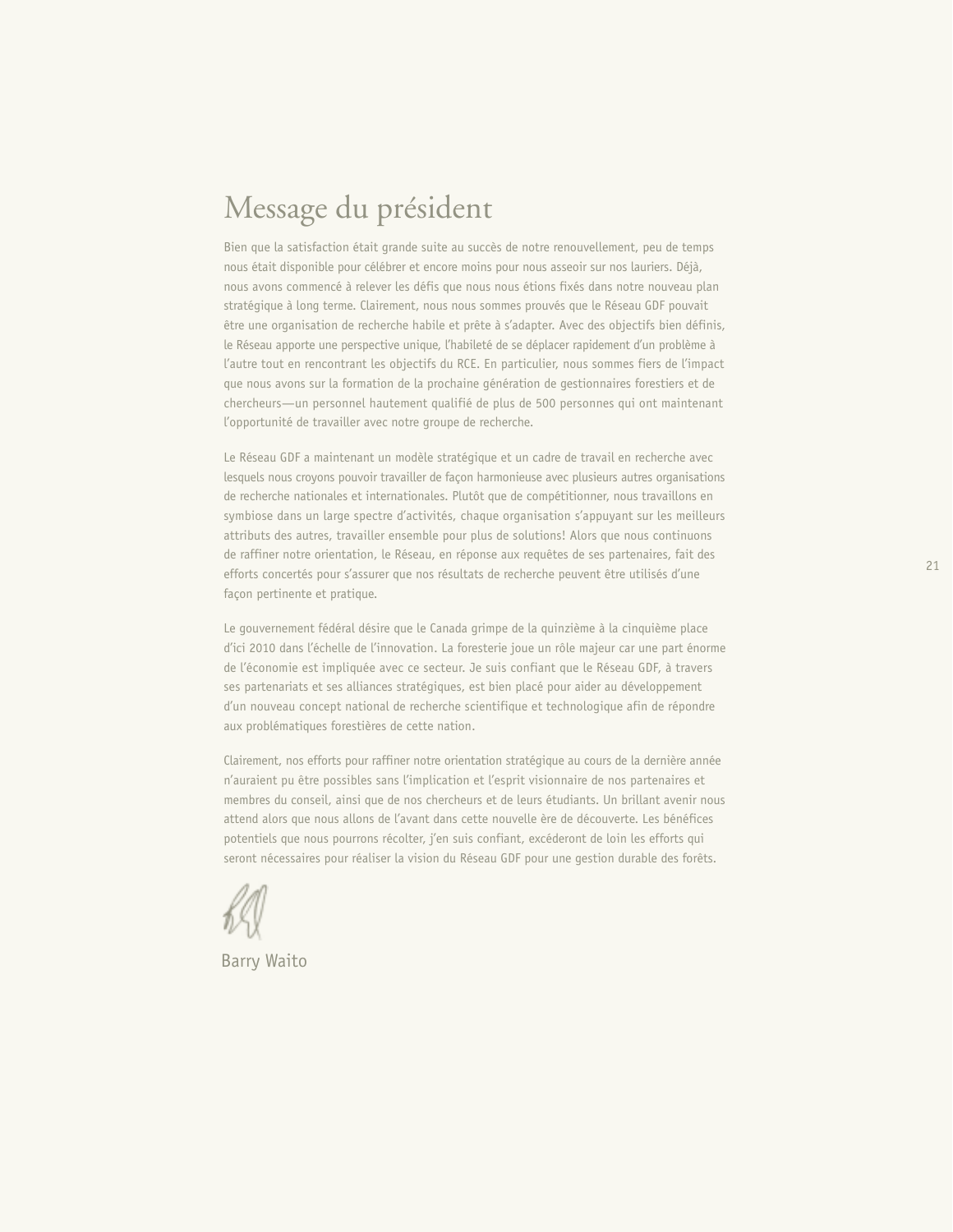# Interim Program Leader's Report

Since the Network's inception, the cornerstone of our efforts has been research in key areas: Understanding Natural Disturbance, Integrated Resource Management, Socio-Economic Sustainability, Ecological Criteria and Indicators, Water and Wetlands, and Sustainable Aboriginal Communities.

Early work in Natural Disturbance, for example, addressed key knowledge gaps such as those related to historical disturbance patterns of fire and insects, and the processes underlying regeneration following natural disturbance events. In Socio-Economic Sustainability, initial efforts investigated forest tenure arrangements and their effects on sustainability, economic aspects of forest products certification, and economic performance of the Canadian forest sector. Research in Water and Wetlands focused on the impacts of natural disturbance (wildfire) and current forestry practices on water quality and biological communities in lakes. Early research in Sustainable Aboriginal Communities concentrated on Alberta, with individual projects in Quebec and the Northwest Territories.

In 2001 – 2002 (Year 7), we saw work expand in all these areas and many more, but we also realized that the research program needed greater integration, increased strategic direction, and wider national coverage. A new research model was developed that gets to the heart of strategies to improve forestry practices and policies, and strengthens the scientific basis underpinning criteria and indicators of forest sustainability in Canada. With these insights, we began to develop a more effective way to approach Knowledge Exchange and Technology Exploitation (KETE). In recognition of the Network's important input into the national science and technology agenda, we held discussions with other players such as the Canadian Forest Service and national forestry organizations to ensure our research is relevant to the larger agenda.

As Interim Program Leader, it is with sincere appreciation that I commend everyone who helped me during this year of transition: the board and committee members, our partners, the principal investigators and their highly qualified personnel, and our dedicated staff. Their commitment, counsel, and hard work enabled me to ensure the Network continued to address its key goals and challenges.

Having been involved with the Network since its inception, I can tell you that I, for one, will continue to be a part of this unique research organization. While the journey toward forest sustainability is ongoing, I am excited and confident about the Network's future development and achievements.

J. S. Feeman

Terry Veeman, PhD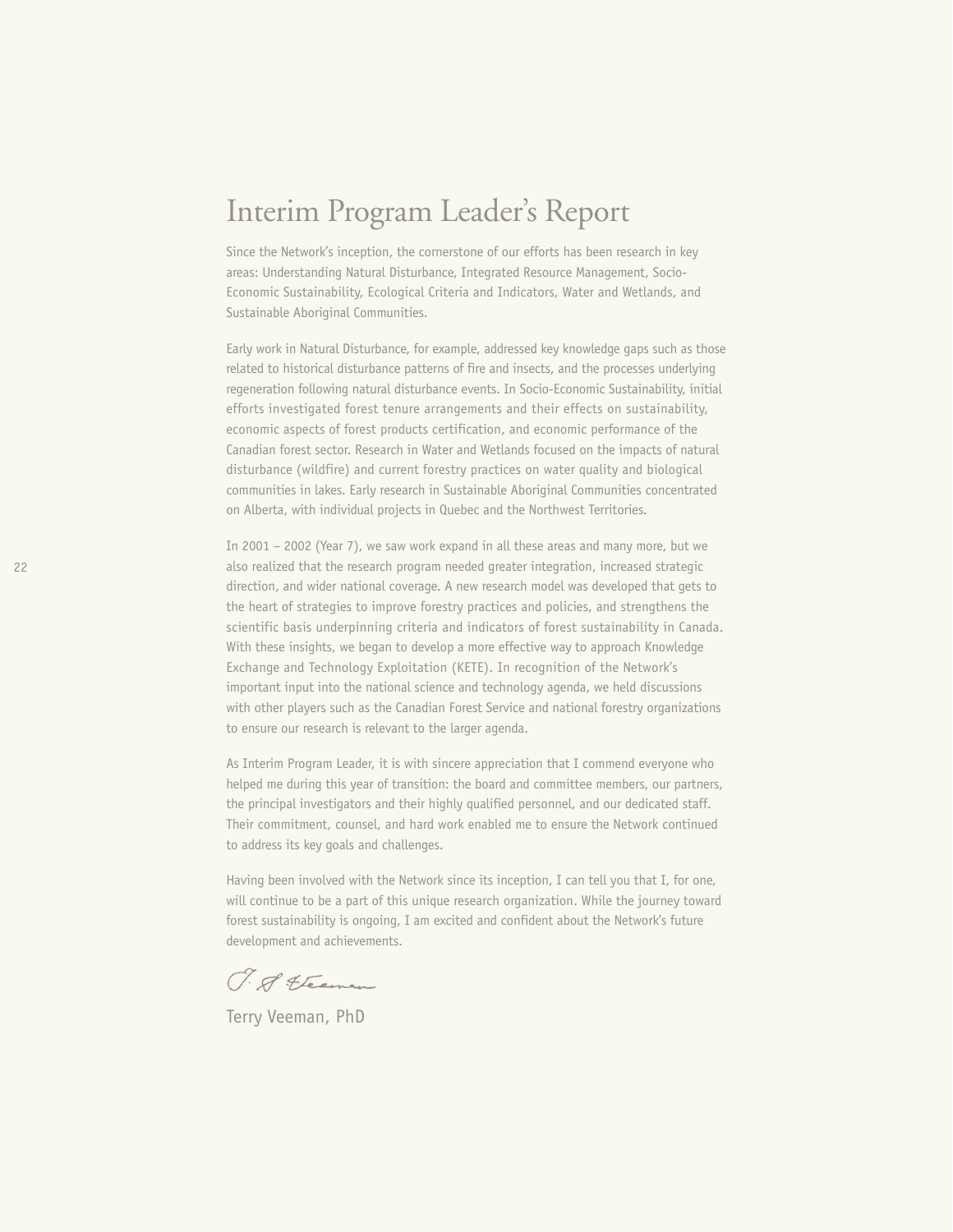# Rapport du président du programme par intérim

Depuis la création du Réseau, le point marquant de nos efforts a été la recherche dans des domaines clés: Compréhension des perturbations naturelles, Gestion intégrée des ressources, Durabilité socio-économique, Critères et indicateurs écologiques, Milieux aquatiques et humides, et Communautés autochtones durables.

Les premiers travaux sur la Compréhension des perturbations naturelles, par exemple, se sont orientés vers certaines lacunes de nos connaissances comme l'historique des patrons de perturbations par les insectes et le feu, ainsi que les processus contrôlant la régénération suite aux perturbations naturelles. En ce qui a trait à la Durabilité socio-économique, les travaux initiaux ont examiné l'arrangement des droits de coupe et leurs effets sur la durabilité, les aspects économiques de la certification des produits forestiers, et la performance économique du secteur forestier canadien. La recherche sur les Milieux aquatiques et humides s'est concentrée sur les impacts des perturbations naturelles (feu) et des pratiques courantes en foresterie sur la qualité des eaux et les communautés biologiques des lacs. Les recherches préliminaires au niveau des Communautés autochtones durables se sont concentrées en Alberta, avec des projets individuels au Québec et dans les Territoires du Nord-Ouest.

En 2001-2002 (la septième année), nous avons vu l'expansion du travail dans chacun de ces domaines et plusieurs autres, mais nous avons aussi réalisé que le programme de recherche avait besoin d'une plus grande intégration, d'une orientation stratégique plus développée, et d'une couverture nationale plus large. Un nouveau modèle de recherche a été développé pour aller au cœur des stratégies afin d'améliorer les pratiques et les politiques forestières, et renforcer les bases scientifiques reliées aux critères et indicateurs de la durabilité de la forêt au Canada. Avec ces discernements, nous avons développé une façon plus efficace d'aborder l'Échange des connaissance et l'exploitation des technologies (KETE). En regard aux apports importants du Réseau dans l'agenda national de la science et de la technologie, nous avons tenu des discussions avec d'autres intervenants tel que le Service canadien des forêts et des organisations nationales en foresterie afin de s'assurer que notre recherche est pertinente dans la perspective du grand agenda.

En tant que directeur du programme par intérim, c'est avec une sincère appréciation que je remercie tout ceux qui m'ont aidé au cours de cette année de transition: les membres du conseil et du comité, nos partenaires, les chercheurs principaux et leur personnel hautement qualifié, et notre équipe dévouée. Leur implication, leurs conseils, et leur travail acharné m'a permis d'assurer la continuité du Réseau à aborder ses objectifs clés et ses défis.

Ayant été impliqué avec le Réseau depuis ses débuts, je peux vous dire que je vais continuer à faire partie de cette organisation unique de recherche. Pendant que l'aventure vers la durabilité de la forêt se poursuit, je suis enthousiaste et confiant des développements et accomplissements futurs du Réseau.

O. S. Freeman

Terry Veeman, PhD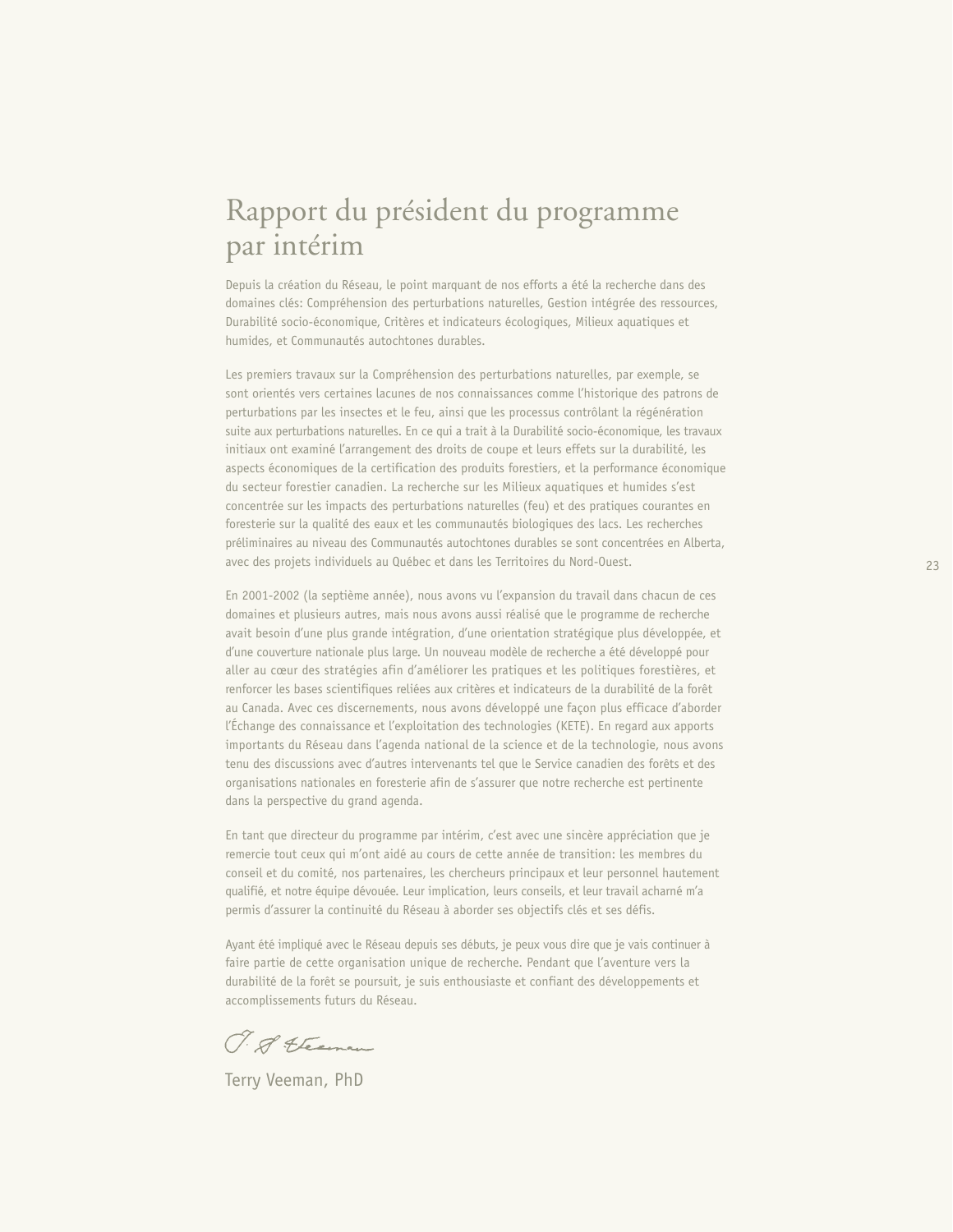# financial overview

for the period ended March 31, 2002

SALARIES AND BENEFITS \$4,733,629

EQUIPMENT \$220,712



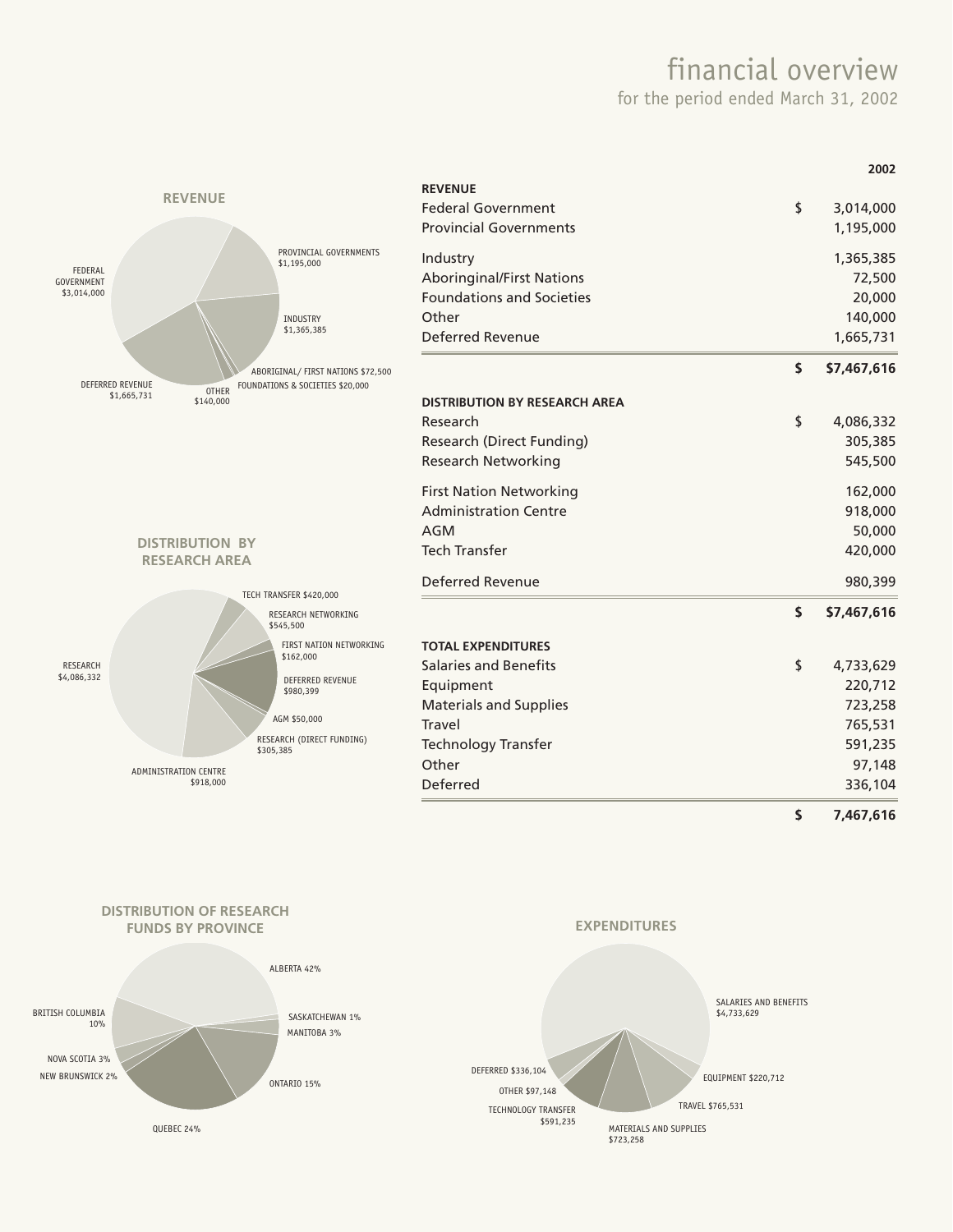# aperçu financier

pour la période se terminant le 31 mars 2002



|                                              | 2001         |
|----------------------------------------------|--------------|
| <b>REVENU</b><br>Gouvernement fédéral        | 3 014 000 \$ |
| Gouvernements provinciaux                    | 1 195 000    |
|                                              |              |
| Industrie                                    | 1,365,385    |
| Autochtones/Premières nations                | 72,500       |
| Fondations et sociétés                       | 20,000       |
| Autres                                       | 140,000      |
| Revenu différé                               | 1,665,731    |
|                                              | 7,467,616 \$ |
| <b>DISTRIBUTION PAR DOMAINE DE RECHERCHE</b> |              |
| Recherche                                    | 4,086,332 \$ |
| Recherche (financement direct)               | 305,385      |
| Réseautage en recherche                      | 545,500      |
| Réseautage avec les Premières Nations        | 162,000      |
| Centre d'administration                      | 918,000      |
| Réunion générale annuelle                    | 50,000       |
| transfert technologique                      | 420,000      |
| Revenu Différé                               | 980,399      |
|                                              | 7467616\$    |
| <b>DÉPENSES TOTALES</b>                      |              |
| Salaires et prestations                      | 4,733,629 \$ |
| Équipement                                   | 220,712      |
| Matériaux et fournitures                     | 723,258      |
| Voyages                                      | 765,531      |
| Transfert de technologie                     | 591,235      |
| <b>Autres</b>                                | 97,148       |
| Différé                                      | 336,104      |
|                                              | 7,467,616 \$ |

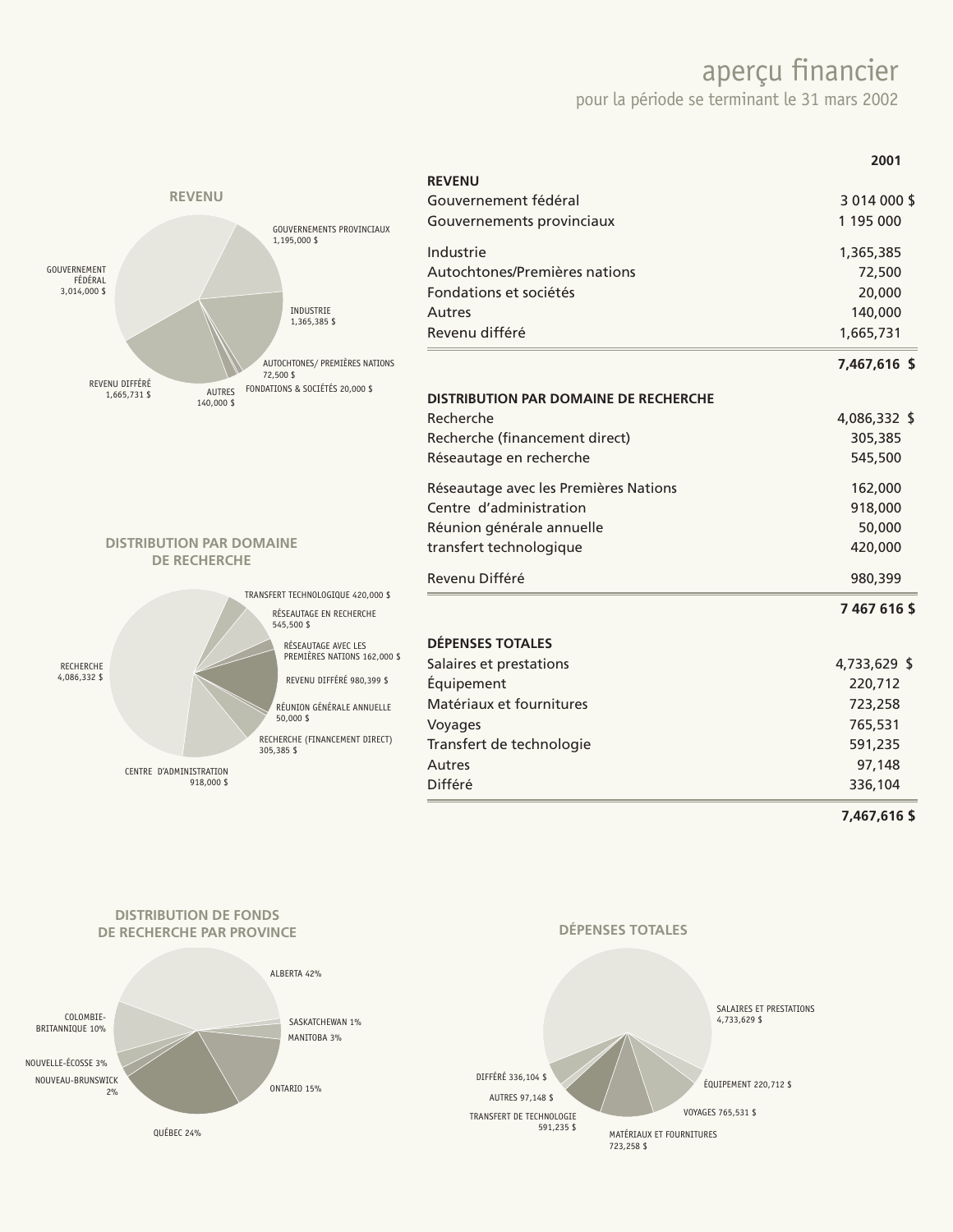# Honours and Awards

Dr. Yves Bergeron *Prix Personalité marquante de l'annee remis par l'Association forestiére de l'Abitibi-Témiscaminque, 2001*

#### Dr. Stan Boutin

*Al-Pac/ASTECH (Alberta Science and Technology) Innovation in Integrated Landscape Management Prize, 2001*

Dr. Denis Gignac *McCalla Professorship, University of Alberta, 2001* Drs. D.A. Maclean, K. Porter, W. MacKinnon, M. Budd, K. Beaton and D. Gray *Natural Resources Canada, Canadian Forest Service Merit Award, 2001*

# Projects and Principal Investigators

#### **ABORIGINAL / FIRST NATIONS FORESTRY ISSUES**

An integrated forest management strategy *Cliff Hickey, University of Alberta*

Sustainable resource stewardship: A plan of action for the Central Yukon *Cliff Hickey, University of Alberta*

The role of natural resources in community sustainability *Cliff Hickey, University of Alberta*

Developing sustainable nontimber forest product business opportunities: Is there a First Nations advantage?

*Peter Boxall, University of Alberta*

Integrating indigenous values into forest management plans *Scott Findlay, University of Ottawa*

First Nations' strategies for sustainable forest management *Quentin Grafton, University of Ottawa*

Sustainable forest management through co-management in northwestern Ontario

*Shashi Kant, University of Toronto*

A dynamic model of driftwood flow along the lower Mackenzie River: An alternative timber supply for remote northern communities? *Ross Wein, University of Alberta*

Combining scientific and First Nation knowledge for the management and harvest of traditional and commercial non-timber forest products

*Fikret Berkes, University of Manitoba*

Development of an ecosystemic forest management scenario which integrates Cree land use in Waswanipi (Quebec) *Luc Bouthillier, Université du Québec à Montréal*

### **BIODIVERSITY**

Terrestrial vertebrates as components of a Boreal Forest Biodiversity Index *Stan Boutin, University of Alberta*

Population ecology of marten (Martes americana) in the boreal forests of northern Ontario

*John Fryxell, University of Guelph*

Soil microbial diversity as an indicator for forest management *William Mohn, University of British Columbia*

Predator-prey dynamics of forest tent caterpillar as an indicator of forest integrity

*Jens Roland, University of Alberta*

Directed sampling of avian indicators of forest change: Refining models and sampling methods and identifying species at risk *Fiona Schmiegelow, University of Alberta*

Analysis of wildlife harvest statistics at multiple scales to assess impacts of boreal forest management *Ian Thompson,* 

*Canadian Forest Service*

Understanding boreal forest age and the quantification of remaining forest structures inside of fire boundaries

*Gerardo-Arturo Sanchez-Azofeifa, University of Alberta*

The effect of fragmentation size and habitat heterogeneity on plant diversity: A multiscale study in subhumid low boreal forest *Dennis Gignac, University of Alberta*

Land use intensity and forest cover change: Effects on community composition of birds in the boreal forest

*Susan Hannon, University of Alberta*

Recruitment dynamics of white spruce and balsam fir advance regeneration in trembling aspen stands, Duck Mountain, Manitoba *Norm Kenkel, University of Manitoba*

The management of boreal riparian areas: Development of base-line data; regionalization of parameters and integrated watershed management protocols

*Suzanne Bayley, University of Alberta*

A framework for assessing climate change adaptation options for the forestry sector in the Prairie Provinces: A case study of LP Corp, Manitoba

*Mark Johnston, University of Saskatchewan and Saskatchewan Research Council*

Multiscale landscape indicators of forest bird diversity and community structure

*Rob Rempel, Ontario Ministry of Natural Resources and Lakehead University*

Fire history reconstruction and response of the dominant tree species to climate in the Duck Mountain ecoregion, western Manitoba *Jacques Tardiff, University of Winnipeg*

#### **CARBON DYNAMICS**

Modelling effects of climate change and mitigative management strategies on the carbon dynamics of boreal forest ecosystems in western Canada *David Price, University of Alberta and Canadian Forest Service*

#### **DISTURBANCE MODELLING**

Development of a forest management strategy based on natural disturbance for the western Québec and eastern Ontario black spruce ecosystem *Yves Bergeron, Université du Québec à Montréal*

Spatial configuration of forest remnants that maintain biodiversity in highly managed forest landscapes: A multiscale approach

*Pierre Drapeau, Université du Québec à Montréal*

Climate and fire relationships in the central and eastern boreal forest

*Mike Flannigan, Université du Québec à Montréal and Canadian Forest Service*

Development and experimentation of ecosystem management in the eastern boreal forest of Québec *Sylvie Gauthier, Université du Québec à Montréal*

Past and present forestry mosaic influence on the severity of spruce budworm epidemics in the boreal forest *Hubert Morin, Université du* 

*Québec à Chicoutimi*

Quantifying the impacts of managed disturbance regimes on carbon stocks and fluxes in eastern boreal forests of Canada *Changhui Peng, Lakehead University*

Identification of ecological thresholds in silvicultural intensity using avian indicators

*Marc-André Villard, Université de Moncton*

Spatial and temporal patterns of natural and human-caused forest disturbance on the J.D. Irving Ltd. Black Brook District: Past, present and future

*David MacLean, University of New Brunswick*

Integrating the "Ecosystem Management Emulating Natural Disturbance" (EMEND) experiment *John Spence, University of Alberta*

Integration of the EMEND and SAFE projects: Successional pathways and forest processes in the boreal mixed-wood of Canada

*John Spence, University of Alberta*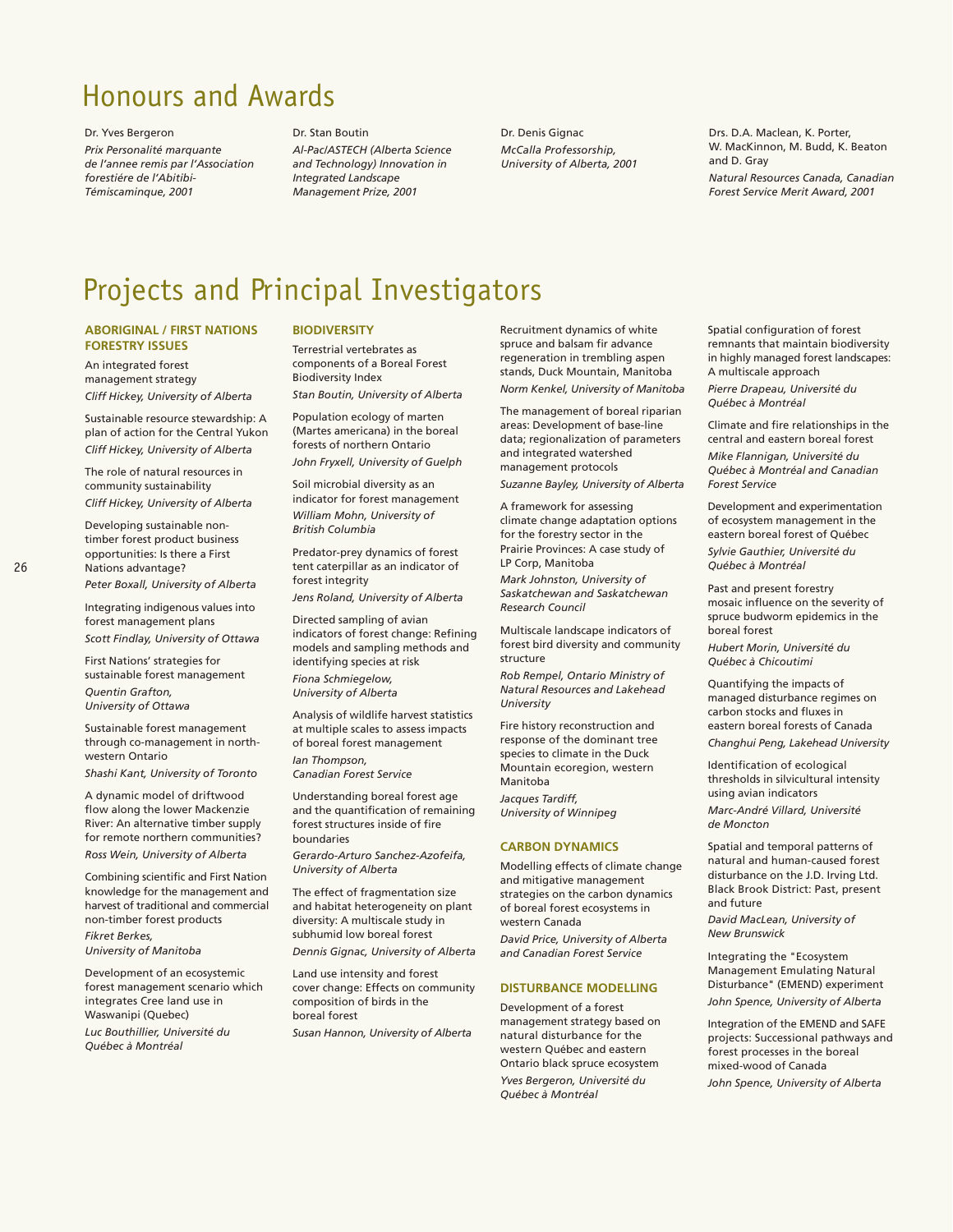# Prix et distinctions

Dr. Yves Bergeron

*Prix Personnalité marquante de l'année remis par l'Association forestière de l'Abitibi-Témiscaminque, 2001*

#### Dr. Stan Boutin

*Al-Pac/ASTECH (Alberta Science and Technology) Prix de l'innovation en gestion intégré du paysage, 2001*

Dr. Denis Gignac *Chaire McCalla, Université de l'Alberta, 2001*

Drs. D.A. Maclean, K. Porter, W. MacKinnon, M. Budd, K. Beaton et D. Gray *Ressources naturelles du Canada,*

*Prix d'honneur du Service canadien des forêts, 2001*

# Projets et principaux chercheurs

#### **LA FORESTERIE ET LES AUTOCHTONES / PREMIÈRES NATIONS**

Une stratégie en gestion forestière intégrée *Cliff Hickey, Université de l'Alberta*

Assurer la durabilité de la ressource: Un plan d'action pour le centre du Yukon

*Cliff Hickey, Université de l'Alberta*

Le rôle des ressources naturelles dans la durabilité des communautés *Cliff Hickey, Université de l'Alberta*

Développer le marché des produits forestiers non ligneux: .<br>Y a-t-il des avantages pour les Premières nations?

*Peter Boxall, Université de l'Alberta*

Intégrer les valeurs autochtones dans les plans d'aménagement forestier

*Scott Findlay, Université d'Ottawa*

Les stratégies des Premières nations pour la gestion durable des forêts *Quentin Grafton, Université d'Ottawa*

La gestion durable des forêts par le partenariat dans le nord-ouest de l'Ontario

*Shashi Kant, Université de Toronto* Un concept dynamique de

flottage du bois en aval de la rivière Mackenzie: Une alternative d'approvisionnement en bois pour les communautés éloignées du nord? *Ross Wein, Université de l'Alberta*

Combiner les connaissances scientifiques et celles des Premières nations pour la gestion et la récolte des produits forestiers commerciaux et traditionnels non ligneux

*Fikret Berkes, Université du Manitoba*

Élaboration d'un scénario d'aménagement forestier écosystémique qui intègre l'utilisation du territoire par les Cris de Waswanipi (Québec)

*Luc Bouthillier, Université du Québec à Montréal*

### **BIODIVERSITÉ**

Les vertébrés terrestres comme éléments d'un Index de la biodiversité de la forêt boréale *Stan Boutin, Université de l'Alberta*

L'écologie des populations de la martre (Martes americana) dans les forêts boréales du nord de l'Ontario *John Fryxell, Université de Guelph*

La diversité microbienne des sols comme un indicateur de l'aménagement forestier *William Mohn, Université de la Colombie-Britannique*

La dynamique prédateur-proie de la livrée des forêts comme indicateur de l'intégrité forestière *Jens Roland, Université de l'Alberta*

L'échantillonnage dirigée des indicateurs aviaires des changements forestiers: raffinement des modèles et des méthodes d'échantillonnage et identification des espèces en péril *Fiona Schmiegelow, Université de l'Alberta*

L'analyse des statistiques de prélèvement faunique à échelles multiples afin d'évaluer les impacts de l'aménagement en forêt boréale *Ian Thompson,* 

*Service canadien des forêts*

Comprendre l'âge de la forêt boréale et la quantification des structures forestières résiduelles à l'intérieur des limites des feux *Gerardo-Arturo Sanchez-Azofeifa, Université de l'Alberta*

L'effet de la taille du morcellement et de l'hétérogénéité de l'habitat sur la diversité végétale: Une étude à échelles multiples dans la forêt boréale sous-humide

*Dennis Gignac, Université de l'Alberta*

L'intensité de l'utilisation du territoire et changement dans le couvert végétale: Les effets sur la composition des communautés d'oiseaux en forêt boréale *Susan Hannon, Université de l'Alberta*

Les dynamiques de recrutement de la régénération avancée de l'épinette blanche et du sapin baumier dans des peuplements de peupliers faux-tremble, Duck Mountain, Manitoba *Norm Kenkel, Université du Manitoba*

L'aménagement des zones riveraines boréales: Développement d'une base de données, régionalisation des paramètres et protocoles d'aménagement intégré des bassins versants *Suzanne Bayley, Université de l'Alberta*

Un cadre pour l'évaluation des options d'adaptation au changement climatique pour le secteur forestier dans les provinces des prairies: Le cas d'une étude de LP Corp, Manitoba *Mark Johnston, Université de la Saskatchewan et le Conseil de recherche de la Saskatchewan* 

Indicateurs à multiples échelles de la diversité et de la structure des communautés d'oiseaux forestiers, au niveau du paysage *Rob Rempel, Ministère des ressources naturelles de l'Ontario et de l'Université Lakehead*

Reconstruction de l'historique des feux et réponse des espèces d'arbre dominantes au climat dans l'écorégion de Duck Mountain, ouest du Manitoba *Jacques Tardif, Université de Winnipeg*

#### **DYNAMIQUE DU CARBONE**

Modélisation des effets des changements climatiques et les stratégies de gestion d'atténuation des sur la dynamique du carbone des écosystèmes boréaux dans l'ouest du Canada *David Price, Université de l'Alberta et Service canadien des forêts*

#### **MODÉLISATION DES PERTURBATIONS**

Élaboration d'une stratégie d'aménagement forestier fondée sur les perturbations naturelles pour l'écosystème de l'épinettes noire de l'ouest du Québec et de l'est de l'Ontario

*Yves Bergeron, Université du Québec à Montréal*

Configuration spatiale des îlots résiduels qui maintiennent la biodiversité dans des paysages fortement aménagés: Une approche à plusieurs échelles

*Pierre Drapeau, Université du Québec à Montréal*

Relations entre le climat et le feu dans la forêt boréale du centre et de l'est

*Mike Flannigan, Université du Québec à Montréal et Service canadien des forêts*

Élaboration et expérimentation de l'aménagement de l'écosystème dans la forêt boréale de l'est du Québec *Sylvie Gauthier, Université du Québec à Montréal*

L'influence passée et actuelle de la mosaïque forestière sur la sévérité des épidémies de la tordeuse des bourgeons de l'épinette en forêt boréale *Hubert Morin,* 

*Université du Québec à Chicoutimi*

Quantifier les impacts des régimes de perturbations anthropiques sur les réserves et les fluctuations de carbone dans les forêts boréales de l'est du Canada

*Changhui Peng, Université Lakehead*

Identification des seuils écologiques d'intensité des traitements sylvicoles en utilisant des indicateurs aviaires *Marc-André Villard,* 

*Université de Moncton*

Profils spatiaux et temporelles des perturbations forestières naturelles et anthropiques du district Black Brook, J.D. Irving Ltd: Passé, présent et futur

*David MacLean, Université du Nouveau-Brunswick*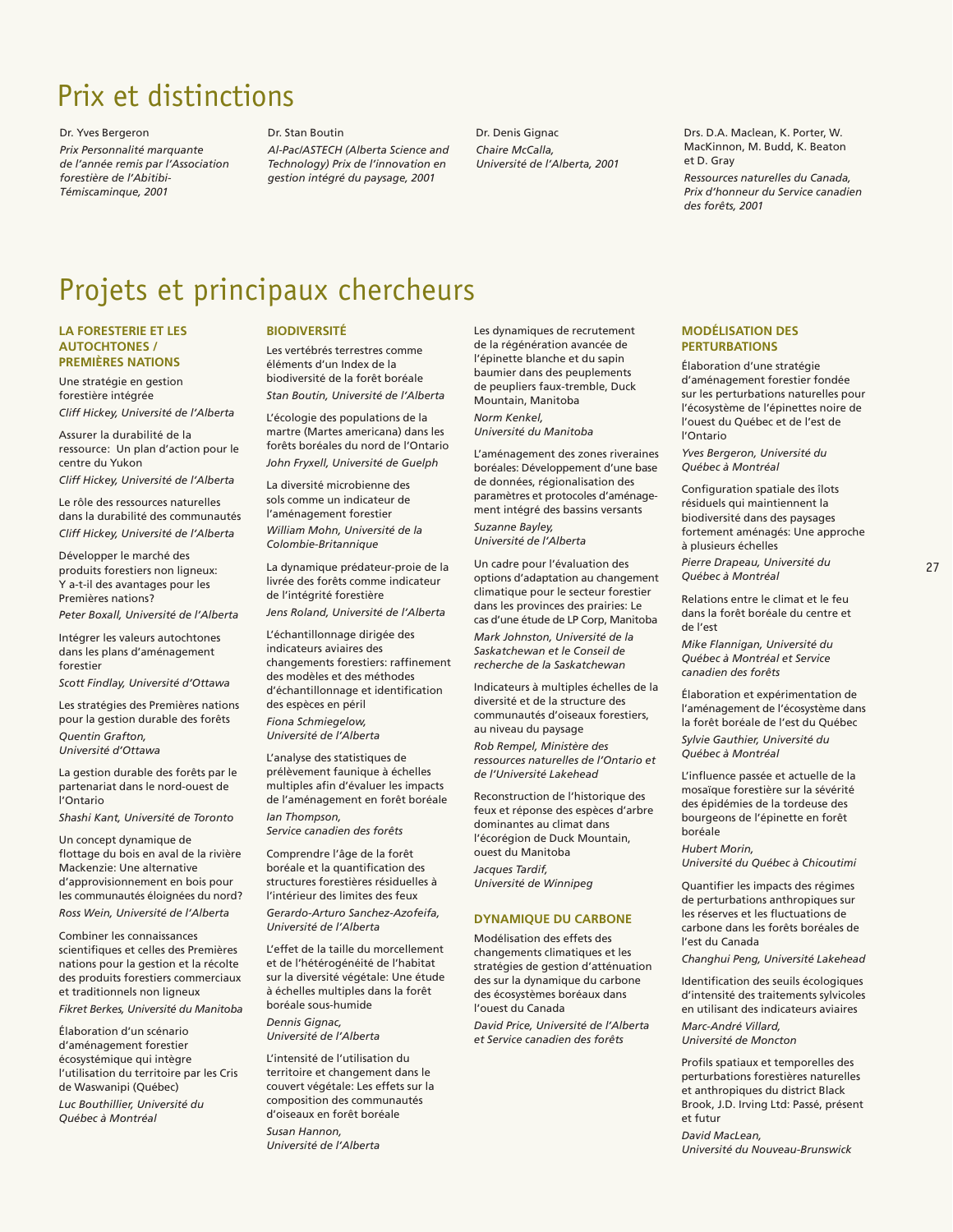#### Projects and Principal Investigators cont...

Colonization of fire- and harvestdistributed habitats by arthropods *John Spence, University of Alberta*

Fire ignition and extinction in deciduous and coniferous fuels *Ed Johnson, University of Calgary*

Interaction of forest management and wildlife on the landscape mosaic *Ed Johnson, University of Calgary*

Effect of frequency of disturbances (fire and flood) on age distributions of riparian forests

*Ed Johnson, University of Calgary*

Comparing stand origin ages with forest inventory ages on a boreal mixedwood landscape *Peter Marshall, University of British Columbia*

#### **INTEGRATED RESOURCE MANAGEMENT**

Large-scale issues of sustainable forestry: Wildlife habitat modelling and biomonitoring *Fiona Schmiegelow,* 

*University of Alberta*

Modelling spatial and temporal economic activity in forested landscapes: Forest management, nontimber values, habitat, wildlife, access, cumulative effects, disturbance, recreational use, subsistence use, and human dynamics

*Vic Adamowicz, University of Alberta*

A forest management planning system incorporating a stochastic model of disturbance regimes: Planning for timber production, wildlife habitat, and risk management in a wildfiredominated system

*Glen Armstrong, University of Alberta*

Landscape issues in sustainable forest management: Statistical methods and tools for projecting consequence of management actions *Fred Bunnell,* 

*University of British Columbia*

Measuring and modelling wetland disturbances in western boreal mixedwood ecosystems

*August Foote, University of Alberta*

Indicators of sustainable forest management: Developing a process for implementation in a case study of certification in the Mauricie region of Québec

*Alison Munson, Université Laval*

Development of biodiversity indicators based on the natural disturbance regime of the boreal forest *Dominique Arseneault, Université du Québec à Rimouski*

Integration of public participation and bio-physical and socio-economic modelling for sustainable forest management

*Daniel Kneeshaw, Université du Québec à Montréal et Ministère des Ressources naturelles-Forêt Québec* 

Validation of wildlife habitat models of the biodiversity assessment project - Alberta

*Peter Duinker, Dalhousie University*

Integrated fire and forest management in the boreal forest *David Martell, University of Toronto*

Ancient values, new tools: A framework for addressing First Nations cultural and spiritual values in forest management using integrated GIS/ landscape visualization technology *Stephen Sheppard, University of British Columbia*

#### **INTENSIVE FOREST MANAGEMENT**

Effects of intensive management on forest structure, composition and understory biodiversity in the western boreal *Ellen Macdonald, University of Alberta*

A study to determine the effects of commercial thinning on songbird habitat and use in fire regenerated lodgepole pine stands

*James Beck, University of Alberta*

Cone induction of residual white spruce seed trees using Gibberellin A4/7 (GA4/7): Influence on squirrel reproduction, cone predation by squirrels and white spruce seeding recruitment on harvested mixedwood boreal forest sites *Stan Boutin, University of Alberta*

Integrated assessment of intensive forest management under the TRIAD approach to land use design *Grant Hauer, University of Alberta*

Socio-economic assessments of intensive forest management *Marty Luckert, University of Alberta*

Consequences of enhanced tree

vigour on bark beetles *Mary Reid, University of Calgary*

Old-growth attributes in intensively managed forests: Integration of stand productivity with mammal diversity *Thomas Sullivan, University of*

*British Columbia*

#### **POLICY, GUIDELINES AND STANDARDS ANALYSIS**

Economic and policy issues in achieving sustainable forest management

*Terry Veeman, University of Alberta*

Economic sustainability: An assessment of criteria and indicator systems for economic components of sustainable forest management *Vic Adamowicz,* 

*University of Alberta*

Integration of forestry and oil/gas policy regimes: Opportunities and constraints *Debra Davidson and Naomi*

*Krogman, University of Alberta*

Factors influencing kraft pulp mills when reducing impacts of effluent discharge

*Daniel Smith, University of Alberta*

The economics of intensive forest management

*Ilan Vertinsky, University of British Columbia*

The impacts of the international regime on sustainable forest management in Canada: Evaluation and policy and strategy recommendations

*Ilan Vertinsky, University of British Columbia*

#### **PUBLIC INVOLVEMENT**

Public participation and Canada's Model Forests: The case of Fundy *Peter Duinker, Dalhousie University*

Public involvement on a Crown license in Newfoundland: Corporate and government efforts to integrate social values into ecosystem management *Tom Beckley, University of New Brunswick*

Public participation in forest management through local citizens committees in northwestern Ontario *Shashi Kant, University of Toronto*

Public involvement in forest management and land use planning on Manitoba's east side

*John Sinclair, University of Manitoba*

Alberta forest management in the public sphere: A province-wide case study of public advisory groups *Richard Stedman, Canadian Forest Service and University of Alberta*

Understanding forest users' sense of place: Implications for forest management *Tom Beckley, University of* 

*New Brunswick*

#### **PULP AND PAPER TECHNOLOGIES**

Advanced oxidation processes for the removal of toxicity from pulp mills wastewater

*Daniel Smith, University of Alberta*

#### **REGENERATION AND STAND DYNAMICS**

Developing better probabilistic function and field indicators of seedling mortality of important boreal species across the Canadian boreal forest

*Christian Messier, Université du Québec à Montréal*

Implementation of stand- and landscape-level models of forest regeneration and stand dynamics to investigate various management scenarios of SFM in northern BC, northern Alberta and the clay belt region of central Canada

*Christian Messier, Université du Québec à Montréal*

Spatial aspects of boreal mixedwood succession and stand dynamics

*Phil Comeau, University of Alberta*

Modelling the spatial dynamics of white spruce and aspen in the boreal mixedwood

*David Greene, Concordia University*

Developing early indicators of productivity in managed forests: A retrospective analysis of the effects of silvicultural practices since 1970 in the southwestern boreal forest of Québec

*Alain Leduc, Université du Québec à Montréal*

Spatial and non-spatial modelling of canopy tree dynamics in boreal forests

*Vic Lieffers, University of Alberta*

Impacts of post-burn salvage logging on plant biodiversity and tree regeneration of the mixedwood boreal forest *Ellen Macdonald,* 

*University of Alberta*

Stand- and landscape-scale drivers of white spruce regeneration in the boreal mixedwood

*Ellen Macdonald, University of Alberta*

Impact of slash loading and residual trees on soil temperatures and aspen regeneration *Ken Van Rees,* 

*University of Saskatchewan*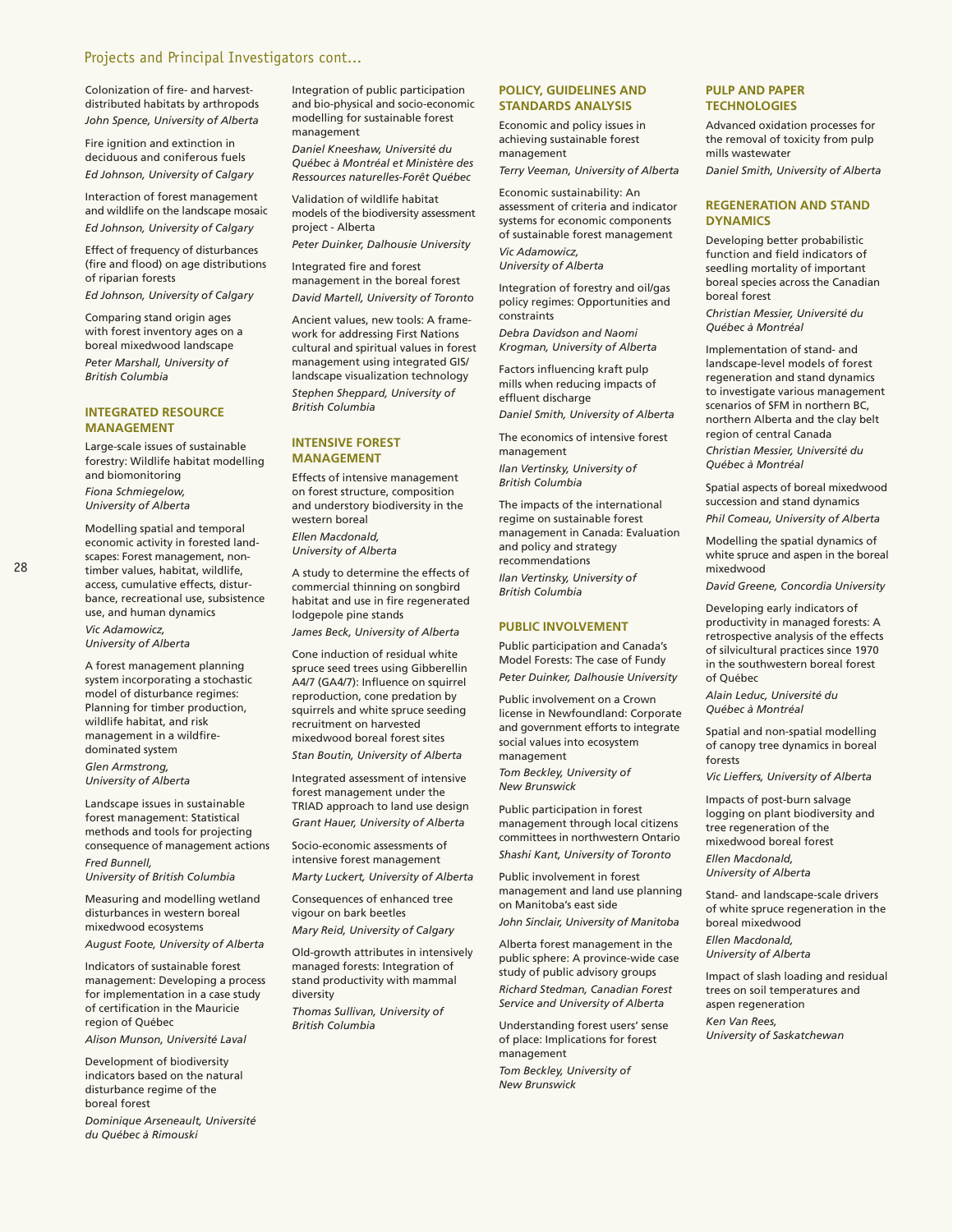### ...Projets et principaux chercheurs

Intégration de l'expérience EMEND (Gestion de l'écosystème imitant les perturbations naturelles)

*John Spence, Université de l'Alberta*

Intégration des projets EMEND et SAFE : Patrons de succession et processus forestiers dans la forêt boréale mixte du Canada. *John Spence, Université de l'Alberta*

Colonisation des habitats après coupe et après feu par les arthropodes

*John Spence, Université de l'Alberta*

Allumage et extinction des feux avec des combustibles décidus et résineux

*Ed Johnson, Université de Calgary* Interaction entre l'aménagement

forestier et la faune sur la mosaïque du paysage

*Ed Johnson, Université de Calgary*

Effet de la fréquence des perturbations (feu et inondation) sur les classes d'âge des forêts riveraines

*Ed Johnson, Université de Calgary*

Comparaison de l'âge d'origine des peuplements avec l'âge provenant des inventaires forestiers pour un paysage mixte de la forêt boréale *Peter Marshall, Université de la Colombie-Britannique*

#### **AMÉNAGEMENT INTÉGRÉ DES RESSOURCES**

Les questions à grande échelle de la foresterie durable: Modélisation de l'habitat faunique et suivi biologique *Fiona Schmiegelow, Université de l'Alberta*

Modéliser l'activité économique spatiale et temporelle dans les paysages forestiers: Aménagement de la forêt, valeurs non ligneuses, habitat, faune, accès, effets cumulés, perturbations, utilisation récréative, utilisation à des fins de subsistance, et dynamiques humaines *Vic Adamowicz, Université de l'Alberta*

Un système de planification de la gestion forestière incorporant un modèle stochastique des régimes de perturbations: Planification pour la production de bois, l'habitat faunique et la gestion des risques dans un écosystème dominé par les feux *Glen Armstrong, Université de l'Alberta*

Les questions du paysage en gestion durable des forêts: Les méthodes et les outils statistiques pour projeter les conséquences des actions en gestion *Fred Bunnell, Université de la*

*Colombie-Britannique*

Mesurer et modéliser les perturbations en milieux humides dans les écosystèmes mixtes de l'ouest de la forêt boréale *August Foote,* 

*Université de l'Alberta*

Indicateurs de la gestion durable des forêts: Développer une méthode d'application dans le cas d'une étude de certification dans la région de la Mauricie au Québec *Alison Munson, Université Laval*

Développement d'indicateurs de la biodiversité basés sur les régimes de perturbations naturelles de la forêt boréale *Dominique Arseneault, Université*

*du Québec à Rimouski*

Intégration de la participation du public et modélisation bio-physique et socio-économique pour la gestion durable des forêts

*Daniel Kneeshaw, Université du Québec à Montréal et Ministère des Ressources naturelles-Forêt Québec* 

La validation des modèles d'habitat faunique pour le projet d'évaluation de la biodiversité - Alberta

*Peter Duinker, Université Dalhousie* 

Intégration du feu et de l'aménagement forestier en forêt boréale

*David Martell, Université de Toronto*

Valeurs ancestrales, outils modernes: cadre visant à répondre aux valeurs culturelles et spirituelles dans la gestion des forêts en utilisant la technologie SIG de visualisation intégrée du paysage *Stephen Sheppard, Université de la Colombie-Britannique*

#### **AMÉNAGEMENT FORESTIER INTENSIF**

Effets de l'aménagement forestier intensif sur la structure, la composition et la biodiversité du sous couvert forestier dans l'ouest de la forêt boréale *Ellen Macdonald, Université de l'Alberta*

Une étude pour déterminer les effets de l'éclaircie pré-commerciale sur l'habitat des oiseaux chanteurs et utilisation des peuplements de Pinus contorta issus de feux *James Beck, Université de l'Alberta*

Induction des cônes des épinettes blanches semencières résiduelles par la Gibberelline A4/7 (GA4/7): Influence sur la reproduction des écureuils, prédation des cônes par les écureuils et recrutement des semis d'épinettes blanches sur des sites de coupe en forêt boréale mixte *Stan Boutin, Université de l'Alberta*

Intégrer l'évaluation de l'aménagement forestier intensif selon le principe de la TRIAD pour l'aménagement du territoire *Grant Hauer, Université de l'Alberta*

Évaluations socio-economiques de

l'aménagement forestier intensif *Marty Luckert, Université de l'Alberta*

Conséquences de l'augmentation de la vigueur des arbres sur les scolytes *Mary Reid, Université de Calgary*

Les attributs des forêts anciennes dans les forêts intensivement aménagées *Thomas Sullivan, Université de la Colombie-Britannique*

#### **POLITIQUES, DIRECTIVES ET ANALYSES DES STANDARDS**

Questions économiques et politiques dans la réalisation de l'aménagement forestier durable *Terry Veeman, Université de l'Alberta*

Durabilité économique: Une évaluation de systèmes de critères et d'indicateurs pour les composantes économiques de l'aménagement forestier durable *Vic Adamowicz, Université de l'Alberta*

Intégration des régimes de politiques de la foresterie et du pétrole/gaz: Opportunités et contraintes *Debra Davidson et Naomi Krogman, Université de l'Alberta*

Les facteurs influençant les usines de pâtes et papiers kraft lors de la réduction des effets des effluents *Daniel Smith, Université de l'Alberta*

Les aspects économiques de l'aménagement forestier intensif *Ilan Vertinsky, Université de la Colombie-Britannique*

Les impacts d'un régime international sur l'aménagement forestier durable au Canada: Évaluation, politiques, et recommandations stratégiques *Ilan Vertinsky, Université de la Colombie-Britannique*

#### **IMPLICATION DU PUBLIC**

Participation du public et Forêts modèles du Canada: le cas Fundy *Peter Duinker, Université Dalhousie*

Implication du public sur les licences de la Couronne à Terre-Neuve: les efforts des corporations et du gouvernement pour intégrer les valeurs sociales dans l'aménagement des écosystèmes *Tom Beckley, Université du Nouveau-Brunswick*

Participation du public dans l'aménagement forestier à travers des comités de citoyens locaux dans le nord-ouest de l'Ontario.

*Shashi Kant, Université de Toronto*

Participation du public dans l'aménagement forestier et dans la planification de l'utilisation du territoire dans l'est du Manitoba *John Sinclair, Université du Manitoba*

L'aménagement forestier de l'Alberta dans la sphère publique: Un exemple d'étude à l'échelle provinciale de groupes de consultation publique *Richard Stedman, Service canadien des forêts et Université de l'Alberta*

Comprendre l'appartenance des usagers de la forêt: implications en matière de gestion de la forêt *Tom Beckley, Université du Nouveau-Brunswick*

#### **TECHNOLOGIES EN MATIÈRE DE PÂTES ET PAPIERS**

Procédés d'oxydation avancée pour la décontamination des eaux usées des usines de pâtes et papiers *Daniel Smith, Université de l'Alberta*

29

#### **RÉGÉNÉRATION ET DYNAMIQUES DES PEUPLEMENTS**

Développer une meilleure fonction de probabilité et d'indicateurs de la mortalité des semis des essences boréales importantes à travers la forêt boréale canadienne

*Christian Messier, Université du Québec à Montréal*

Implantation de modèles, à l'échelle du peuplement et du paysage, de la régénération forestière et de la dynamique du peuplement afin d'évaluer différents scénarios d'aménagement du GDF dans le nord de la Colombie Britannique et de l'Alberta et dans la région de la ceinture d'argile du centre du Canada *Christian Messier, Université du Québec à Montréal*

Les aspects spatiaux de la succession de la forêt boréale mixte et la dynamique des peuplements *Phil Comeau, Université de l'Alberta*

Modéliser la dynamique spatiale de l'épinette blanche et du peuplier dans la forêt boréale mixte *David Greene, Université Concordia*

La mise au point d'indicateurs avancés de productivité dans les futaies jardinées: analyse rétrospective des effets des pratiques sylvicoles depuis 1970 dans le sud-ouest de la forêt boréale du Québec *Alain Leduc, Université du Québec à Montréal*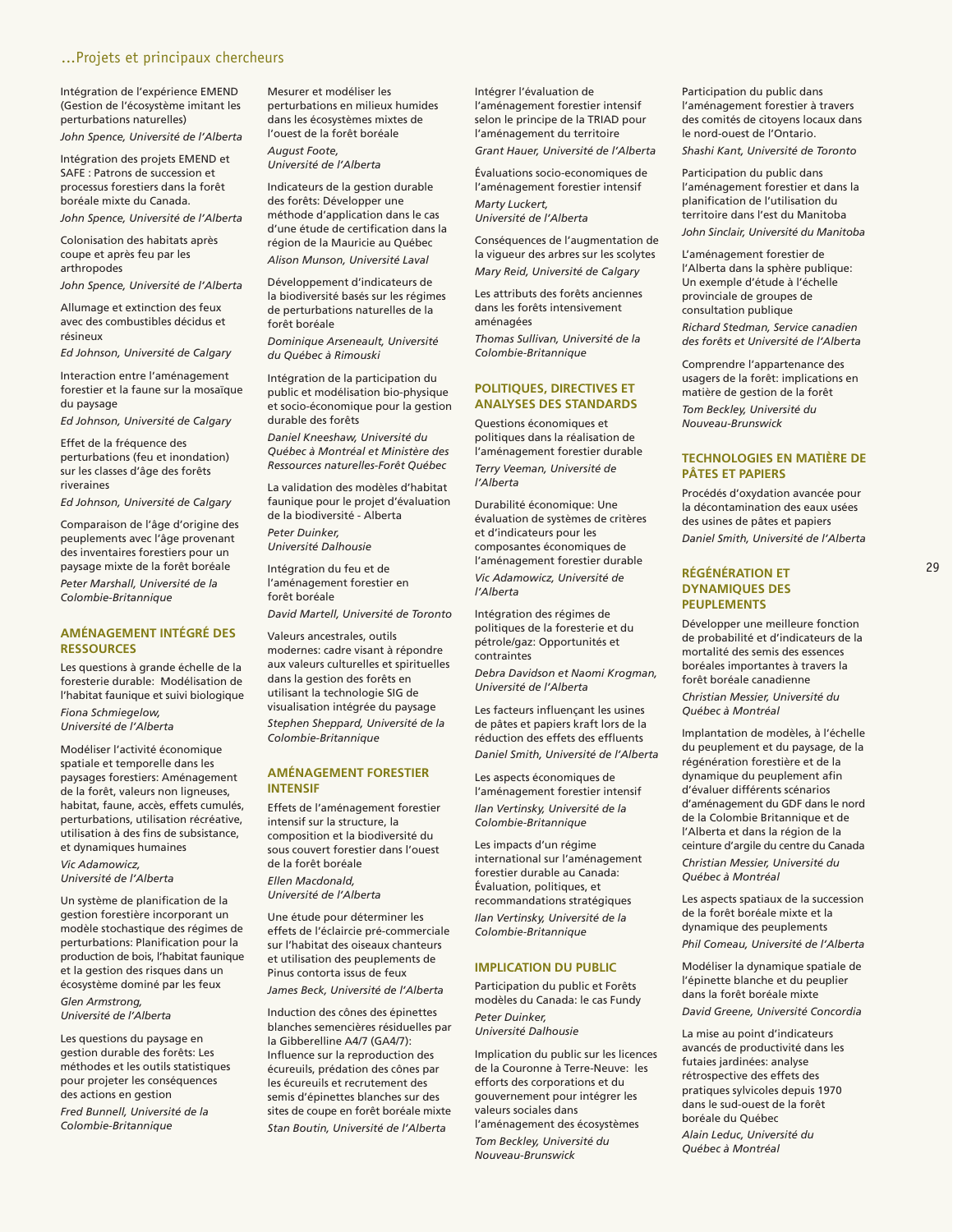#### Projects and Principal Investigators cont...

#### **RIPARIAN ZONE MANAGEMENT**

Attentuation of impacts by forest harvesting in boreal shield lakes *Richard Carignan, Université de Montréal*

Factors which influence methylmercury (MeHg) concentrations in boreal shield ecosystems

*David Lean, University of Ottawa*

Models for sustainable fisheries in boreal shield lakes impacted by forest harvesting

*Pierre Magnan, Université du Québec à Trois-Rivières*

Can forest management safely emulate natural disturbances and landscape patterns in shoreline forests?

*Azim Mallik, Lakehead University*

Experimental study of the effects of forest harvesting on zooplankton communities in boreal shield lakes *Bernadette Pinel-Alloul, Université de Montréal*

The importance of the littoral biofilm on methylmercury accumulation in relation to DOC fluxes *Dolors Planas, Université du Québec à Montréal*

Natural variation in nutrients, methylmercury and waterfowl in western boreal wetland ponds: Implications for forest harvesting *Suzanne Bayley, University of Alberta*

Predicting the susceptibility of surface waters to changes in the boreal forest: Towards an adaptive forest management tool *Irena Creed, University of Western Ontario*

Warp II Data base for modelling water quality and watershed disturbance on the boreal plain *Ellie Prepas, University of Alberta*

The effect of harvesting practices and buffer strip width in boreal riparian forests on water quality and ecological integrity of the nearshore zone of lakes *Paul Sibley, University of Guelph*

#### **SOLID WASTE MANAGEMENT**

The potential of short rotation forestry on marginal farmland in BC and Alberta to provide a feedstock for energy generation and to reduce greenhouse gas emissions *John Saddler, University of British Columbia*

Environmental evaluation of land-applied pulp mill biosolids: Monitoring fate of sludge constituents in forest ecosystems and assessing impact using ecologically-relevant organisms *Lynda McCarthy, Ryerson*

*Polytechnic University*

Utilization of pulp sludge waste fibre for capillary wicking and barrier layers in landfills *Chris Zeiss, University of Alberta*

#### **VALUES AT RISK**

Assessing impacts of fire in boreal forest ecosystems *Glen Armstrong, University of Alberta*

#### **INTERNATIONAL INITIATIVES**

BORNET *John Innes, University of British Columbia*

#### **AFFILIATE MEMBERS**

Canadian Forest Service

Forest Ecosystem Science Co-Operative

Forest Engineering Research Institute of Canada

Lake Abitibi Model Forest

Manitoba Model Forest

National Aboriginal Forestry Association

#### 30

# Corporation Members, Board, Committees and Staff (BASED ON FISCAL YEAR

#### **CORPORATION MEMBERS GOVERNMENT**

Networks of Centres of Excellence *Natural Sciences and Engineering Research Council of Canada (NSERC)*

*Social Sciences and Humanities Research Council of Canada (SSHRC)*

Government of Alberta *Alberta Sustainable Resource Development*

Government of Manitoba *Manitoba Department of Conservation*

Government of Ontario *Ontario Ministry of Natural Resources*

Gouvernement du Québec *Ministère des Ressources naturelles*

#### **INDUSTRY**

Abitibi-Consolidated Inc.

Ainsworth Lumber Inc.

Alberta-Pacific Forest Industries Inc.

Bowater Inc.

Canadian Forest Products Ltd.

Daishowa-Marubeni International Ltd.

J.D. Irving, Limited

Louisiana-Pacific Canada Ltd. Millar Western Forest Products Ltd.

Mistik Management

St. Laurent Paperboard Inc. Tembec Inc.

Tolko Industries

Weyerhaeuser Company

#### **FIRST NATIONS / OTHER**

Ducks Unlimited Canada Gwich'in Renewable Resource Board

Heart Lake First Nation

Little Red River/Tall Cree Nation Moose Cree First Nation

**HOST UNIVERSITY** University of Alberta

**OTHER CONTRIBUTING ORGANIZATIONS** N/A

#### **BOARD MEMBERS**

Mr. Barry Waito (Chair) *Louisiana-Pacific Canada Ltd.*

Mr. Harry Bombay

*National Aboriginal Forestry Association*

Mr. Pierre Bourdages (Past Chair) *Pulp and Paper Research Institute of Canada*

Mr. Robert Charlie *Gwich'in Renewable Resource Board*

M. Pierre Cornellier *Ministère des Ressources naturelles*

Dr. Bruce Dancik *University of Alberta*

Mme Louise Dandurand *Université du Québec à Montréal*

Ms. Francine Dorion *Abitibi-Consolidated Inc.*

Dr. Yvan Hardy *Canadian Forest Service*

Mr. Cliff Henderson *Alberta Environment*

Dr. Barry McBride *University of British Columbia*

Mr. Geoff Munro *Ontario Ministry of Natural*

*Resources* Ms. Lucille Partington (Past Chair) *Environmental Representative*

Chief Johnsen Sewepagaham *Little Red River/Tall Cree Nation*

Dr. Fred Pollett *F.C. Pollett Consulting*

Dr. Richard Snell *Networks of Centres of Excellence (observer)*

Dr. John Spence *University of Alberta*

Mr. Trevor Wakelin *Millar Western Forest Products Ltd.*

Dr. Joseph Wright *Pulp and Paper Research Institute of Canada*

#### **RESEARCH PLANNING COMMITTEE**

Dr. John Stager (Chair) *University of British Columbia*

Dr. Vic Adamowicz *Program Leader University of Alberta*

Dr. Gordon Baskerville *Retired, University of British Columbia*

Dr. Stan Boutin *University of Alberta*

Mr. George Bruemmer *Tembec Inc.*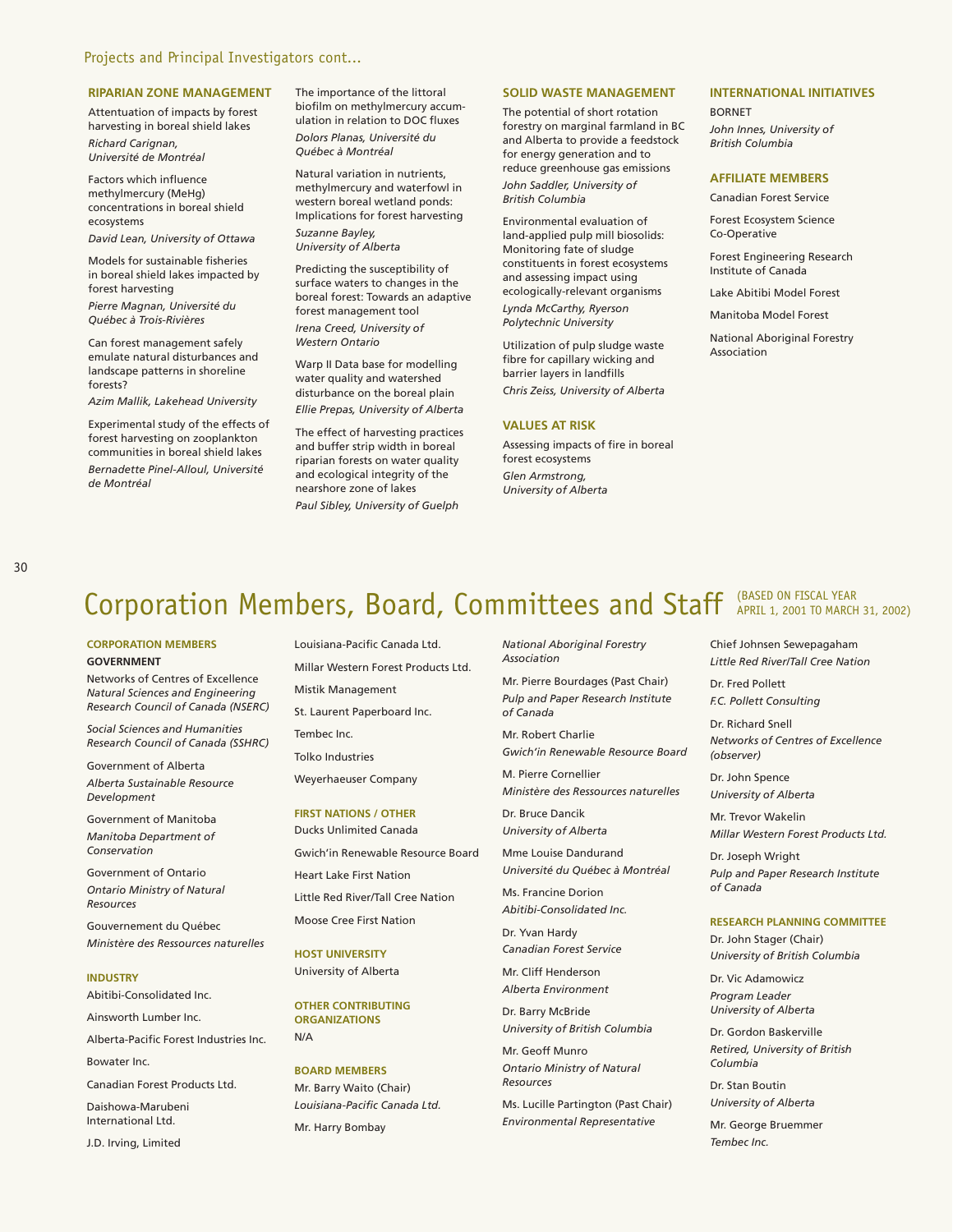#### ...Projets et principaux chercheurs

Modélisation spatiale et non spatiale de la dynamique des arbres de la canopée en forêt boréale *Vic Lieffers, Université de l'Alberta*

Impacts de la coupe de récupération après feu sur la diversité végétale et la régénération de la forêt boréale mixte

*Ellen Macdonald, Université de l'Alberta*

Facteurs déterminants de la régénération de l'épinette blanche en forêt boréale mixte à l'échelle du peuplement et du paysage *Ellen Macdonald, Université de l'Alberta*

Impact des déchet de coupe et des arbres résiduels sur la température du sol et la régénération du peuplier

*Ken Van Rees, Université de Saskatchewan*

#### **AMÉNAGEMENT DE LA ZONE RIVERAINE**

Atténuation des impacts de la récolte forestière sur les lacs du bouclier boréal

*Richard Carignan, Université de Montréal* Les facteurs qui influencent les concentrations de méthyl-mercure (MeHg) dans les écosystèmes du bouclier boréal

*David Lean, Université d'Ottawa*

Modèles pour la pêcherie durable dans les lacs du bouclier boréal sous l'influence de la récolte forestière *Pierre Magnan, Université du Québec à Trois-Rivières*

Est-ce que l'aménagement forestier peut imiter les perturbations naturelles et les patrons du paysage dans les bandes forestières riveraines de façon valable? *Azim Mallik, Université Lakehead* 

Étude expérimentale des effets de la récolte forestière sur les communautés de zooplancton dans les lacs du bouclier boréal *Bernadette Pinel-Alloul, Université de Montréal*

L'importance du biofilm littoral sur l'accumulation du methyl-mercure en relation avec les flux de COD *Dolors Planas, Université du Québec à Montréal*

La variation naturelle dans les nutriments, le methyl-mercure et la sauvagine dans les milieux humides de l'ouest boréal: implications pour la récolte forestière

*Suzanne Bayley, Université de l'Alberta*

Prédiction de la susceptibilité des eaux de surface aux changements en forêt boréale: vers un outil d'aménagement forestier adaptatif *Irena Creed, Université de l'ouest de Ontario*

La base de données Warp II pour la modélisation de la qualité de l'eau et des perturbations de la nappe phréatique dans la plaine boréale *Ellie Prepas, Université de l'Alberta*

Les effets des pratiques de récolte et la largeur des bandes riveraines sur la qualité des eaux et l'intégrité écologique des zones de lacs aux abords des rives en forêt boréale *Paul Sibley, Université de Guelph*

#### **L'AMÉNAGEMENT DES DÉCHETS SOLIDES**

Potentiel d'une foresterie à rotation courte sur les terres agricoles peu rentables en Colombie Britannique et en Alberta en vue de fournir une matière première pour la production d'énergie et pour réduire les émissions de gaz à effets de serre

*John Saddler, Université de la Colombie-Britannique*

Évaluation environnementale de l'épandage des biosolides des usines de pâtes et papiers: mesures en continue du devenir des constituants de boues dans les écosystèmes forestiers et évaluation de leur incidence grâce à des

organismes écologiquement utiles *Lynda McCarthy, Université polytechnique Ryerson*

Utilisation des déchets fibreux provenant des usines de pâtes pour l'absorption capillaire et la production de couches imperméables dans les sites d'enfouissement

*Chris Zeiss, Université de l'Alberta*

#### **VALEURS EN PÉRILS**

Évaluer les impacts du feu dans les écosystèmes forestiers boréaux *Glen Armstrong, Université de l'Alberta*

### **INITIATIVES INTERNATIONALES**

**BORNET** *John Innes, Université de la Colombie-Britannique*

#### **MEMBRES AFFILIÉS**

Service canadien des forêts

Coopérative de la science de l'écosystème forestier

Forest Engineering Research Institute of Canada

Forêt modèle du Lac Abitibi Forêt modèle du Manitoba

Association national de la foresterie autochtones

# Membres institutionnels, du conseil d'administration des comités et du personnel Susier L'ANNÉE FINANCIÈRE AYANT COURS

#### **MEMBRE INSTITUTIONNELS GOUVERNEMENT**

*Réseaux de centres d'excellence*

*Conseil de recherche en sciences naturelle et en génie du Canada (NSERC)*

*Conseil de recherche en sciences humaines du Canada (SSHRC)*

Gouvernement de l'Alberta *Développement des ressources durables de l'Alberta*

Gouvernement du Manitoba *Département de la conservation* 

Gouvernement de l'Ontario *Ministère des richesses naturelles de l'Ontario* 

Gouvernement du Québec *Ministère des ressources naturelles* 

#### **INDUSTRIE**

Abitibi-Consolidated Inc.

Ainsworth Lumber Inc.

Alberta-Pacific Forest Industries Inc. Bowater Inc.

Produits forestiers du Canada Ltd. Daishowa-Marubeni

International Ltd.

J.D. Irving, Limited

Louisiana-Pacific Canada Ltd.

Millar Western Forest Products Ltd. Mistik Management

Tembec Inc.

Tolko Industries

Weyerhaeuser Company

#### **PREMIÈRES NATIONS / AUTRES**

Canards illimités Canada

Conseil des ressources renouvelables Gwich'in

Première nation de Heart Lake

Nation Crie de Little Red River/Tall

M. Robert Charlie

### **UNIVERSITÉ D'ACCUEIL**

Première nation Moose cree

Université de l'Alberta

### **AUTRES ORGANISMES PARTICIPANTS**

#### **MEMBRES DU CONSEIL D'ADMINISTRATION**

M. Barry Waito (président) *Louisiana-Pacific Canada Ltd.*

M. Harry Bombay *Association nationale de foresterie autochtone*

M. Pierre Bourdages (ancien président)

*Institut canadien de recherche sur les pâtes et papiers*

*Conseil des ressources renouvelables Gwich'in* 

M. Pierre Cornellier *Ministère des ressources naturelles*

Dr. Bruce Dancik *Université de l'Alberta*

Mme Louise Dandurand *Université du Québec à Montréal*

Mme Francine Dorion *Abitibi-Consolidated Inc.*

M. Yvan Hardy, PhD *Service canadien des forêts*

St. Laurent Paperboard Inc. Sans objet 31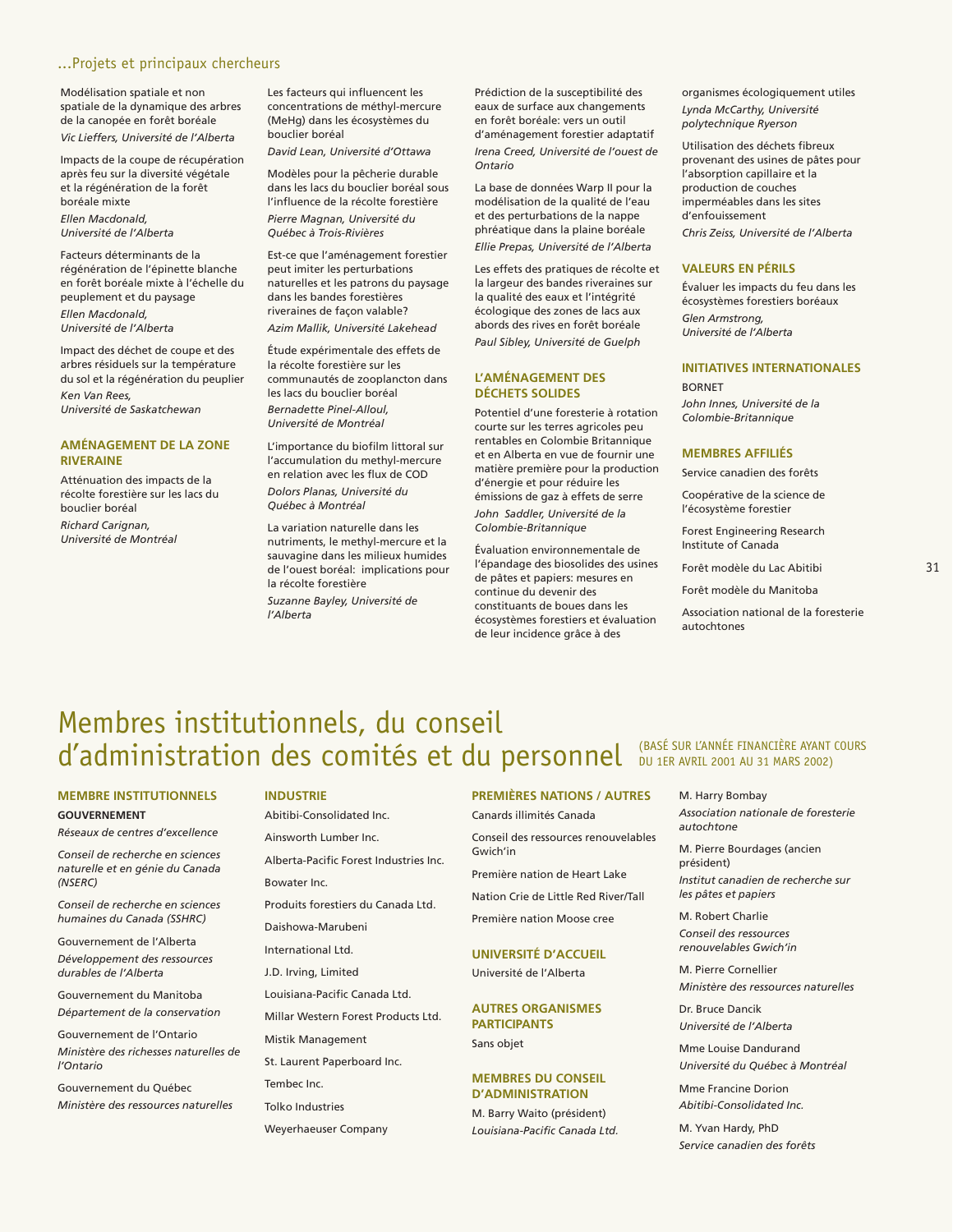Dr. Richard Carignan *Université de Montréal*

Mr. Boyd Case *Canadian Forest Service*

Mr. Robert Charlie *Gwich'in Renewable Resource Board*

Dr. David DeYoe *Ontario Ministry of Natural Resources*

Ms. Margaret Donnelly *Louisiana-Pacific Canada Ltd.*

Dr. Peter Duinker *Dalhousie University*

Dr. Gilles Frisque *Retired*

Dr. Daryll Hebert *Encompass Strategic Resources Inc.*

Dr. Luigi Morgantini *Weyerhaeuser Company*

Dr. Alison Munson *Université Laval*

Mr. Frank Oberle *Daishowa-Marubeni International Ltd.*

M. Germain Paré *Ministère des Ressources naturelles du Québec*

Dr. Richard Robarts *National Water Research Institute, Environment Canada*

Dr. John Saddler *University of British Columbia*

Dr. Dan Smith *University of Alberta*

Dr. Richard Snell *Networks of Centres of Excellence* *(observer)* Mr. Doug Sklar *Alberta Environment* Dr. Peter Usher

*P.J. Usher Consulting Services* Dr. Terry Veeman

*University of Alberta* Mr. Shawn Wasel *Alberta-Pacific Forest Industries Inc.*

Dr. Malcolm Wilson *Alberta Research Council*

#### **PARTNERS COMMITTEE**

Mr. Frank Oberle (Chair) *Daishowa-Marubeni International Ltd.*

Dr. James Baker *Ontario Ministry of Natural Resources*

Mr. Dave Beck *Ainsworth Lumber Company Ltd.*

Mr. George Bruemmer (Vice-Chair) *Tembec Inc.*

Mr. Robert Charlie *Gwich'in Renewable Resource Board*

Dr. David DeYoe *Ontario Ministry of Natural Resources*

Ms. Margaret Donnelly *Louisiana-Pacific Canada Ltd.*

Ms. Francine Dorion *Abitibi-Consolidated Inc.*

Mr. Peter Etheridge *J.D. Irving, Limited*

Mr. Tim Vinge *Canadian Forest Products Ltd.* Chief Norm Hardisty Jr.

*Moose Cree First Nation* Mr. Tom Hoffman

*Tolko Industries Ltd.* Chief Morris Monias

*Heart Lake First Nations*

Dr. Luigi Morgantini *Weyerhaeuser Company*

Mr. Roger Nesdoly *Mistik Management Ltd.*

M. Germain Paré *Ministère des Ressources naturelles du Québec*

Mr. Jonathan Russell *Millar Western Forest Products Ltd.*

M. Denis Thibault *Smurfit Stone (formerly Cartons St. Laurent)*

Mr. Rory Thompson *Alberta Environment*

Mr. Brydon Ward (Past Chair) *Alberta-Pacific Forest Industries Inc.*

Mr. Shawn Wasel *Alberta-Pacific Forest Industries Inc.*

Mr. Pat Wearmouth *Weyerhaeuser Company*

Mr. Jim Webb *Little Red River Cree Nation*

Mr. Dave West *Bowater Forest Products Division*

Ms. Deirdre Zebrowski *Manitoba Department of Conservation*

#### **STAFF**

Dr. Bruce MacLock *Network Manager*

Mr. Marvin Abugov *Communications Manager*

Ms. Alison Boddy *Network Secretary*

Ms. Shirley deVries *Financial Administrator*

Ms. Estelle Lavoie *Network Receptionist*

#### **RESEARCH SUPPORT**

Ms. Gillian Binsted *Research Coordinator*

Ms. Alison Coyne *Research Associate*

Ms. Dianne Korber *Research Coordinator*

Mr. Bruce Macnab *Research Coordinator*

Dr. Marc Stevenson *Aboriginal Research and Networking Manager*

32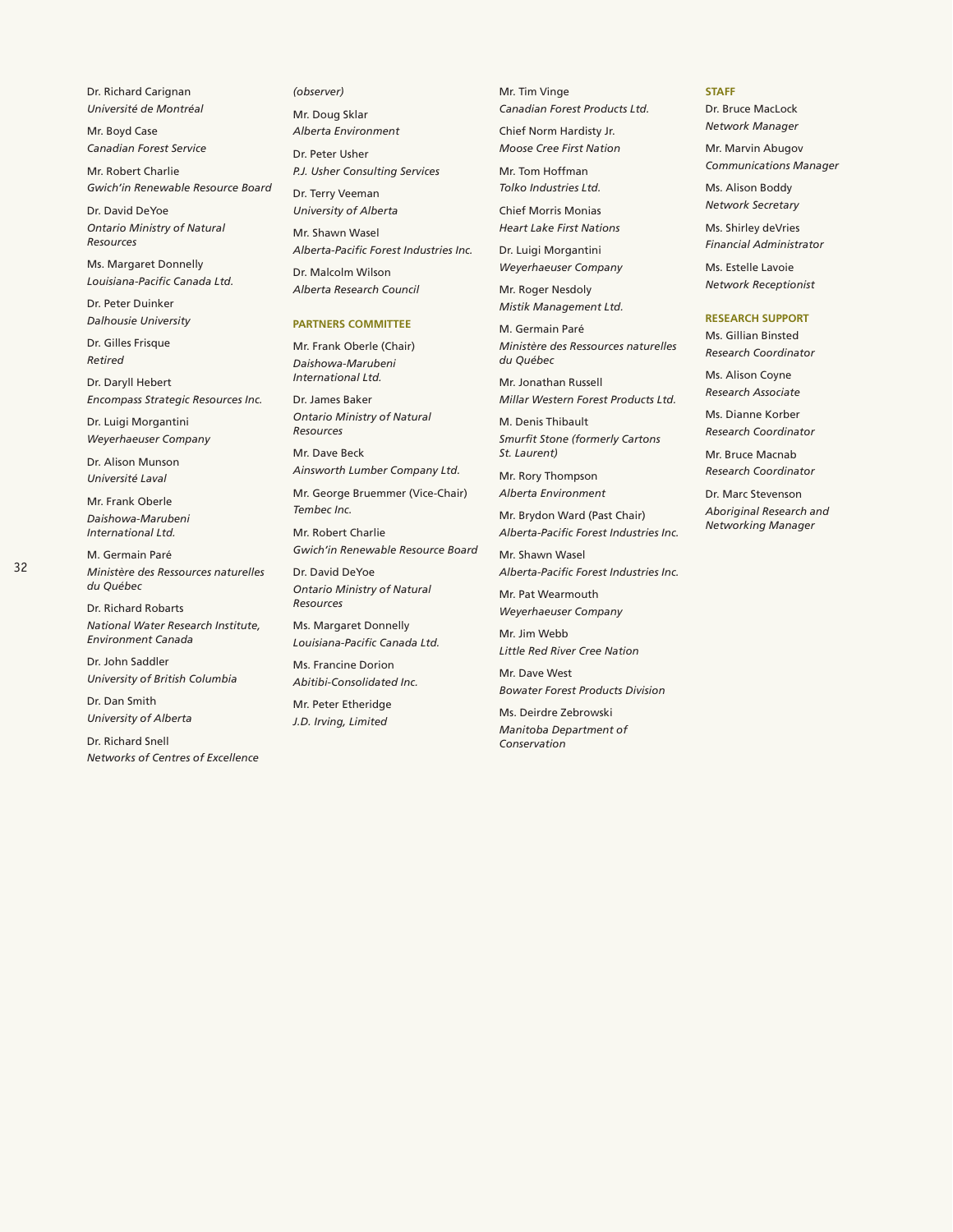M. Cliff Henderson *Environnement Alberta*

M. Barry McBride, PhD *Université de la Colombie-Britannique*

M. Geoff Munro *Ministère des richesses naturelles de l'Ontario*

Mme Lucille Partington (ancienne présidente) *Représentante environnementale* 

Chef Johnsen Sewepagaham *Nation crie de Little Red River/Tall* 

M. Fred Pollett, PhD *F.C. Pollett Consulting*

M. Richard Snell, PhD *Réseaux de centres d'excellence (observateur)*

M. John Spence, PhD *Université de l'Alberta*

M. Trevor Wakelin *Millar Western Forest Products Ltd.*

M. Joseph Wright, PhD *Institut canadien de recherche sur les pâtes et papiers*

#### **COMITÉ DE PLANIFICATION DE LA RECHERCHE**

M. John Stager (président), PhD *Université de la Colombie-Britannique*

M. Vic Adamowicz, PhD *Directeur du programme* Université de l'Alberta

M. Gordon Baskerville, PhD *Retraité, Université de la Colombie-Britannique*

M. Stan Boutin, PhD *Université de l'Alberta*

M. George Bruemmer *Tembec Inc.*

M. Richard Carignan, PhD *Université de Montréal*

M. Boyd Case *Service canadien des forêts*

M. Robert Charlie *Conseil des ressources renouvelables Gwich'in*  M. David DeYoe, PhD *Ministère des richesses naturelles de l'Ontario*

Mme Margaret Donnelly *Louisiana-Pacific Canada Ltd.*

M. Peter Duinker, PhD *Université Dalhousie*

M. Gilles Frisque, PhD *Retraité*

M. Daryll Hebert, PhD *Encompass Strategic Resources Inc.*

M. Luigi Morgantini, PhD *Weyerhaeuser Company*

Mme. Alison Munson, PhD *Université Laval*

M. Frank Oberle *Daishowa-Marubeni* 

*International Ltd.*

M. Germain Paré *Ministère des ressources naturelles*  du Québec

M. Richard Robarts, PhD *Institut national de recherche sur les eaux, Environnement Canada*

M. John Saddler, PhD *Université de la Colombie-Britannique*

M. Dan Smith, PhD *Université de l'Alberta*

M. Richard Snell, PhD

*Réseaux de centres d'excellence (observateur)*

M. Doug Sklar *Environnement Alberta*

M. Peter Usher, PhD *P.J. Usher Consulting Services*

M. Terry Veeman, PhD *Université de l'Alberta*

M. Shawn Wasel *Alberta-Pacific Forest Industries Inc.*

M. Malcolm Wilson, PhD *Conseil de recherche de l'Alberta*

#### **COMITÉ DES PARTENAIRES**

M. Frank Oberle (président) *Daishowa-Marubeni*  International Ltd.

M. James Baker, PhD *Ministère des richesses naturelles de l'Ontario* 

M. Dave Beck *Ainsworth Lumber Company Ltd.*

M. George Bruemmer (vice-président) *Tembec Inc.*

M. Robert Charlie *Conseil des ressources renouvelables Gwich'in* 

M. David DeYoe, PhD *Ministère des richesses naturelles de l'Ontario* 

Mme Margaret Donnelly *Louisiana-Pacific Canada Ltd.*

Mme Francine Dorion *Abitibi-Consolidated Inc.*

M. Peter Etheridge *J.D. Irving, Limited*

M. Tim Vinge *Canadian Forest Products Ltd.*

Chef Norm Hardisty Jr. *Première nation Moose Cree* 

M. Tom Hoffman *Tolko Industries Ltd.*

Chef Morris Monias *Première nation de Heart Lake*

M. Luigi Morgantini, PhD *Weyerhaeuser Company*

M. Roger Nesdoly *Mistik Management Ltd.*

M. Germain Paré *Ministère des ressources naturelles*  du Québec

M. Jonathan Russell *Millar Western Forest Products Ltd.*

M. Denis Thibault *Smurfit Stone (anciennement Cartons St. Laurent)*

M. Rory Thompson *Environnement Alberta*

M. Brydon Ward (ancien président) *Alberta-Pacific Forest Industries Inc.* M. Shawn Wasel *Alberta-Pacific Forest Industries Inc.*

M. Pat Wearmouth *Weyerhaeuser Company*

M. Jim Webb *Nation crie de Little Red River*

M. Dave West *Division des produits forestiers de Bowater* 

Mme Deirdre Zebrowski *Département de la conservation, Manitoba*

#### **PERSONNEL**

M. Bruce MacLock, PhD *Administrateur du Réseau*

M. Marvin Abugov *Coordonnateur des communications*

Mme Alison Boddy *Secrétaire du Réseau*

Mme Shirley deVries *Administratrice financière*

Mme Estelle Lavoie *Réceptionniste du Réseau*

#### **SOUTIEN À LA RECHERCHE**

Mme Gillian Binsted *Coordonnateur de recherche*

Mme Alison Coyne *Assistante de recherche*

Mme Dianne Korber *Coordonnatrice de la recherche*

M. Bruce Macnab *Coordonnateur de la recherche*

M. Marc Stevenson, PhD *Coordonnateur de la recherche auprès des premières nations et gestion du Réseau*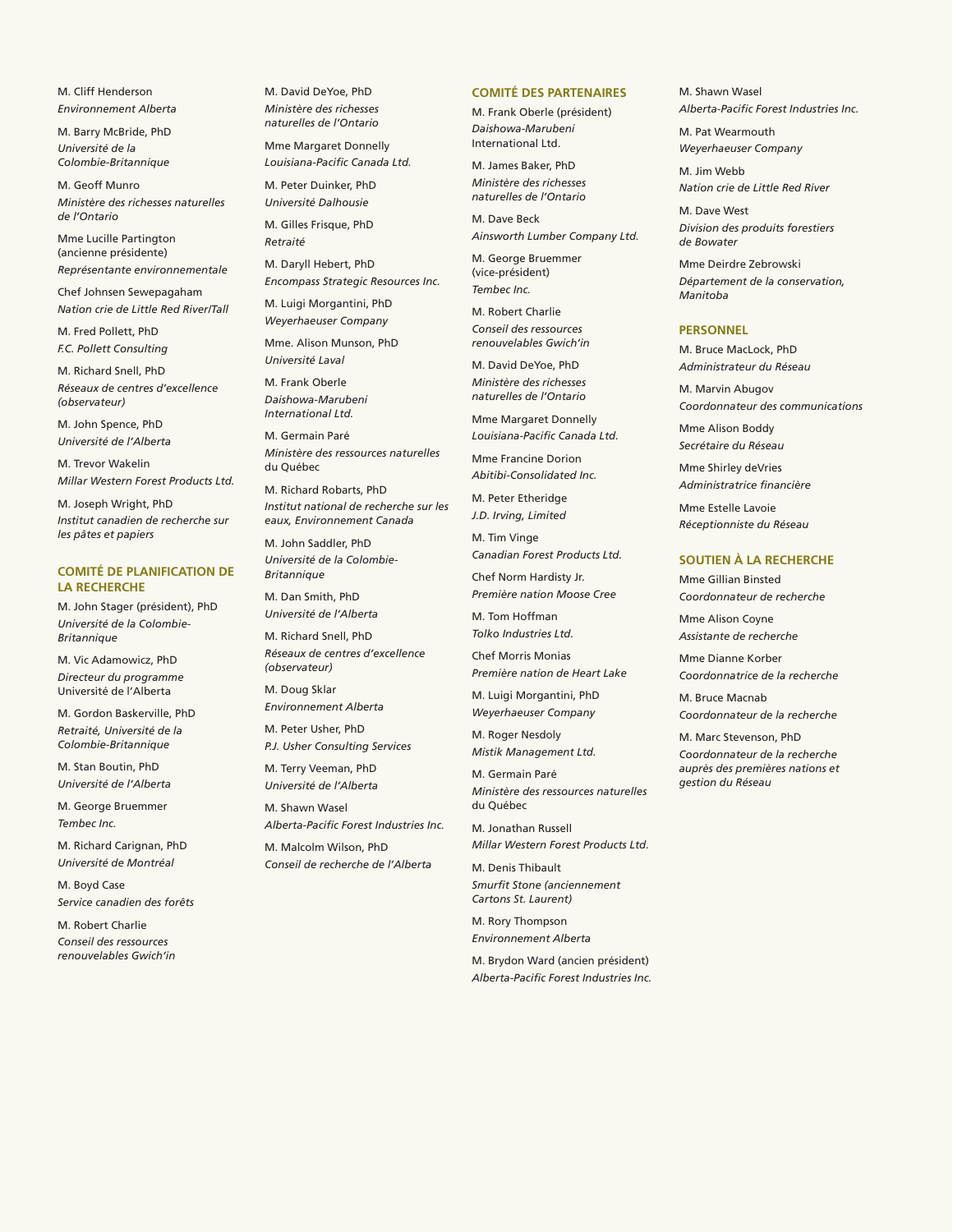